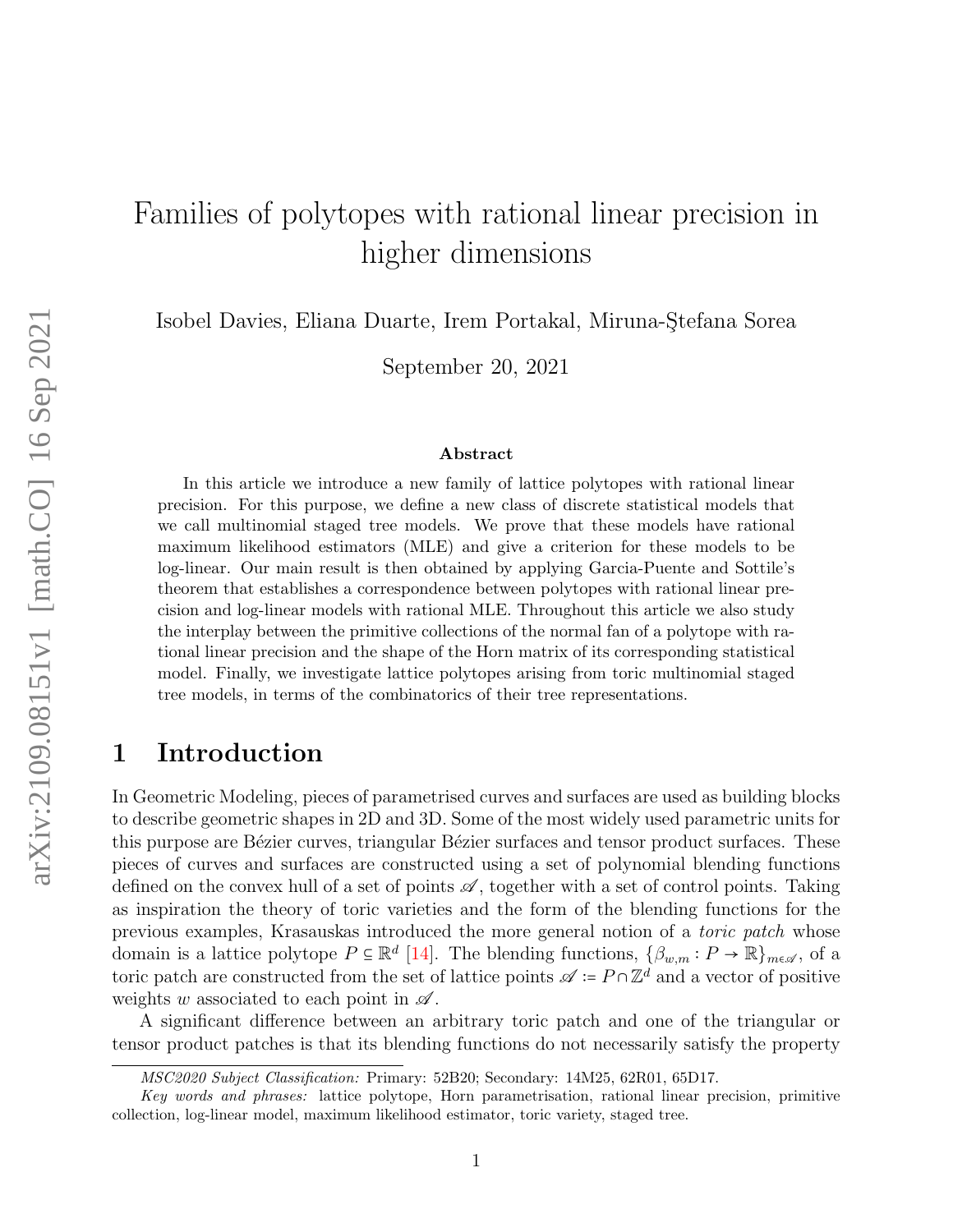of linear precision. The collection of blending functions  $\{\beta_{w,m}: P \to \mathbb{R}\}_{m \in \mathcal{A}}$  has linear precision if for any affine function  $\Lambda : \mathbb{R}^d \to \mathbb{R}$ ,

$$
\Lambda(u) = \sum_{m \in \mathscr{A}} \Lambda(m) \beta_{w,m}(u), \text{ for all } u \in P.
$$

Thus, linear precision is the ability of the blending functions to replicate affine functions and it is desirable from the practical standpoint [\[10\]](#page-41-1). If a pair  $(P, w)$  has *rational linear* precision then its blending functions  $\{\beta_{w,m}: P \to \mathbb{R}\}_{m \in \mathcal{A}}$  admit a rational reparametrisation  $\{\hat{\beta}_{w,m}: P \to \mathbb{R}\}_{m \in \mathcal{A}}$  with linear precision. It is an open problem, motivated by Geometric Modeling, to characterise all pairs  $(P, w)$  that have rational linear precision in dimension  $d \geq 3$  [\[4,](#page-40-0) [14\]](#page-41-0). The classification of all such pairs in dimension  $d = 2$  is given in [\[11\]](#page-41-2).

Garcia-Puente and Sottile studied the property of rational linear precision for toric patches by associating a scaled projective toric variety  $X_{\mathscr{A},w}$  to the pair  $(P, w)$  [\[10\]](#page-41-1). The variety  $X_{\mathscr{A},w}$  is the image of the map  $[w\chi]_{\mathscr{A}} : (\mathbb{C}^*)^d \to \mathbb{P}^{s-1}$  defined by  $t \mapsto [w_1 t^{m_1} : w_2 t^{m_2} :$  $\dots : w_s t^{m_s}$  where  $\mathscr{A} = \{m_1, \dots, m_s\}$ . One of their main results states that a pair  $(P, w)$  has rational linear precision if and only if the variety  $X_{\mathscr{A},w}$ , seen as a discrete statistical model, has rational maximum likelihood estimator (MLE). This result establishes a communication channel between Geometric Modeling and Algebraic Statistics. Thus, it is natural to use ideas from Algebraic Statistics to study the property of rational linear precision.

Models with rational MLE are algebraic varieties that admit a special parametrisation known as Horn uniformisation  $[9, 13]$  $[9, 13]$  $[9, 13]$ . This parametrisation depends on a *Horn matrix H* and a coefficient for each column of  $H$ . In their recent study of moment maps of toric varieties  $[4]$ , Clarke and Cox go one step further in strengthening the relationship between pairs  $(P, w)$  with rational linear precision and models  $X_{\mathscr{A},w}$  with rational MLE by using Horn matrices to characterise all pairs  $(P, w)$  that satisfy the more restrictive property of *strict* linear precision. They propose the use of Horn matrices to study polytopes with rational linear precision and state several questions and conjectures about the relationship between the Horn matrix of  $X_{\mathscr{A},w}$  and the primitive collections of the normal fan of P.

In this article we study the property of rational linear precision of pairs  $(P, w)$  from the point of view of Algebraic Statistics. Our main contribution is Theorem [4.1,](#page-18-0) which introduces a new family of polytopes (with associated weights) that has rational linear precision. We construct this family from a subclass of discrete statistical models introduced in Section [4](#page-18-1) that we call multinomial staged trees. Looking at specific members of this family in 3D, we settle some of the questions raised in [\[4\]](#page-40-0) related to Horn matrices and primitive collections.

This paper is structured as follows: In Sections [2.1-](#page-2-0)[2.4](#page-5-0) we provide background material on rational linear precision, discrete statistical models with rational MLE and Horn matrices. In Section [2.5](#page-6-0) we state Questions [1](#page-7-0) and [2](#page-7-1) which guided our investigations related to Horn matrices and primitive collections. These questions are followed by a quick outline referring to the places in this article where they are addressed. In Section [3,](#page-7-2) we characterise the shape of the Horn matrix for pairs  $(P, w)$  in 2D. We also present a family of pairs  $(P, w)$  in 3D that has rational linear precision and explain several aspects of this family that relate to Questions [1](#page-7-0) and [2.](#page-7-1) In Section [4.1](#page-18-2) we define multinomial staged tree models, we prove they have rational MLE in Section [4.6](#page-31-0) and we characterise the subclass of these models that are toric varieties in Section [4.5.](#page-28-0) These results lead to our main theorem, Theorem [4.1.](#page-18-0) Finally, in Section [5,](#page-32-0) we show that the examples from Section [3](#page-7-2) are all multinomial staged trees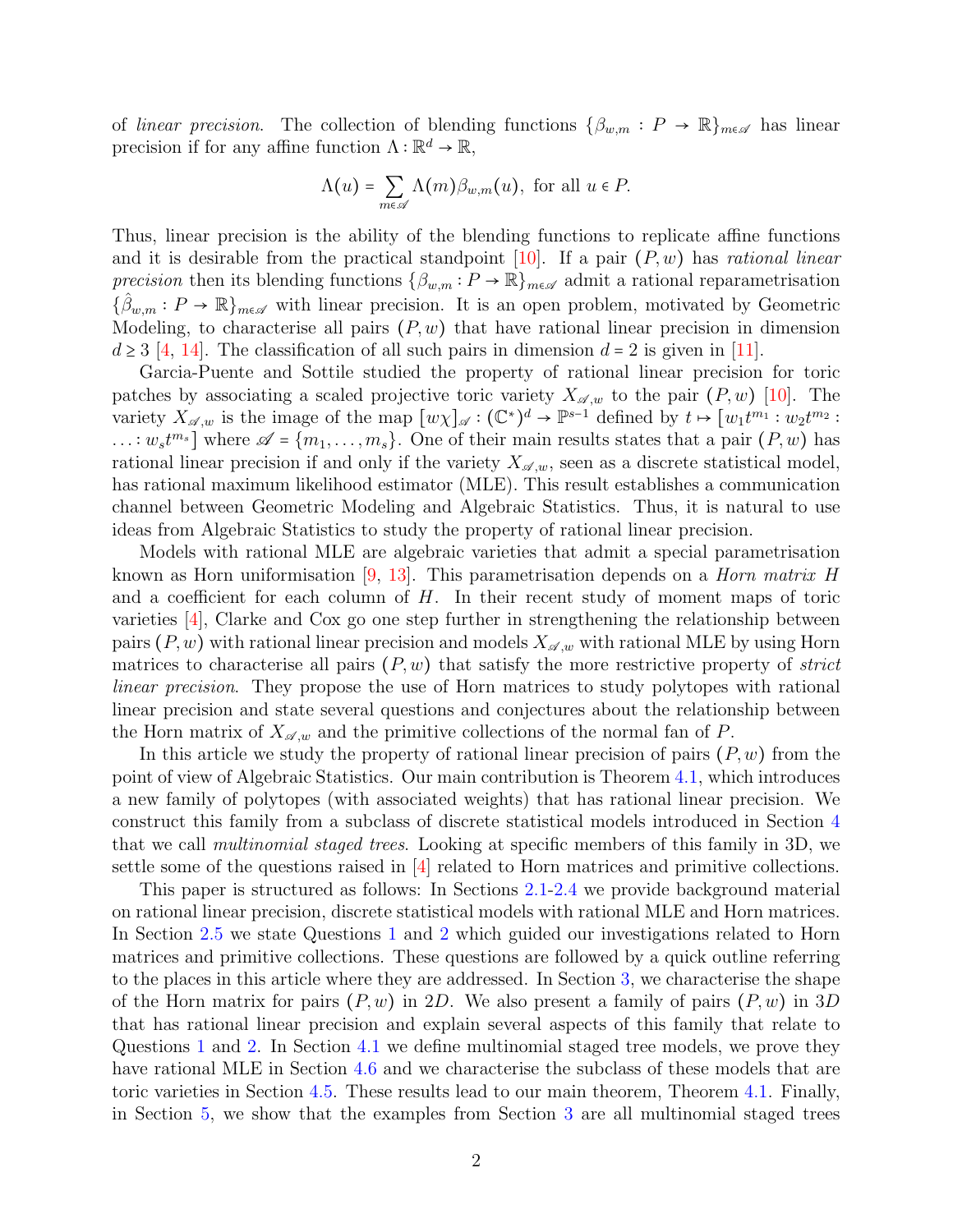and prove our conjectures about the relationship between the combinatorics of the trees and primitive collections.

### 2 Preliminaries

We assume the reader is familiar with introductory material on computational algebraic geometry and toric geometry at the level of [\[6\]](#page-40-1) and [\[7\]](#page-40-2).

### <span id="page-2-0"></span>2.1 Notation and conventions

We consider pairs  $(P, w)$  where P is a d-dimensional lattice polytope in  $\mathbb{R}^d$ ,  $\mathbb{Z}^d$  is the fixed lattice  $\mathbb{Z}$ . lattice,  $\mathscr{A} = P \cap \mathbb{Z}^d = \{m_1, \ldots, m_s\}$  and w is a vector of positive weights indexed by  $\mathscr{A}$ . Fix  $n_1, \ldots, n_r$  to be the inward facing primitive normal vectors of P corresponding to the facets  $F_1, \ldots, F_r$  of P and let  $a_1, \ldots, a_r$  be the corresponding integer translates in the facet presentation of P given by  $P = \{p \in \mathbb{R}^d : \langle p, n_i \rangle \ge -a_i, \forall i \in \{1, ..., r\}\}\.$  The lattice distance from  $p \in \mathbb{R}^d$  to  $F_i$  is

$$
h_i(p) = \langle p, n_i \rangle + a_i, \quad i = 1, \ldots, r.
$$

The value  $h_i(m_i)$  is the lattice distance from the j-th lattice point to the *i*-th facet. The matrix with ij entry equal to  $h_i(m_i)$  is the *lattice distance matrix* of  $\mathscr A$ . We will often consider products of linear forms or variables whose exponents are given by vectors. For vectors  $v = (v_1, \ldots, v_n)$ ,  $h = (h_1, \ldots, h_n)$  we use  $v^h$  to denote the product  $\prod_{i=1}^n v_i^{h_i}$  and use the convention that  $0^0 = 1$ . If P is a polytope and  $a \ge 1$  is an integer,  $aP$  denotes its dilation.

### 2.2 Rational linear precision

In this section we follow closely the exposition in  $[4]$ . A more elementary introduction to this topic is available in [\[5,](#page-40-3) Chapter 3].

<span id="page-2-1"></span>**Definition 2.1.** Let  $P \subseteq \mathbb{R}^d$  be a full dimensional polytope and let  $w = (w_1, \ldots, w_s)$  be a vector of positive weights.

- 1. For  $1 \le j \le s$  and  $p \in P$ ,  $\beta_j(p) := \prod_{i=1}^r h_i(p)^{h_i(m_j)}$ .
- 2. The functions  $\beta_{w,j} := w_j \beta_j / \beta_w$  are the *toric blending functions* of  $(P, w)$ , where  $\beta_w(p)$  :=  $\sum_{j=1}^s w_j \beta_j(p)$ .
- 3. Given control points  ${Q_j}_{1 \leq j \leq s} \in \mathbb{R}^n$ , the toric patch  $F : P \to \mathbb{R}^n$  is defined by

<span id="page-2-2"></span>
$$
p \mapsto \frac{1}{\beta_w(p)} \sum_{j=1}^s w_j \beta_j(p) Q_j. \tag{1}
$$

In part (3) of the previous definition, it is natural to choose the set control points to be  $\mathscr A$ .

**Definition 2.2.** Let  $(P, w)$  be as in Definition [2.1.](#page-2-1)

1. The tautological patch  $K_w: P \to P$  is the toric patch [\(1\)](#page-2-2) where  $\{Q_j = m_j\}_{1 \leq j \leq s}$ .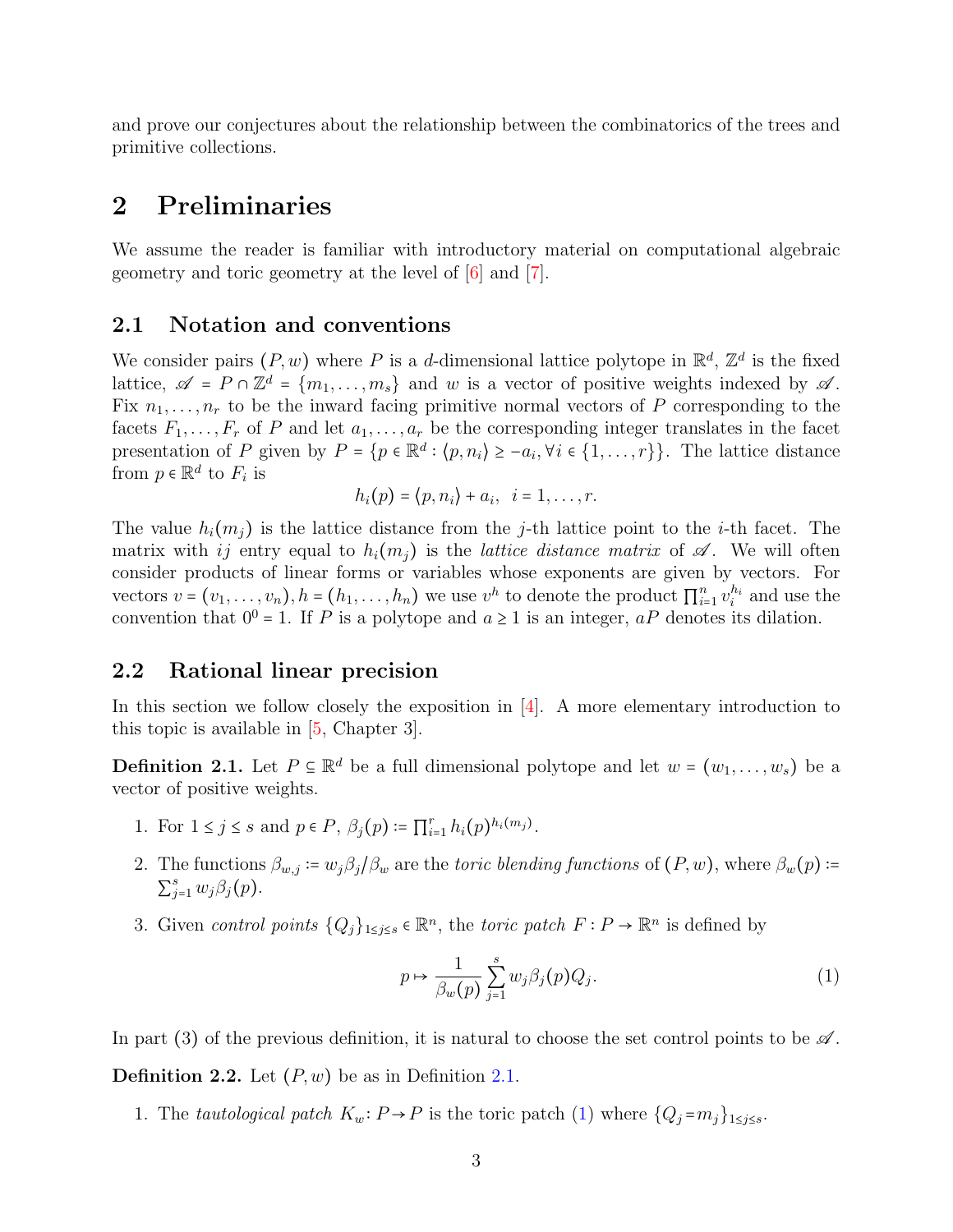2. The pair  $(P, w)$  has *strict linear precision* if  $K_w$  is the identity on P, that is

$$
p = \frac{1}{\beta_w(p)} \sum_{j=1}^s w_j \beta_j(p) m_j
$$
, for all  $p \in P$ .

3. The pair  $(P, w)$  has rational linear precision if  $K_w$  is a homeomorphism with a rational inverse.

Remark 2.1. We are interested in the property that the toric blending functions of a pair  $(P, w)$  have linear precision. By [\[10,](#page-41-1) Proposition 2.6], this happens if and only of the the pair  $(P, w)$  has strict linear precision. In the case that  $(P, w)$  has rational linear precision, then the inverse of  $K_w$  can be used to reparametrise the toric blending functions  $\{\beta_{w,j}: P \to \mathbb{R}\}\$ to obtain a set of blending functions  $\{\hat{\beta}_j = \beta_{w,j} \circ K_w^{-1} : P \to \mathbb{R}\}$  with linear precision.

Remark 2.2. An alternative way to specify a pair  $(P, w)$  is by using a homogeneous polynomial  $F_{\mathscr{A},w}$  whose dehomogenisation  $f_{\mathscr{A},w} = \sum_{j=1}^{s} w_j t^{m_i}$  encodes the weights in the coefficients and the lattice points in  $\mathscr A$  as exponents. We use this notation in Section [3](#page-7-2) to describe toric patches in 2D and 3D.

<span id="page-3-1"></span>Remark 2.3. If  $(P, w)$  has rational linear precision then  $(aP, \tilde{w})$ ,  $a \ge 1$ , also has this property where  $\tilde{w}$  is the vector of coefficients of  $(f_{\mathscr{A},w})^a$ . This follows by [\[11,](#page-41-2) Lemma 2.2].

<span id="page-3-0"></span>**Example 2.1.** Consider the trapezoid  $P = conv((0,0), (3,0), (1,2), (0,2))$ , with ordered set of lattice points  $\mathscr{A} = \{(0, 2), (1, 2), (0, 1), (1, 1), (2, 1), (0, 0), (1, 0), (2, 0), (3, 0)\}\$ and vector of weights  $w = (1, 1, 2, 4, 2, 1, 3, 3, 1)$ . The polynomial  $f_{\mathscr{A},w}(s,t) = (1+s)(1+s+t)^2$  encodes  $(P, w)$ . The lattice distance functions for the facets of P are:

$$
h_1(s,t) = s,
$$
  $h_2(s,t) = t,$   $h_3(s,t) = 3-t-s,$   $h_4(s,t) = 2-t.$ 

The toric blending functions for  $(P, w)$  are

$$
\beta_{w,(i,j)}(s,t) = \frac{{\binom{2}{j}} {\binom{3-j}{i}} s^i t^j (3-s-t)^{3-i-j} (2-t)^{2-j}}{(1+s)(1+s+t)^2}, \text{ where } (i,j) \in \mathcal{A}.
$$

The pair  $(P, w)$  does not have strict linear precision, but rational linear precision. The reparametrised toric blending functions with linear precision are:

$$
\hat{\beta}_{w,(i,j)}(s,t) = \frac{{\binom{2}{j}} {\binom{3-j}{i}} s^i t^j (3-s-t)^{3-i-j} (2-t)^{2-j}}{4(3-t)^{3-j}}, \text{ where } (i,j) \in \mathcal{A}.
$$

Example 2.2. Let  $\Delta_d = \{x \in \mathbb{R}^d : x_1 + ... + x_d \le 1, x_i \ge 0\}$  be the standard simplex in  $\mathbb{R}^d$ and  $k\Delta_d$  be its dilation by the integer  $k \geq 1$ . To a point  $m = (a_1, \ldots, a_d) \in \mathscr{A} = k\Delta_d \cap \mathbb{Z}^d$  we associate the weight

$$
w_m = {k \choose m} = {k \choose k - |m|, a_1, \dots, a_d}, \text{ where } |m| = a_1 + \dots + a_d.
$$

The pair  $(k\Delta_d, w)$  has strict linear precision, see [\[10,](#page-41-1) Example 4.7]. By [\[4,](#page-40-0) Example 4.6], the product of two pairs,  $(P, w)$  and  $(Q, \tilde{w})$ , with strict linear precision also has strict linear precision. Hence, the Bézier simploids, which are polytopes of the form  $k_1\Delta_{d_1}\times\cdots\times k_r\Delta_{d_r}$  for positive integers  $k_1, \ldots, k_r, n_1, \ldots, n_r$ , have strict linear precision. Conjecture 4.8 in [\[4\]](#page-40-0) states that these are the only polytopes with strict linear precision.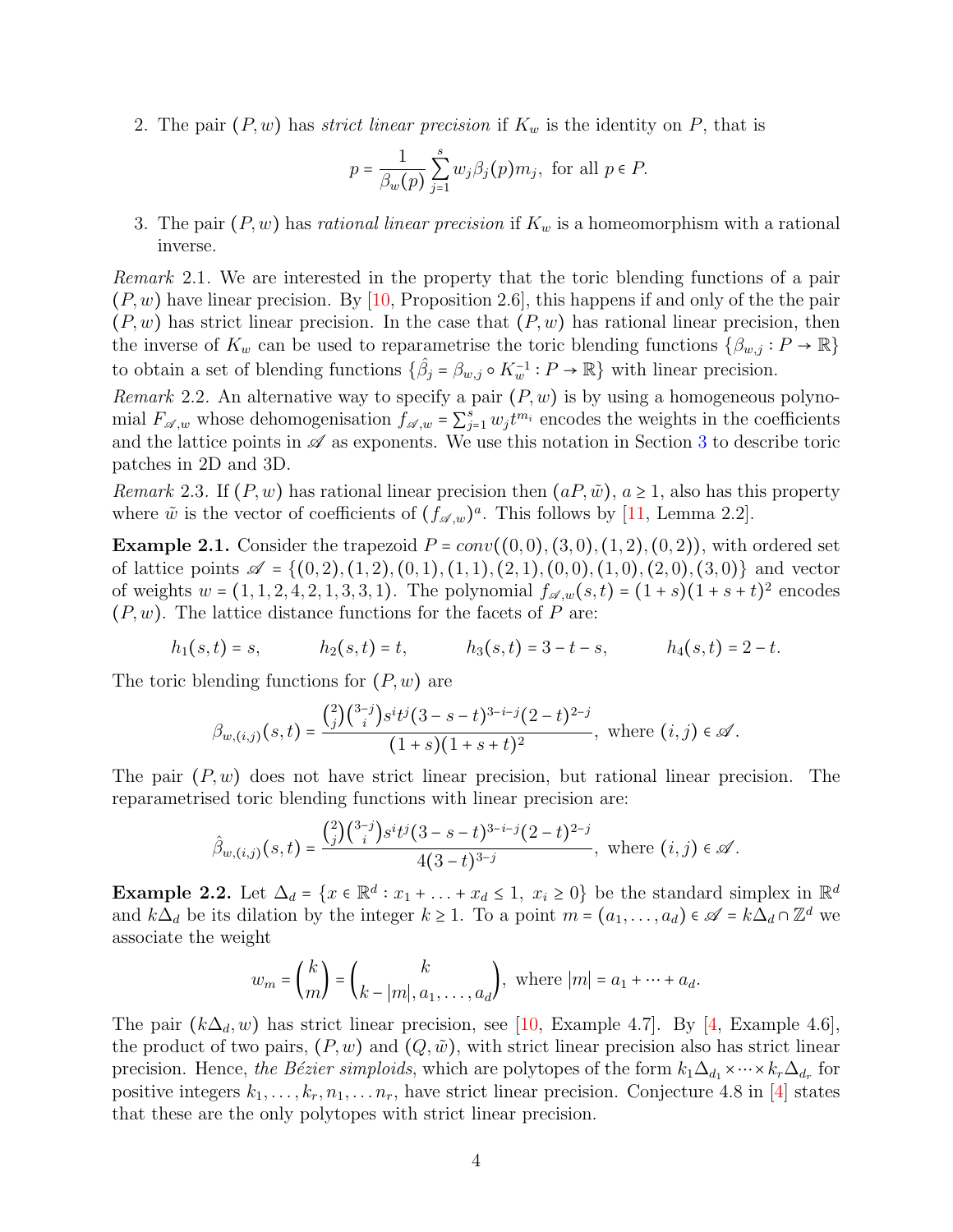### 2.3 Discrete statistical models with rational MLE

A probability distribution of a discrete random variable X with state space  $\{0, \ldots, n\}$ , is a vector  $(p_0, \ldots, p_n) \in \mathbb{R}^{n+1}$  where  $p_i = P(X = i)$ ,  $i \in \{0, \ldots, n\}$ ,  $p_i \ge 0$  and  $\sum_{i=0}^n p_i = 1$ . The open probability simplex

$$
\Delta_n^{\circ} = \{ (p_0, \ldots, p_n) \in \mathbb{R}^{n+1} \mid p_i > 0, p_0 + \ldots + p_n = 1 \}
$$

consists of all strictly positive probability distributions for a discrete random variable with state space  $\{0, \ldots, n\}$ . A discrete statistical model M is a subset of  $\Delta_n^{\circ}$ .

Given a set of independent and identically distributed observations  $\mathcal{D} = \{X_1, \ldots, X_N\}$ of X, we let  $u = (u_0, \ldots, u_n)$  be the vector where  $u_i$  is the number of times the outcome is  $\mathcal{D}$ . The likelihood function  $I(x, y) \in M$ ,  $\mathbb{R}$ , defined by  $(x, y) \in \mathbb{R}^{u_i}$ appears in D. The likelihood function  $L(p, u) : \mathcal{M} \to \mathbb{R}_{\geq 0}$  defined by  $(p_0, \ldots, p_n) \mapsto \prod p_i^{u_i}$ records the probability of observing the set  $\mathcal{D}$ . The maximum likelihood estimator (MLE) of the model M is the function  $\Phi : \mathbb{R}^{n+1} \to M$  that sends each vector  $(u_0, \ldots, u_n)$  to the maximiser of  $L(p, u)$ , i.e.

$$
\Phi(u) \coloneqq \arg \max L(p, u).
$$

For an arbitrary model M, the problem of estimating  $\arg \max L(p, u)$  is a difficult one. However, for special families, such as discrete exponential families, there are theorems that guarantee the existence and uniqueness of  $\arg \max L(p, u)$  when u has nonzero entries. We are interested in the case where  $\Phi$  is a rational function of u.

**Definition 2.3.** Let M be a discrete statistical model with MLE  $\Phi : \mathbb{R}^{n+1} \to \mathcal{M}, u \mapsto \hat{p}$ . The model M has rational MLE if the coordinate functions of  $\Phi$  are rational functions in u.

<span id="page-4-0"></span>**Example 2.3.** Consider the model M of two independent binary random variables  $X, Y$ , with outcome set  $\{0,1\}$  and  $p_{ij} = P(X = i, Y = j)$ . This model is the set of all points  $(p_{00}, p_{01}, p_{10}, p_{11})$  in  $\Delta_3^{\circ}$  that satisfy the equation  $p_{00}p_{11} - p_{10}p_{01} = 0$ . The model has rational MLE  $\Phi : \mathbb{R}^4 \to \mathcal{M}$  where

$$
(u_{00}, u_{01}, u_{10}, u_{11}) \mapsto \left(\frac{u_{0+}u_{+0}}{u_{++}^2}, \frac{u_{0+}u_{+1}}{u_{++}^2}, \frac{u_{1+}u_{+0}}{u_{++}^2}, \frac{u_{1+}u_{+1}}{u_{++}^2}\right)
$$

and  $u_{i+} = u_{i0} + u_{i1}, u_{+j} = u_{0j} + u_{1j}, u_{++} = \sum_{i,j \in \{0,1\}} u_{ij}$ .

**Definition 2.4.** A *Horn matrix* is an integer matrix whose column sums are equal to zero. Given an Horn matrix H, with columns  $h_1, \ldots, h_r$ , and a vector  $\lambda \in \mathbb{R}^r$ , the Horn parameterisation  $\varphi_{(H,\lambda)} : \mathbb{R}^r \to \mathbb{R}^r$  is the rational map given by

$$
u\mapsto (\lambda_1(Hu)^{h_1},\lambda_2(Hu)^{h_2}\ldots,\lambda_r(Hu)^{h_r}).
$$

**Example 2.4.** The MLE  $\Phi$  in Example [2.3](#page-4-0) is given by a Horn parametrisation  $\varphi_{(H,\lambda)}$ , where

$$
u = \begin{pmatrix} u_{00} \\ u_{01} \\ u_{10} \\ u_{11} \end{pmatrix}, \quad H = \begin{pmatrix} 1 & 1 & 0 & 0 \\ 0 & 0 & 1 & 1 \\ 1 & 0 & 1 & 0 \\ 0 & 1 & 0 & 1 \\ -2 & -2 & -2 & -2 \end{pmatrix}, \quad Hu = \begin{pmatrix} u_{0+} \\ u_{1+} \\ u_{+0} \\ u_{+1} \\ -2u_{++} \end{pmatrix}, \quad \text{and } \lambda = (4, 4, 4, 4).
$$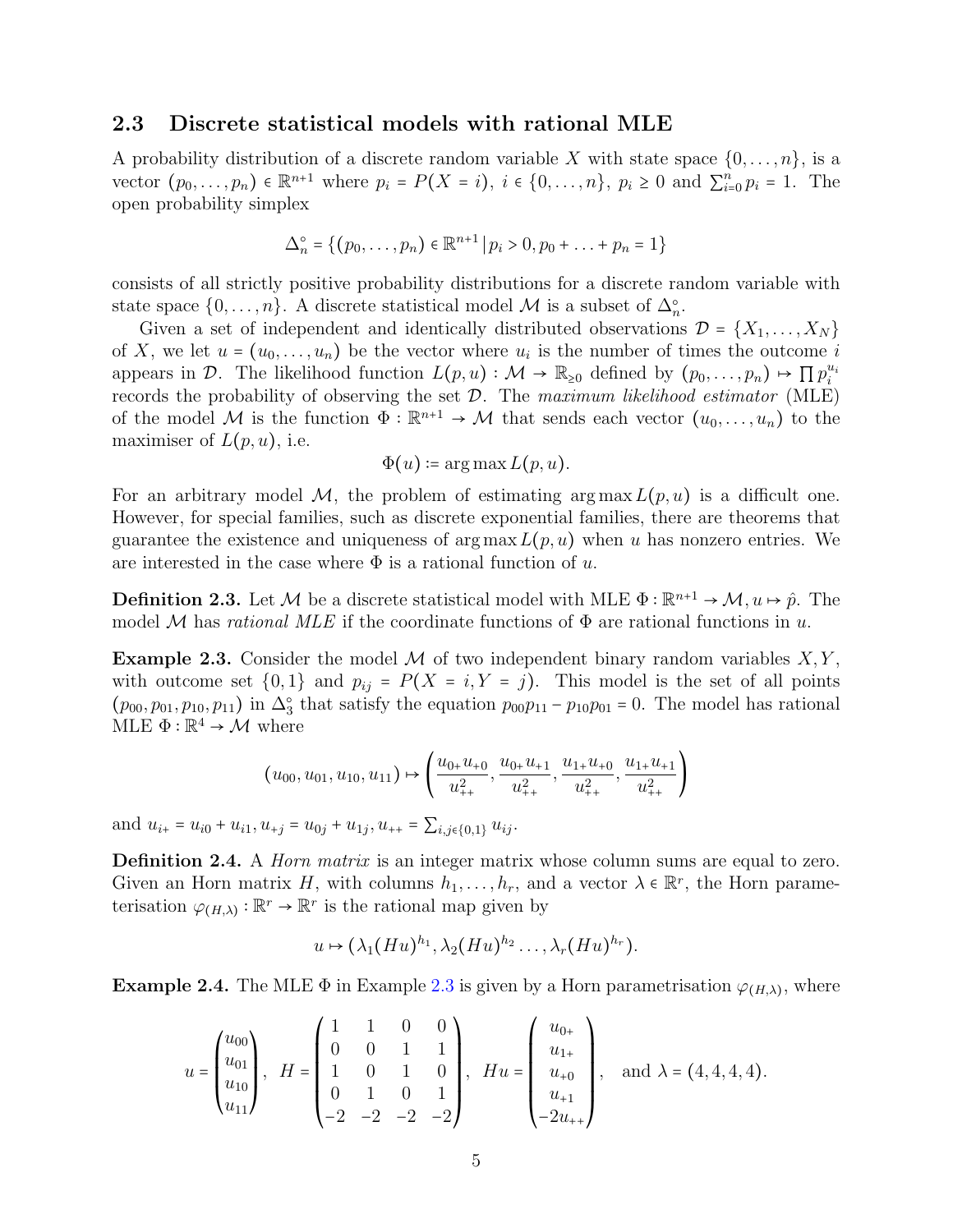**Definition 2.5.** We say that  $(H, \lambda)$  is a Horn pair if: (1) the sum of the coordinates of  $\varphi_{(H,\lambda)}$ as rational functions in u is equal to 1 and (2) the map  $\varphi_{(H,\lambda)}$  is defined for all positive vectors and it sends these to positive vectors in  $\mathbb{R}^r$ .

<span id="page-5-1"></span>**Theorem 2.1** ([\[9,](#page-41-3) Theorem 1]). A discrete statistical model M has rational MLE  $\Phi$  if and only if there exists a Horn pair  $(H, \lambda)$  such that M is the image of the Horn parametrisation  $\varphi_{(H,\lambda)}$  restricted to the open orthant  $\mathbb{R}^r_{>0}$  and  $\Phi = \varphi_{(H,\lambda)}$  on  $\mathbb{R}^r_{>0}$ .

It is possible that two Horn parametrisations  $\varphi_{(H,\lambda)}$  and  $\varphi_{(\tilde{H},\tilde{\lambda})}$  are equal even if  $H \neq \tilde{H}$ and  $\lambda \neq \lambda$ . A Horn matrix H is minimal if it has no zero rows and no two rows are linearly dependent. By [\[4,](#page-40-0) Proposition 6.11] there exists a unique, up to permutation of the rows, minimal Horn matrix that defines  $\varphi_{(H,\lambda)}$ . Any other pair  $(H,\lambda)$  that defines the same Horn parametrisation may be transformed into one where  $H$  is a minimal Horn matrix; this is done by adding collinear rows, deleting zero rows and adjusting the vector  $\lambda$  accordingly, see [\[9,](#page-41-3) Lemma 3]. We end this section by noting that [9, Proposition 23] states that if  $(H, \lambda)$  is a minimal Horn pair, then every row of  $H$  has either all entries greater than or equal zero or all entries less than or equal to zero. We call the submatrix of  $H$  that consists of all rows with nonnegative entries, the positive part of  $H$ , and its complement the negative part of  $H$ .

### <span id="page-5-0"></span>2.4 The two properties combined

Recall that if a pair  $(P, w)$  has rational linear precision then the reparametrisations of its toric blending functions by the inverse of the tautological patch  $K_w$  have linear precision. To understand when such a reparameterisation is possible it is useful to consider all possible reparameterisations of blending functions at once. Garcia-Puente and Sottile [\[10\]](#page-41-1) achieve this by associating a toric variety  $X_{\mathscr{A},w}$  to the pair  $(P, w)$ .

Given a pair  $(P, w)$ , the scaled projective toric variety  $X_{\mathscr{A}, w}$  is the image of the map  $[w\chi]_{\mathscr{A}} : (\mathbb{C}^*)^d \to \mathbb{P}^{s-1}$  defined by  $t \mapsto [w_1 t^{m_1} : w_2 t^{m_2} : \dots : w_s t^{m_s}]$ . To consider the maximum likelihood estimation problem in the realm of complex algebraic geometry we consider the variety  $W = V(x_1 \dots x_s(x_1 + \dots + x_s)) \subset \mathbb{P}^{s-1}$  and the map

$$
X_{\mathscr{A},w}\setminus W\to (\mathbb{C}^*)^s, \ \ [x_1:\ldots,x_s]\mapsto \frac{1}{x_1+\cdots+x_s}(x_1,\ldots,x_s).
$$

The image of this map is closed and denoted by  $Y_{\mathscr{A},w}$ . We call  $Y_{\mathscr{A},w}$  a scaled very affine toric variety. The set  $\mathcal{M}_{\mathscr{A},w} = Y_{\mathscr{A},w} \cap \mathbb{R}_{>0}^s$  is a subset of the open simplex  $\Delta_{s-1}^{\circ}$  and as such it is a strictive linear and as such it is a statistical model. This class of models, of the form  $\mathcal{M}_{\mathscr{A},w}$ , are known as log-linear models.

Remark 2.4. The variety  $Y_{\mathscr{A},w}$  admits two parameterisations, one by monomials and another by toric blending functions [\[4,](#page-40-0) Proposition 5.2]. These are

<span id="page-5-2"></span>
$$
\overline{w_{\chi_{\mathscr{A}}}} : \mathbb{C}^d \to Y_{\mathscr{A},w}, \quad t \mapsto \left(\frac{w_1 t^{m_1}}{\sum_{j=1}^s w_j t^{m_j}}, \dots, \frac{w_s t^{m_s}}{\sum_{j=1}^s w_j t^{m_j}}\right),
$$
\n
$$
\overline{w_{\beta_{\mathscr{A}}}} : \mathbb{C}^d \to Y_{\mathscr{A},w}, \quad t \mapsto \left(\frac{w_1 \beta_1(t)}{\beta_w(t)}, \dots, \frac{w_s \beta_s(t)}{\beta_w(t)}\right).
$$
\n
$$
(2)
$$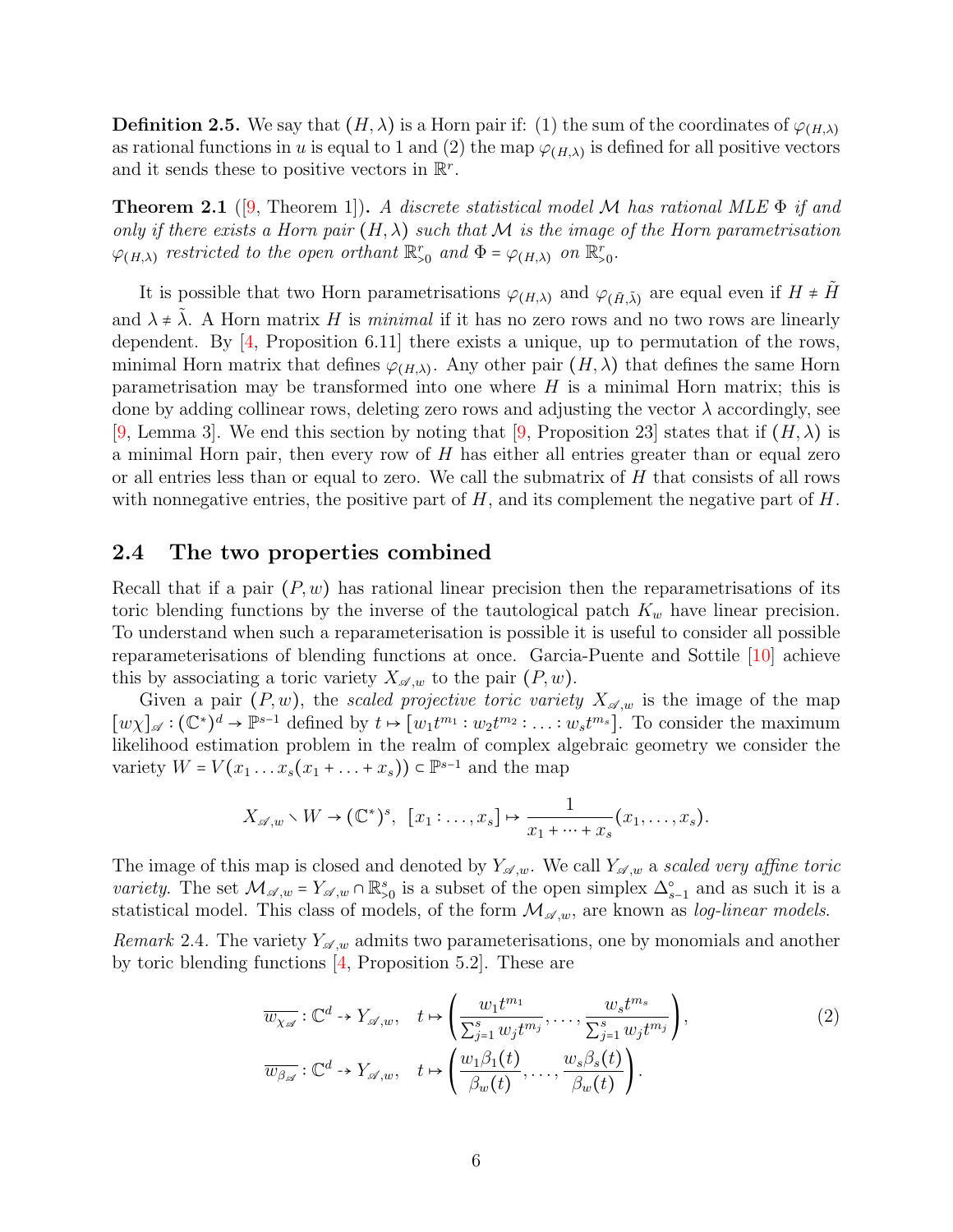We now consider the maximum likelihood estimation problem for log-linear models. Given a vector of counts u, we let  $\overline{u} = u/|u| \in \Delta_{s-1}^{\circ}$  be the empirical distribution, where  $|u| = \sum u_j$ . We define the tautological map  $\tau_{\mathscr{A}}$  following the convention in [\[4\]](#page-40-0),

<span id="page-6-3"></span>
$$
\tau_{\mathscr{A}} : \Delta_{s-1}^{\circ} \to P^{\circ}, \qquad (\overline{u}_1, \dots, \overline{u}_s) \mapsto \sum_{j=1}^s \overline{u}_j m_j.
$$
 (3)

The maximum likelihood estimate of  $\overline{u}$  for the model  $\mathcal{M}_{\mathscr{A},w}$  exists and it is unique whenever all entries of  $\bar{u}$  are positive.

**Theorem 2.2.** [\[16,](#page-41-5) Corollary 7.3.9] The maximum likelihood estimate in  $\mathcal{M}_{\mathscr{A},w}$  for the empirical distribution  $\overline{u} \in \Delta_{s-1}^{\circ}$  is the unique point  $\hat{p} \in \mathcal{M}_{\mathscr{A},w}$  that satisfies  $\tau_{\mathscr{A}}(\hat{p}) = \tau_{\mathscr{A}}(\overline{u})$ .

In the Algebraic Statistics literature, models with rational MLE are also known as models with maximum likelihood degree equal to 1. Even though the previous theorem guarantees the existence of the MLE, it is not true that every log-linear model has rational MLE. We refer the reader to [\[1\]](#page-40-4) for several examples of log-linear models that do not have rational MLE, or equivalently for examples of models with maximum likelihood degree greater than 1. We end this section by recalling two theorems that connect models with rational MLE and pairs with rational linear precision.

<span id="page-6-2"></span>**Theorem 2.3.** [\[10,](#page-41-1) Proposition 5.1] The pair  $(P, w)$  has rational linear precision if and only if the model  $\mathcal{M}_{\mathscr{A},w}$  has rational MLE.

<span id="page-6-1"></span>**Theorem 2.4** ([\[4\]](#page-40-0)). Set  $a_P \coloneqq \sum_{i=1}^r a_i$  and  $n_P \coloneqq \sum_{i=1}^r n_i$ . The following are equivalent:

- 1. The pair  $(P, w)$  has strict linear precision.
- 2.  $n_P = 0$  and  $\beta_w(p) = \sum_{j=1}^s w_j \beta_j(p) = \sum_{j=1}^s w_j \prod_{i=1}^r h_i(p)^{h_i(m_j)}$  is a nonzero constant c.
- 3.  $\mathcal{M}_{\mathscr{A},w}$  has rational MLE with minimal Horn pair  $(H, \lambda)$  given by

$$
H = \begin{pmatrix} h_1(m_1) & h_1(m_2) & \dots & h_1(m_s) \\ h_2(m_1) & h_2(m_2) & \dots & h_2(m_s) \\ \vdots & \vdots & & \vdots \\ h_r(m_1) & h_r(m_2) & \dots & h_r(m_s) \\ -a_P & -a_P & \dots & -a_P \end{pmatrix}, \quad \lambda_j = \frac{w_j}{c} (-a_P)^{a_P}
$$

### <span id="page-6-0"></span>2.5 Primitive collections and Horn pairs

The notion of primitive collections was first introduced by Batyrev in [\[3\]](#page-40-5) for a smooth and projective toric variety  $X_{\Sigma_P}$  of the polytope P. It provides an elegant description of the nef cone for  $X_{\Sigma_P}$ . This result has been generalized to the simplicial case and the definition of primitive collections for the non-simplicial case has been introduced in [\[8\]](#page-41-6).

<span id="page-6-4"></span>**Definition 2.6.** Let  $\Sigma_P$  be a normal fan. A subset  $C \subseteq \Sigma_P(1)$  of 1-faces of the normal fan is called a primitive collection if

1.  $C \not\in \sigma(1)$  for all  $\sigma \in \Sigma_P$ .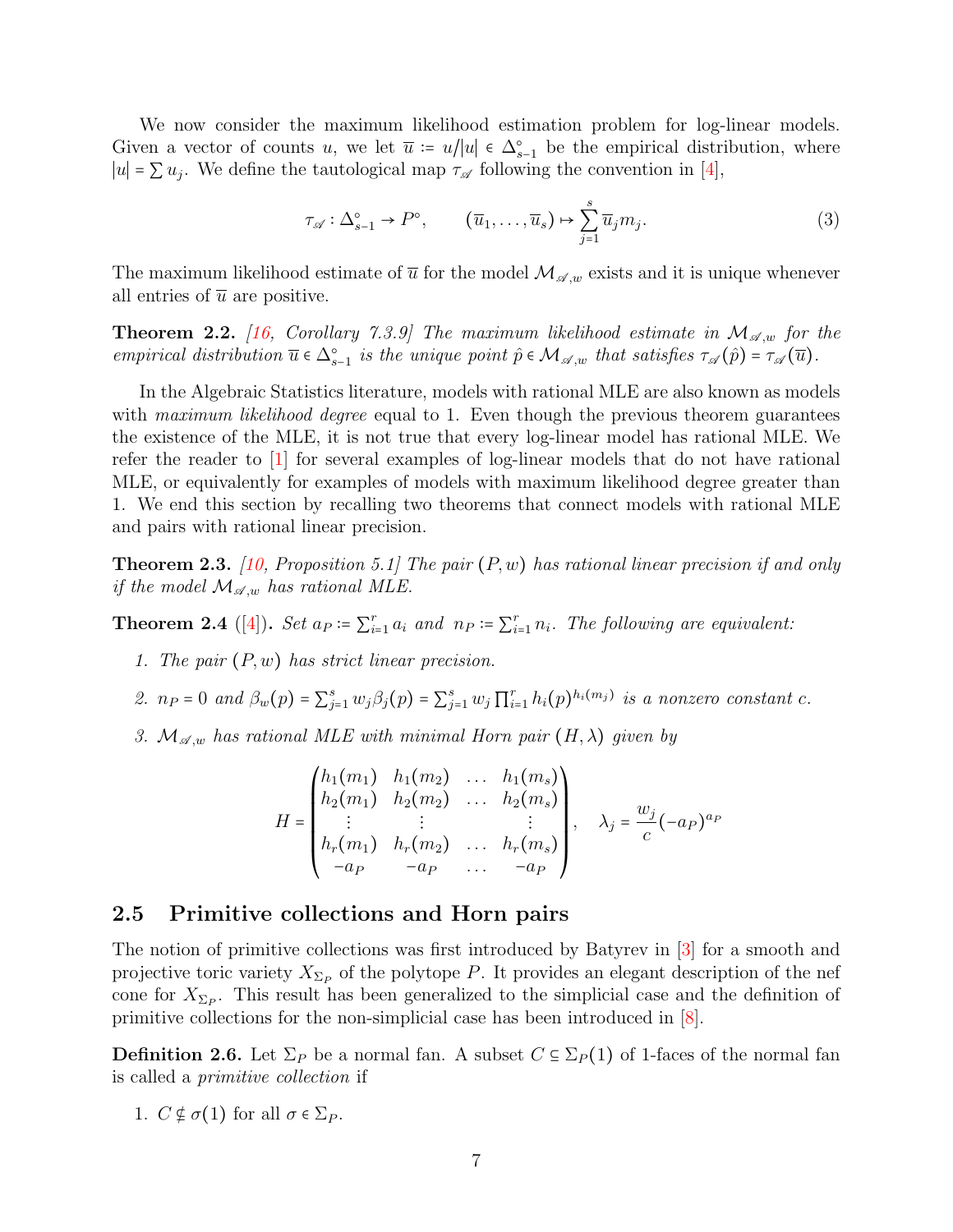2. For every proper subset  $C' \varphi C$ , there exists  $\sigma \in \Sigma_P$  such that  $C' \varphi C$ .

In particular, if  $\Sigma_P$  is simplicial, C is a primitive collection if C does not generate a cone of  $\Sigma_P$  but every proper subset does.

For strict linear precision, Theorem [2.4](#page-6-1) gives the minimal Horn pair based only on the lattice distance functions of the facets of the polytope. The authors in [\[4\]](#page-40-0) raise the question whether it is possible to obtain a similar description of minimal Horn pairs of polytopes with rational linear precision.

<span id="page-7-0"></span>**Question 1.** Is the positive part of the minimal Horn matrix of a pair  $(P, w)$  with rational linear precision always equal to the lattice distance matrix of  $\mathscr{A}$ ?

For pairs  $(P, w)$  in 2D with rational linear precision, and the family of prismatoids in Section [3.2,](#page-10-0) the answer to Question [1](#page-7-0) is affirmative, see Theorem [3.2,](#page-9-0) Proposition [3.3,](#page-10-1) and Appendix [A.](#page-42-0) In  $[4]$  there are two examples, one of a trapezoid  $[4, Section 8.1]$  $[4, Section 8.1]$  and one of a decomposable graphical model  $[4, Section 8.3]$  $[4, Section 8.3]$ , where the positive part of the Horn matrix is the lattice distance matrix of  $\mathscr A$  and the negative rows are obtained via the primitive collections of the normal fan of P. These examples motivate the next definition and Question [2:](#page-7-1)

**Definition 2.7.** To a pair  $(P, w)$  we associate the matrix  $M_{\mathscr{A}, \Sigma_P}$  which consists of the lattice distance matrix of  $\mathscr A$ , with ij-th entry  $h_i(m_j)$ , together with negative rows given by summing the rows of the lattice distance functions  $-h_i$ , for which the facet normals  $n_i$  belong to the same primitive collection of  $\Sigma_P$ .

<span id="page-7-1"></span>**Question 2.** For a pair  $(P, w)$  with rational linear precision is there a Horn pair  $(H, \lambda)$  for which  $H = M_{\mathscr{A}, \Sigma_P}$ ?

For pairs  $(P, w)$  in [2](#page-7-1)D with rational linear precision, the answer to Question 2 is affirmative, see Theorem [3.2.](#page-9-0) For the family of prismatoids in Section [3.2,](#page-10-0) Question [2](#page-7-1) is affirmative only for certain subclasses, see Theorem [3.5.](#page-17-0) For an arbitrary pair  $(P, w)$  with rational linear precision, the matrix  $M_{\mathscr{A},\Sigma_P}$  is not necessarily a Horn matrix, see Section [3.3.1.](#page-14-0) Even in the case that  $M_{\mathscr{A},\Sigma_P}$  is a Horn matrix, it does not necessarily give rise to a Horn pair for  $(P, w)$ , see Section [3.3.2.](#page-15-0) In Section [3](#page-7-2) we see a number of special cases for which the answer to Question [2](#page-7-1) is affirmative. In Section [5,](#page-32-0) we give a condition on  $(P, w)$  which guarantees the existence of a Horn pair  $(H, \lambda)$  with  $H = M_{\mathscr{A}, \Sigma_P}$ . We also provide an explanation for the negative rows of the Horn matrix in the language of multinomial staged tree models introduced in Section [4.](#page-18-1)

## <span id="page-7-2"></span>3 Examples of Horn pairs in 2D and 3D

In this section we present families of 2D and 3D pairs  $(P, w)$  with rational linear precision and explore the connection between the geometry of the polytope and the shape of its corresponding Horn pair.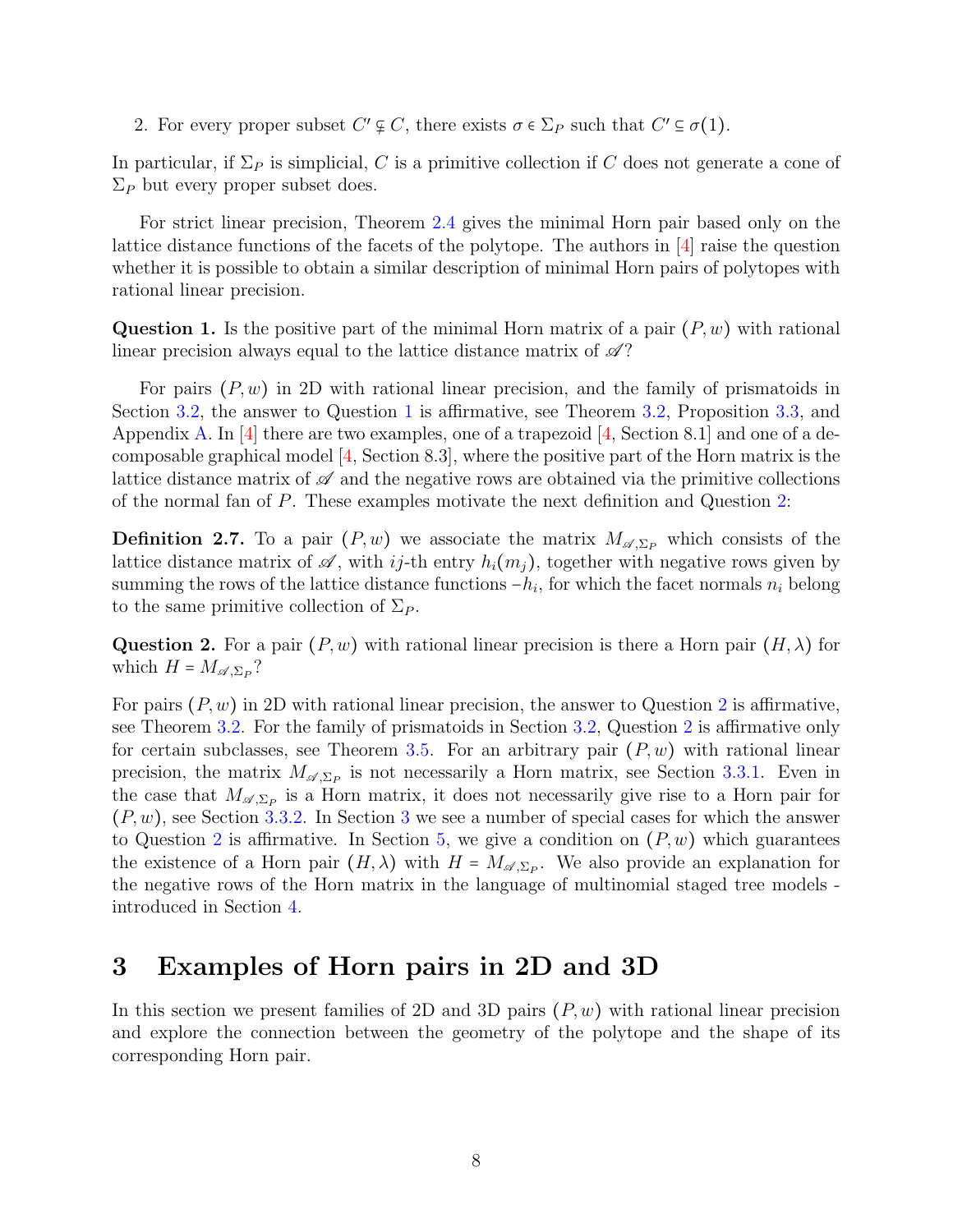### <span id="page-8-2"></span>3.1 Toric surface patches and Horn pairs in 2D

By  $[11]$ , the only 2D toric patches with rational linear precision are the Bézier triangles, tensor product patches and trapezoidal patches, seen in Figure [1.](#page-8-0) This family of polygons, that we denote by  $\mathcal F$ , consists of all the Newton polytopes of the polynomials

$$
f_{a,b,d}(s,t) \coloneqq (1+s)^a ((1+s)^d + t)^b \text{ for } a,b,d \ge 0.
$$

For general a, b, d,  $T_{a,b,d}$  will be a trapezoidal patch, in the special cases  $T_{0,b,1} = b\Delta_2$  and  $T_{a,b,0} = a\Delta_1 \times b\Delta_1$ , we will have the more familiar Bézier triangles and tensor product patches. The lattice points in  $T_{a,b,d} \cap \mathbb{Z}^2$  are  $\mathscr{A} = \{(i,j): 0 \leq j \leq b, 0 \leq i \leq a+d(b-j)\}$ . By Theorems [2.1](#page-5-1) and [2.3](#page-6-2) we know that the statistical model associated to a pair in  $\mathcal F$  admits a Horn pair.

<span id="page-8-0"></span>

Figure 1: Left: Bézier triangles. Middle: Tensor product patches. Right: Trapezoids. The normal fan of each polygon is displayed in the bottom row; two rays with the same color are in the same primitive collection.

<span id="page-8-1"></span>**Proposition 3.1.** A Horn pair  $(H, \lambda)$  of a polygon in the family F is given by:

$$
H = \begin{pmatrix} h_1(m_1) & \dots & h_1(i,j) & \dots & h_1(m_s) \\ h_2(m_1) & \dots & h_2(i,j) & \dots & h_2(m_s) \\ h_3(m_1) & \dots & h_3(i,j) & \dots & h_3(m_s) \\ h_4(m_1) & \dots & h_4(i,j) & \dots & h_4(m_s) \\ -(h_1 + h_3)(m_1) & \dots & -(h_1 + h_3)(i,j) & \dots & -(h_1 + h_3)(m_s) \\ -(h_2 + h_4)(m_1) & \dots & -(h_2 + h_4)(i,j) & \dots & -(h_2 + h_4)(m_s) \end{pmatrix}
$$

,

$$
\lambda_{ij} = (-1)^{a+d(b-j)+b} {b \choose j} {a+d(b-j) \choose i},
$$

where  $(i, j) \in \mathscr{A}$  and  $h_1(s, t) = s$ ,  $h_2(s, t) = t$ ,  $h_3(s, t) = a + db - s - dt$ ,  $h_4(s, t) = b - t$ .

*Proof.* We use [\[4,](#page-40-0) Proposition 8.4]. The terms of the polynomial  $f_{a,b,d}(s,t)$  specify weights and lattice points in  $T_{a,b,d} \cap \mathbb{Z}^2$ . The monomial parametrisation [\(2\)](#page-5-2) of  $Y_{\mathscr{A},w}$  is

$$
\overline{w\chi_{\mathscr{A}}}(s,t)=\frac{1}{f_{a,b,d}(s,t)}(S_{a+db,0},\ldots,S_{1,0},S_{0,1},S_{0,0}),
$$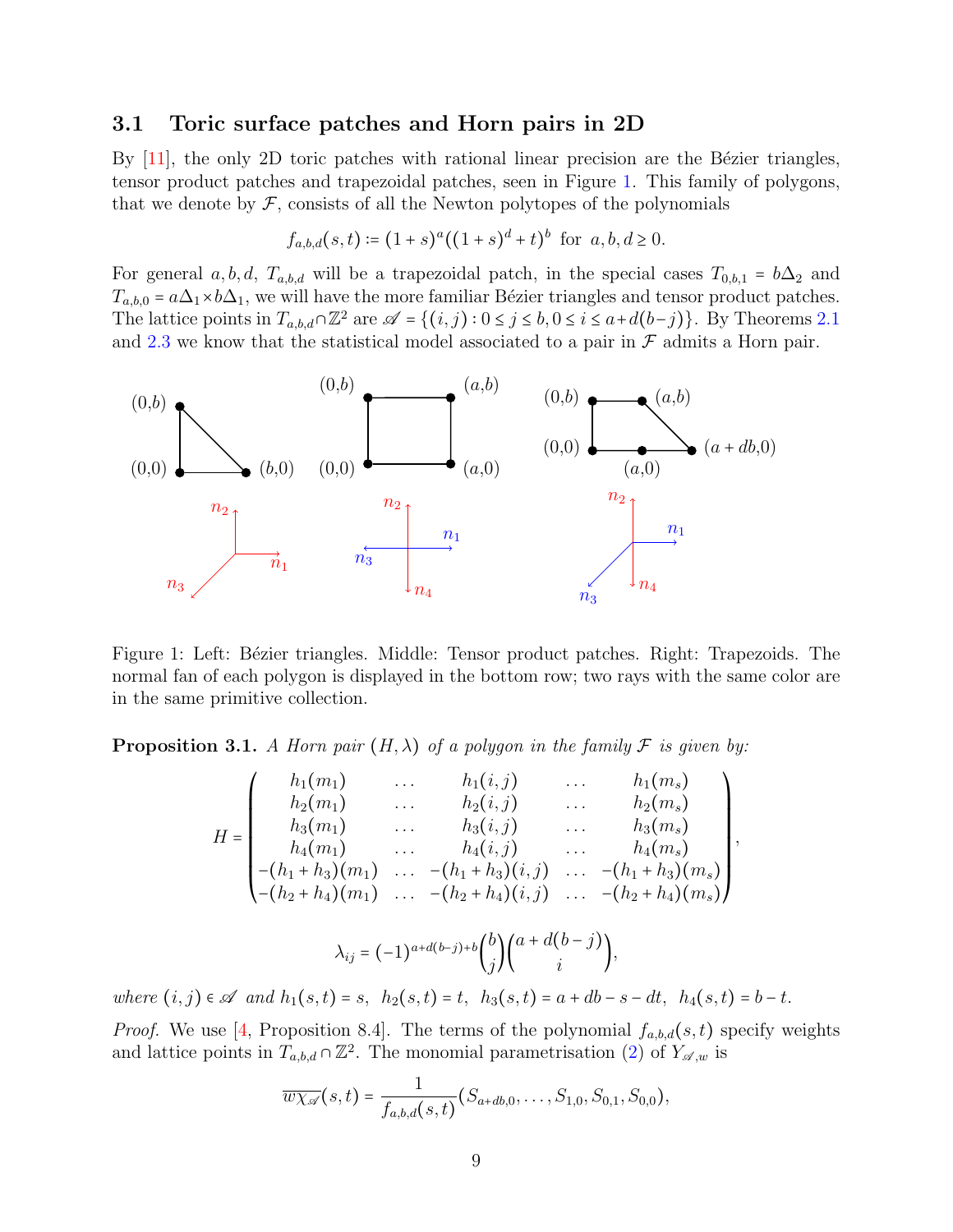where  $S_{i,j} = w_{ij} s^i t^j$  and  $w_{ij} = \begin{pmatrix} b \\ j \end{pmatrix}$ <br>the tentral map (2) gives the  $\binom{b}{j}\binom{a+db-dj}{i}$ . Composing the monomial parametrisation with the tautological map [\(3\)](#page-6-3) gives the following birational map:

$$
(\tau_{\mathscr{A}} \circ \overline{w \chi_{\mathscr{A}}})(s,t) = \left( \frac{((a+db)(1+s)^d + at)s}{((1+s)^d + t)(1+s)}, \frac{bt}{((1+s)^d + t)} \right)
$$

with the following inverse:

$$
\varphi(s,t) = \left(\frac{s}{a+db-s-dt}, \frac{(a+db-dt)^{d}t}{(a+db-s-dt)^{d}(b-t)}\right)
$$

The i, j-th component of the monomial parametrisation composed with  $\varphi(s,t)$  is given by

$$
\begin{split} \left( (\overline{w\chi}_{\mathscr{A}} \circ \varphi)(s,t) \right)_{i,j} &= \frac{S_{ij}(\varphi(s,t))}{f_{a,b,d}(\varphi(s,t))} \\ &= \binom{b}{j} \binom{a+db-dj}{i} \frac{s^i t^j (a+db-s-dt)^{a+db-i-dj} (b-t)^{b-j}}{(a+db-dt)^{a+db-dj} b^b} \\ &= w_{i,j} \frac{h_1(s,t)^{h_1(i,j)} h_2(s,t)^{h_2(i,j)} h_3(s,t)^{h_3(i,j)} h_4(s,t)^{h_4(i,j)}}{h_5(s,t)^{h_5(i,j)} b^b}, \end{split} \tag{4}
$$

where  $h_1, h_2, h_3, h_4$  are as in the statement of the proposition and  $h_5 = h_1 + h_3$ . It follows from [\[4,](#page-40-0) Proposition 8.4] that the Horn parametrisation is  $(\overline{w\chi_{\mathscr{A}}}\circ\varphi)(p)$  where

<span id="page-9-1"></span>
$$
p = \sum_{(i,j)\in\mathscr{A}} \frac{u_{i,j}}{u_{+}}(i,j), \qquad u_{+} = \sum_{(i,j)\in\mathscr{A}} u_{i,j}.
$$

Therefore, the columns of the Horn matrix are the exponents of

$$
\frac{h_1(p)^{h_1(i,j)}h_2(p)^{h_2(i,j)}h_3(p)^{h_3(i,j)}h_4(p)^{h_4(i,j)}}{h_5(p)^{h_5(i,j)}b^b},
$$

taking into account the negative sign of the exponents in the denominator. From the sumto-one condition  $\sum_{i,j} ((\overline{w\chi_{\mathscr{A}}}\circ\varphi)(p))_{i,j} = 1$  it follows that  $\lambda_{i,j} = (-1)^{a+d(b-j)+b}w_{i,j}$ .  $\Box$ 

Remark 3.1. The reparametrised blending functions for each pair  $(P, w)$  in F are given in equation [\(4\)](#page-9-1) in the previous proof. For the case  $a = d = 1$  and  $b = 2$ , these are in Example [2.1.](#page-3-0)

Remark 3.2. For general  $a, b, d$ , Proposition [3.1](#page-8-1) gives the minimal Horn pair for  $T_{a,b,d}$ ; this is not the case for  $T_{0,b,1}$  and  $T_{a,b,0}$ . For the last two cases, the minimal Horn pair is obtained after row reduction operations or alternatively from Theorem [2.4.](#page-6-1)

<span id="page-9-0"></span>Using Proposition [3.1](#page-8-1) and Theorem [2.4](#page-6-1) we obtain an affirmative answer to Question [1](#page-7-0) for pairs  $(P, w)$  in 2D. A closer look at the primitive collections in Figure [1](#page-8-0) also reveals an affirmative answer to Question [2.](#page-7-1) This is contained in the next theorem.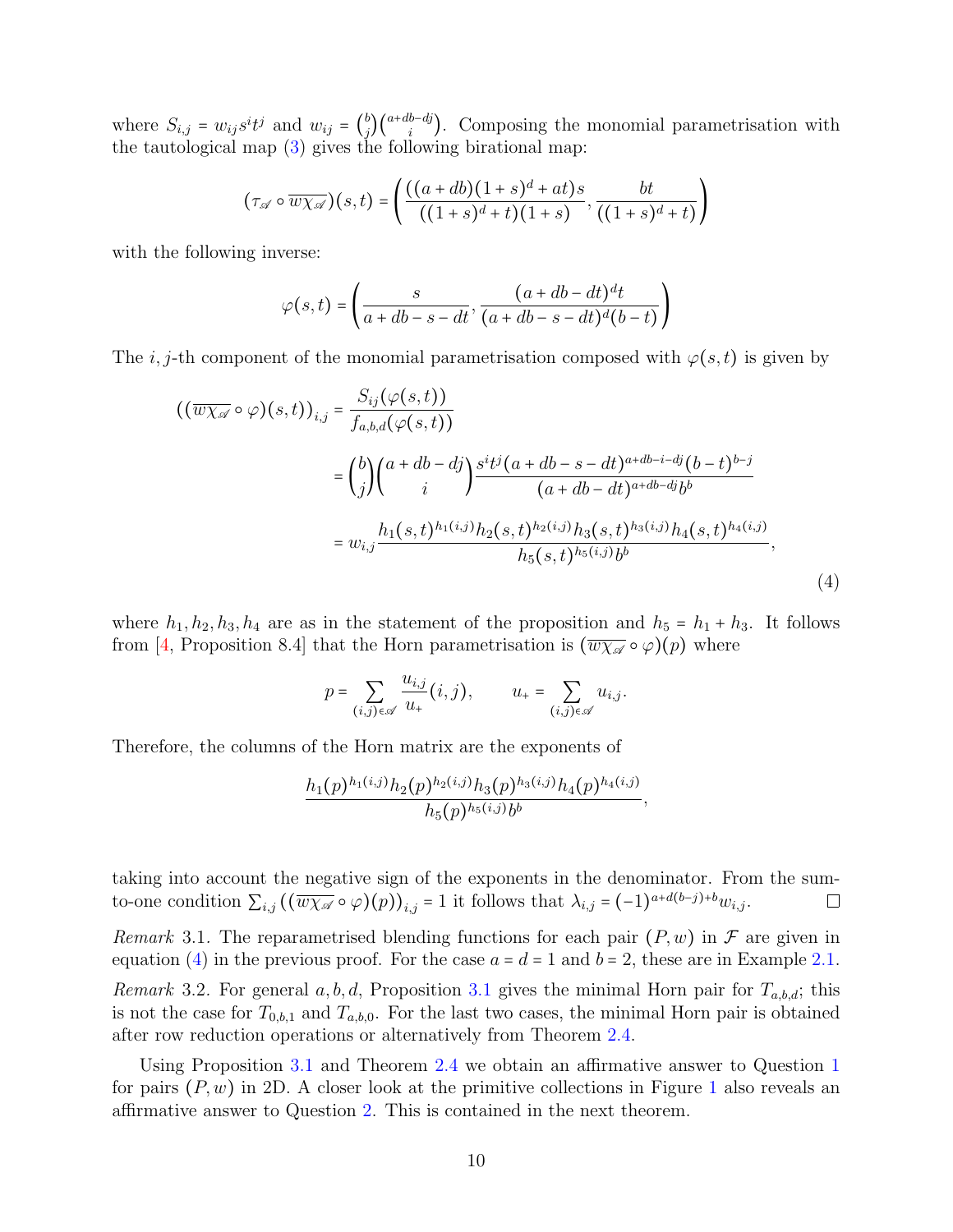<span id="page-10-2"></span>

Figure 2: The general representative of a prismatoid in  $\mathcal P$  is the convex hull of two trapezoids,  $conv(T_{a,b,d} \times \{0\}, T_{a',b',d} \times \{1\})$ , dilated by l.

**Theorem 3.2.** Every pair  $(P, w)$  in 2D with rational linear precision has a Horn pair  $(H, \lambda)$ with  $H = M_{\mathscr{A}, \Sigma_P}$ .

*Proof.* The normal fans of the polygons in  $\mathcal F$  are depicted in Figure [1,](#page-8-0) in each subcase the shape of the normal fan and its primitive collections are independent of the values of  $a, b, d$ . The minimal Horn pair  $(H, \lambda)$  for the 2D simplex,  $T_{0,b,1} = b\Delta_2$ , given in Theorem [2.4](#page-6-1) satisfies  $H = M_{\mathscr{A},\Sigma_P}$ . This follows because  $b\Delta_2$  has one primitive collection,  $\{n_1, n_2, n_3\}$  and hence  $M_{\mathscr{A},\Sigma_P}$  has a single negative row. For the tensor product patch  $T_{a,b,0} = a\Delta_1 \times b\Delta_1$  and the general trapezoid  $T_{a,b,d}$ , the primitive collections are  $\{n_1, n_3\}$  and  $\{n_2, n_4\}$ . In these cases, the Horn pair  $(H, \lambda)$  in Proposition 3.1 satisfies  $H = M_{\alpha} s_{B}$ . the Horn pair  $(H, \lambda)$  in Proposition [3.1](#page-8-1) satisfies  $H = M_{\mathscr{A}, \Sigma_P}$ .

### <span id="page-10-0"></span>3.2 A family of prismatoids with rational linear precision

Unlike the 2D case, there is no classification for 3D lattice polytopes with rational linear precision. In this section we consider the family of prismatoids

$$
\mathcal{P} \coloneqq \{(P, w) : P \text{ is the Newton polytope of } f_{\mathscr{A},w}(s,t,v) = (f_{a,b,d}(s,t) + v f_{a',b',d}(s,t))^l, \newline w \text{ is the vector of coefficients of } f_{\mathscr{A},w}(s,t,v), \newline a, a', b, b', d, l \in \mathbb{Z}_{\geq 0} \text{ with } a' \leq a, b' \leq b\}.
$$

<span id="page-10-1"></span>A general element of  $\mathcal P$  is depicted in Figure [2,](#page-10-2) prismatoids for different specialisations of  $a, a', b, b', d$  are displayed in Table [1.](#page-11-0) Note that some 3D Bézier simploids are also obtained by specialisation. Even though Remark [2.3](#page-3-1) says it suffices to show that  $P$  has rational linear precision for  $l = 1$ , we do not use this extra assumption.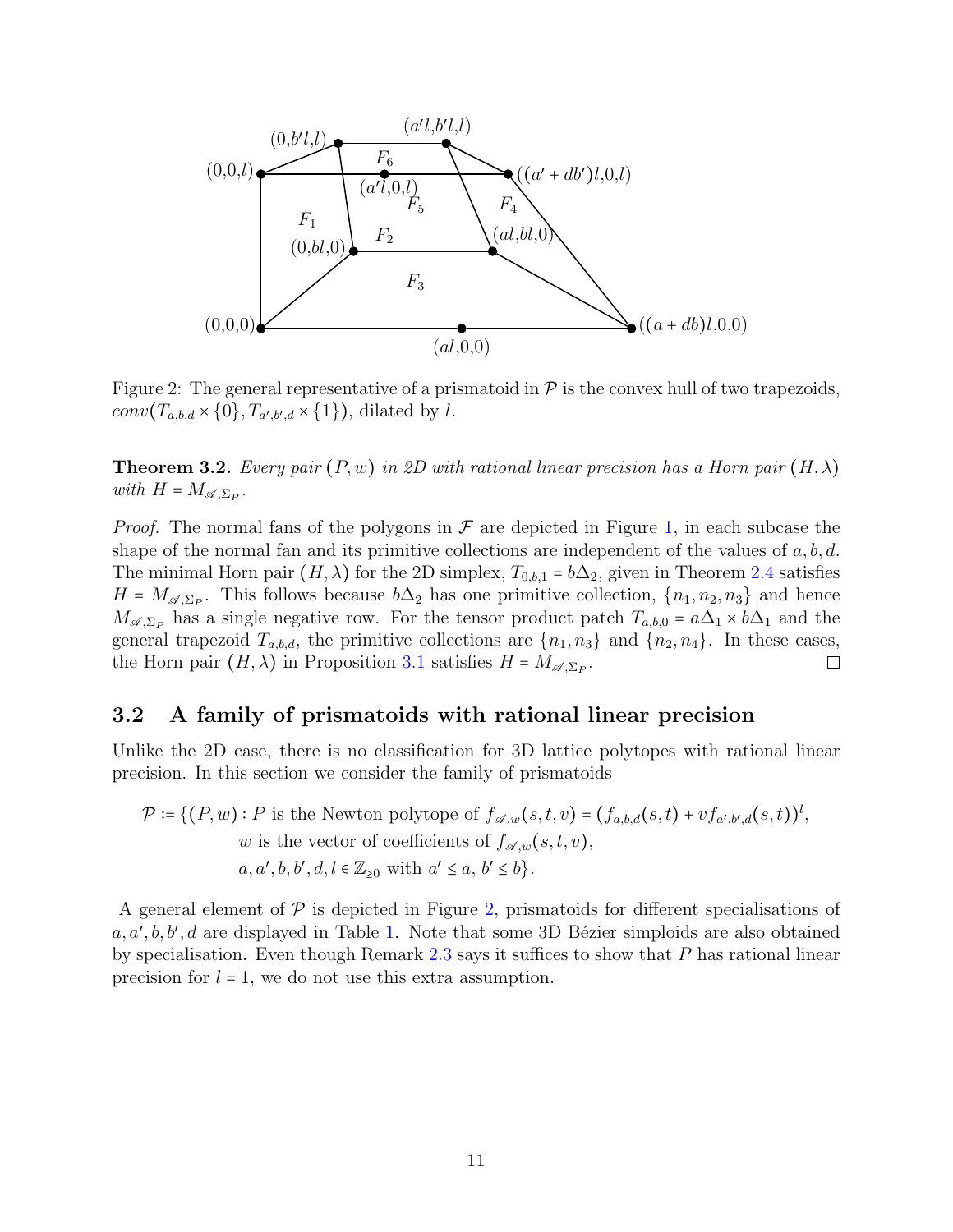<span id="page-11-0"></span>

Table 1: Representatives of members of  $P$  for different choices of parameters  $a, a', b, b', d$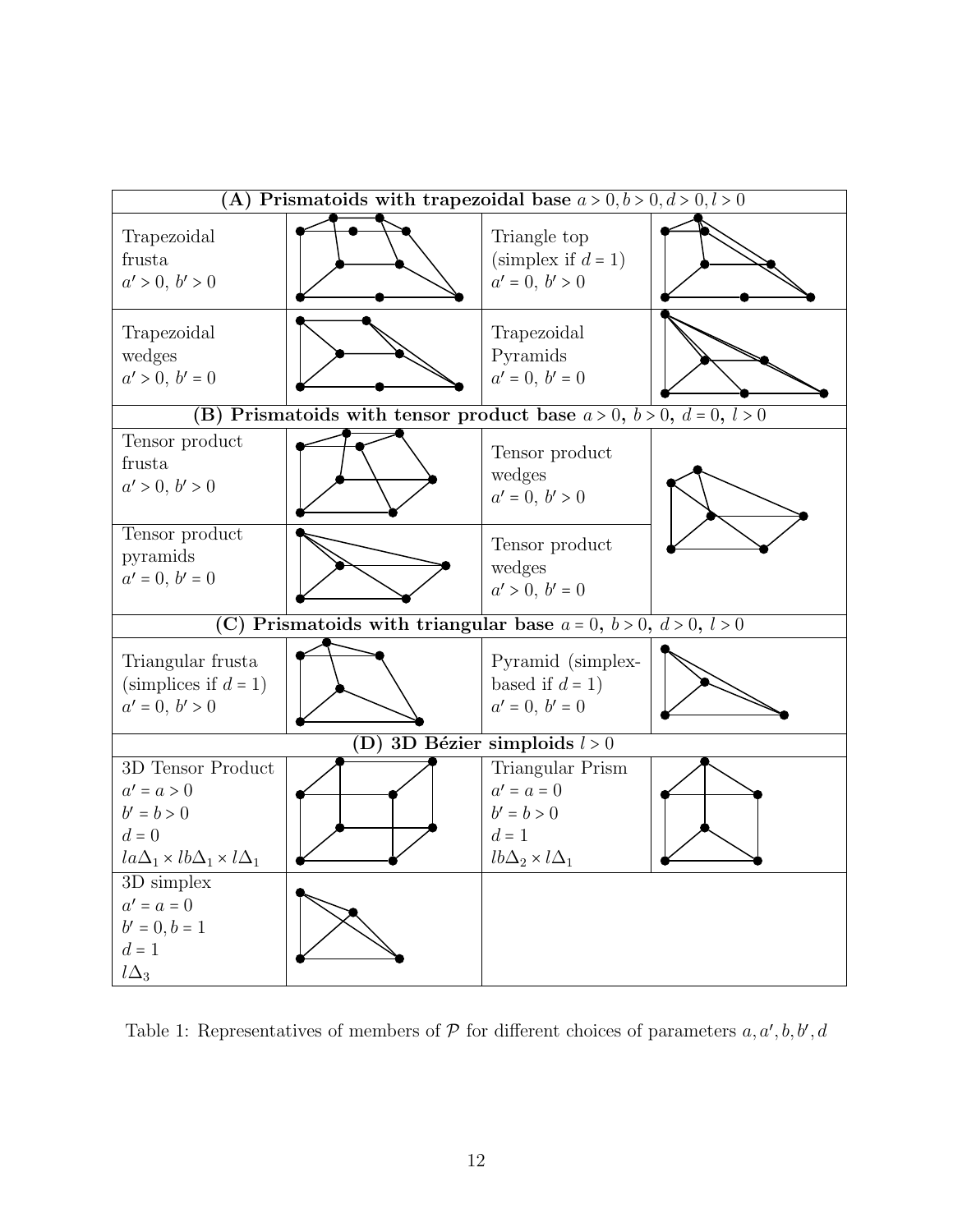**Proposition 3.3.** The pairs in  $P$  have rational linear precision with a Horn pair  $(H, \lambda)$ :

$$
H = \begin{pmatrix} h_1(m_1) & \dots & h_1(i,j,k) & \dots & h_1(m_s) \\ h_2(m_1) & \dots & h_2(i,j,k) & \dots & h_2(m_s) \\ h_3(m_1) & \dots & h_3(i,j,k) & \dots & h_3(m_s) \\ h_4(m_1) & \dots & h_4(i,j,k) & \dots & h_4(m_s) \\ h_5(m_1) & \dots & h_5(i,j,k) & \dots & h_5(m_s) \\ h_6(m_1) & \dots & h_6(i,j,k) & \dots & h_6(m_s) \\ -(h_1 + h_4)(m_1) & \dots & -(h_1 + h_4)(i,j,k) & \dots & -(h_1 + h_4)(m_s) \\ -(h_2 + h_5)(m_1) & \dots & -(h_2 + h_5)(i,j,k) & \dots & -(h_2 + h_5)(m_s) \\ -(h_3 + h_6)(m_1) & \dots & -(h_3 + h_6)(i,j,k) & \dots & -(h_3 + h_6)(m_s) \end{pmatrix},
$$

$$
\lambda_{i,j,k}=(-1)^{(\sum_{i=1}^{6}h_i)(i,j,k)}\binom{l}{k}\binom{bl-(b-b')k}{j}\binom{(a+db)l-\big((a+db\big)-(a'+db')\big)k-dj}{i},
$$

where  $m_1, \ldots, m_n$  is an ordered list of lattice points  $(i, j, k)$  in  $\mathscr A$  and  $h_1, \ldots, h_6$  are

$$
h_1(s,t,v) = s, \t\t h_4(s,t,v) = (a+db)l - s - dt - ((a+db) - (a'+db'))v,\n h_2(s,t,v) = t\t h_5(s,t,v) = bl - t - (b-b')v,\n h_3(s,t,v) = v, \t\t h_6(s,t,v) = l - v.
$$

*Proof.* The polynomial  $f_{\mathscr{A},w}(s,t,v)$  in the definition of  $P$ , can be expressed as a sum

$$
f_{\mathscr{A},w}(s,t,v) = \sum_{k=0}^{l} \sum_{j=0}^{bl-(b-b')k} \sum_{(a+db)l - ((a+db) - (a'+db'))k - dj} S_{i,j,k}
$$

where

$$
S_{i,j,k}(s,t,v) = {l \choose k} {bl - (b-b')k \choose j} {(a+db)l - ((a+db) - (a'+db'))k - dj \choose i} s^i t^j v^k.
$$

We let

$$
(\overline{w\chi_{\mathscr{A}}}(s,t,v))_{i,j,k}=\frac{S_{i,j,k}(s,t,v)}{S(s,t,v)},
$$

then, the vector of all  $(\overline{w_{\chi_{\mathscr{A}}}(s,t,v)})_{i,j,k}$  gives the monomial parametrisation [\(2\)](#page-5-2) of  $Y_{\mathscr{A},w}$  with weights

$$
w_{i,j,k} = {l \choose k} {bl - (b - b')k \choose j} { (a + db)l - (a + db) - (a' + db')k - dj \choose i}.
$$

Composing the monomial parametrisation with the tautological map [\(3\)](#page-6-3) gives the following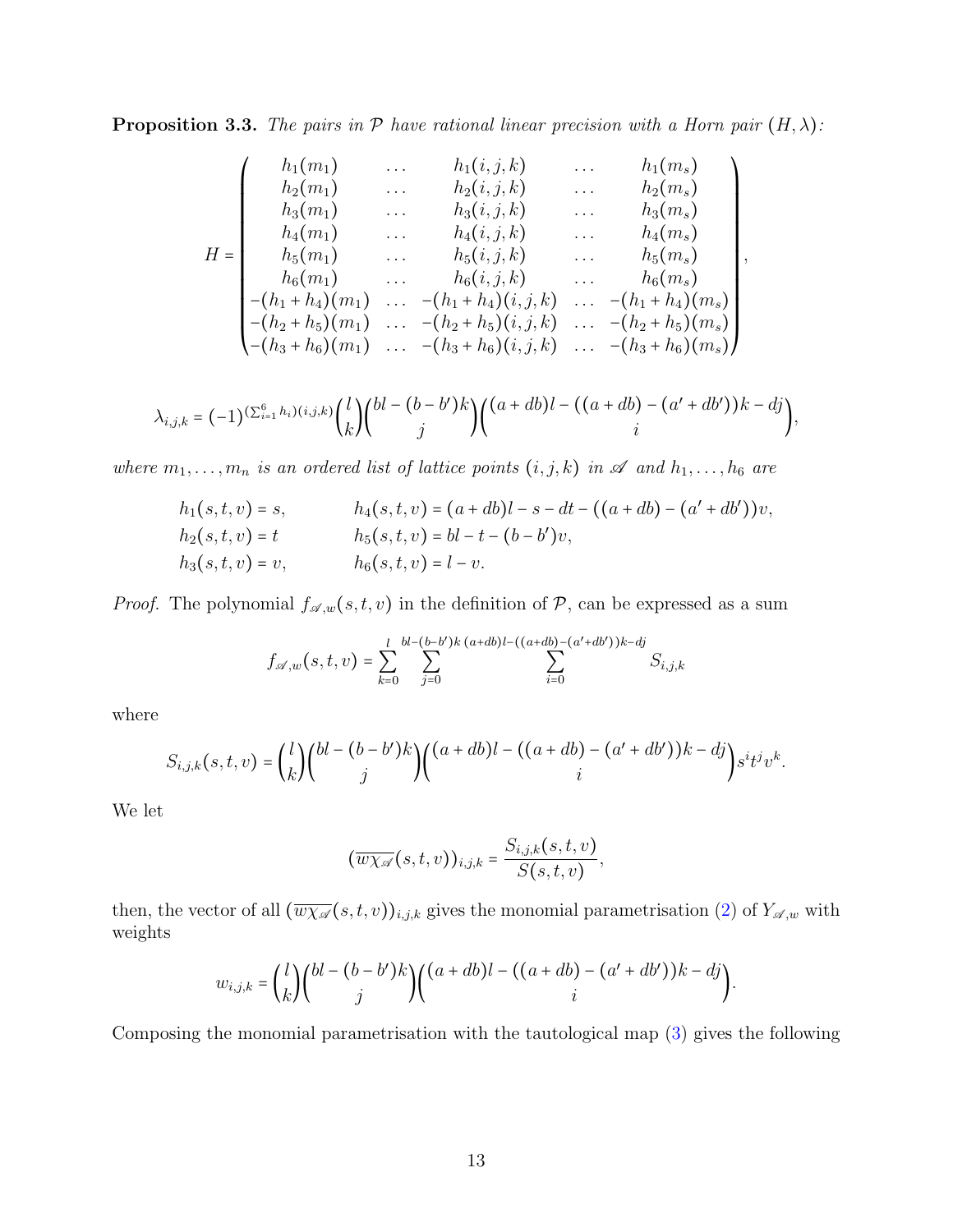birational map:

$$
\begin{split}\n\left(\tau_{\mathscr{A}}\circ\overline{w\chi_{\mathscr{A}}}\right)(s,t,v) &= \frac{1}{S(s,t,v)} \left( \sum_{k=0}^{l} \sum_{j=0}^{bl-(b-b')k} \sum_{i=0}^{(a+db)l-((a+db)-(a'+db'))k-dj} S_{i,j,k} \right)(i,j,k) \\
&= \left( \frac{ls\left(((a+db)(1+s)^d+at)(1+s)^a((1+s)^d+t)^{b'+v(a'+db')(1+s)^d+a't)(1+s)^{a'}((1+s)^d+t)^{b'}\right)}{(1+s)((1+s)((1+s)^d+t)((1+s)^d+t)^{(1+s)(a'+b'+v)(1+s)^{a'}((1+s)^d+t)^{b'}))}, \\
&\frac{lt(b'v(1+s)^a'((1+s)^d+t)^{b'+b(1+s)^a((1+s)^d+t)^b)}{(1+s)^d+t((1+s)^a((1+s)^d+t)^{b'+v(1+s)^a'((1+s)^d+t)^{b'}))}, \\
&\frac{lv(1+s)^a'((1+s)^d+t)^b}{((1+s)^a((1+s)^d+t)^{b'+v(1+s)^a'((1+s)^d+t)^{b'}}) \right)}\n\end{split}
$$

with the following inverse:

$$
\varphi(s,t,v) = \left(\frac{s}{(a+db)l-s-dt-((a+db)-(a'+db'))v},\frac{t((a+db)l-dt-((a+db)-(a'+db'))v)^d}{((a+db)l-s-dt-((a+db)-(a'+db'))v)^d(bl-t-(b-b')v)},\frac{v((a+db)l-dt-((a+db)-(a'+db'))v)^{(a+db)-(a'+db')}(bl-(b-b')v)^{b-b'}}{((a+db)l-s-dt-((a+db)-(a'+db'))v)^{(a+db)-(a'+db')}(bl-t-(b-b')v)^{b-b'}(l-v)}\right)
$$

Composing  $\varphi(s,t,v)$  with the monomial parametrisation gives

$$
\frac{S_{i,j,k}(\varphi(s,t,v))}{S(\varphi(s,t,v))} = w_{i,j,k} \frac{s^{i}t^{j}v^{k}((a+db)l-s-dt-((a+db)-(a'+db'))v)^{(a+db)l-i-dj-((a+db)-(a'+db'))k)}(bl-(b-b')v-t)^{bl-(b-b')k-j}(l-v)^{l-k}}{l^{l}((a+db)l-dt-((a+db)-(a'+db'))v)^{(a+db)l-dj-((a+db)-(a'+db'))k}(bl-(b-b')v)^{bl-(b-b')k}} \tag{5}
$$
\n
$$
= w_{i,j,k} \frac{h_1(s,t,v)^{h_1(i,j,k)}h_2(s,t,v)^{h_2(i,j,k)}h_3(s,t,v)^{h_3(i,j,k)}h_4(s,t,v)^{h_4(i,j,k)}h_5(s,t,v)^{h_5(i,j,k)}h_6(s,t,v)^{h_6(i,j,k)}}{h_7(s,t,v)^{h_7(i,j,k)}h_8(s,t,v)^{h_8(i,j,k)}h_9(s,t,v)^{h_9(i,j,k)}} \tag{6}
$$

where  $h_1, \ldots, h_6$  are as in the statement of the theorem and

$$
h_7 = h_1 + h_4
$$
  $h_8 = h_2 + h_5$   $h_9 = h_3 + h_6$ .

According to [\[4,](#page-40-0) Proposition 8.4], the polytope has rational linear precision with weights  $w_{i,j,k}$  as defined above and the Horn parametrisation of  $Y_{\mathscr{A},w}$  is given by:

$$
\frac{S_{i,j,k}(\varphi(p))}{S(\varphi(p))} = w_{i,j,k} \frac{h_1(p)^{h_1(i,j,k)} h_2(p)^{h_2(i,j,k)} h_3(p)^{h_3(i,j,k)} h_4(p)^{h_4(i,j,k)} h_5(p)^{h_5(i,j,k)} h_6(p)^{h_6(i,j,k)}}{h_7(p)^{h_7(i,j,k)} h_8(p)^{h_8(i,j,k)} h_9(p)^{h_9(i,j,k)}}
$$

where

$$
p = \sum_{(i,j,k)\in\mathscr{A}} \frac{u_{i,j,k}}{u_+} (i,j,k), \qquad u_+ = \sum_{(i,j,k)\in\mathscr{A}} u_{i,j,k}.
$$

Since the Horn parametrisation is, by definition, a product of linear forms whose exponents match their coefficients, we know that the columns of H are the exponents  $(h_1, h_2, h_3, h_4, h_5, h_6, -h_7, -h_8, -h_9)$ all evaluated at a lattice point  $(i, j, k)$ . It follows from  $\sum_{i,j,k} ((\overline{w\chi_{\mathscr{A}}}\circ\varphi)(p))_{i,j,k} = 1$  that  $\lambda_{i,j,k} = (-1)^{(\sum_{i=1}^{6} h_i)(i,j,k)} w_{i,j,k}$ .  $\lambda_{i,j,k} = (-1)^{(\sum_{i=1}^{6} h_i)(i,j,k)} w_{i,j,k}.$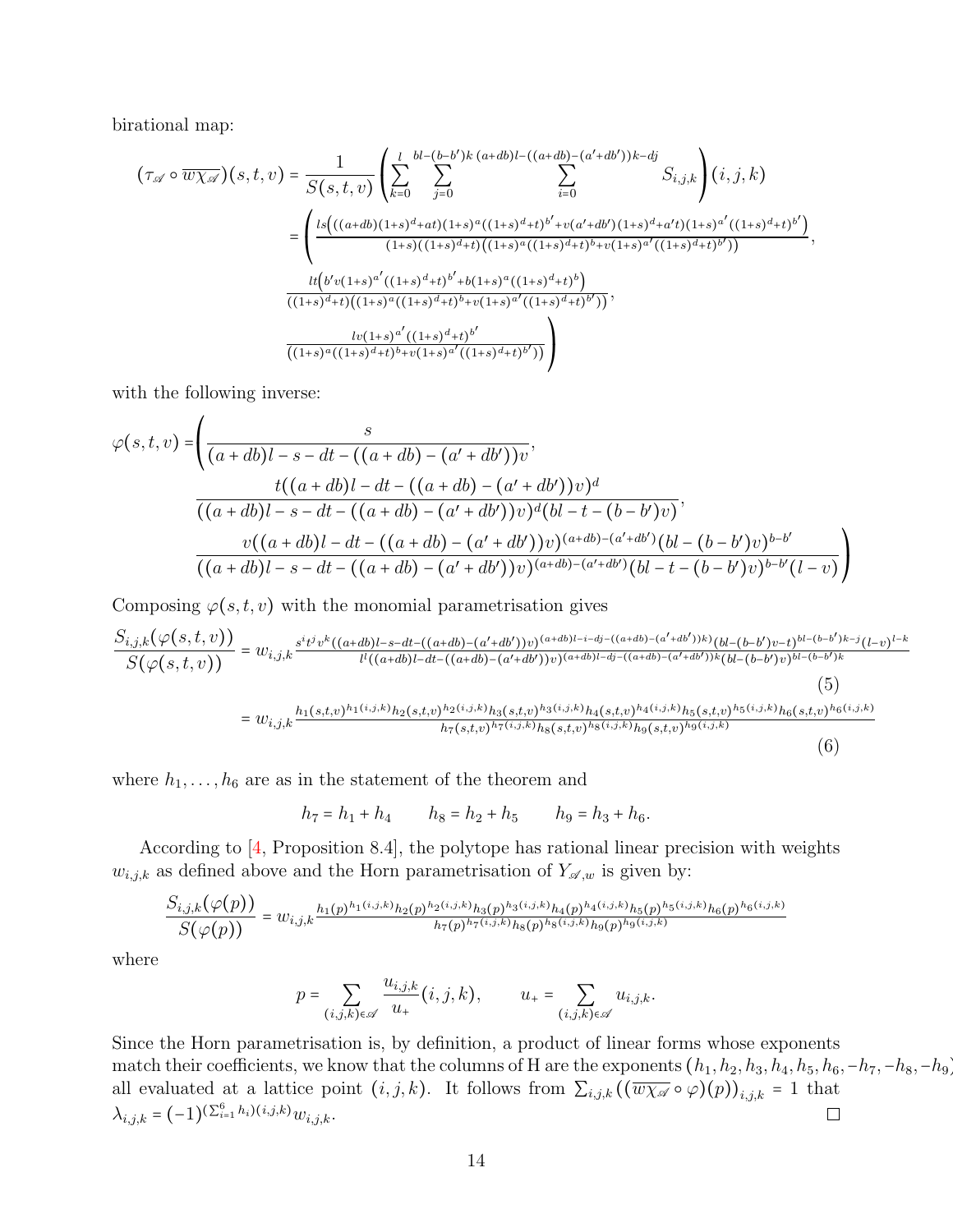### 3.3 Minimal Horn pairs for prismatoids in  $P$

We now study Questions [1](#page-7-0) and [2](#page-7-1) for elements in P. Proposition [3.3](#page-10-1) gives a Horn pair  $(H, \lambda)$ for each  $(P, w) \in \mathcal{P}$  in Table [1,](#page-11-0) however H need not be the minimal Horn matrix in each case. By  $[9, \text{Lemma 9}]$  $[9, \text{Lemma 9}]$ , we can find the minimal Horn matrix associated to  $(P, w)$  using row reduction operations on H.

**Notation 3.4.** We will denote the facets of a general element in  $\mathcal{P}$  as follows:

$$
F_1 = left \text{ facet},
$$
  $F_2 = front \text{ facet},$   $F_3 = bottom \text{ facet},$   
\n $F_4 = right \text{ facet},$   $F_5 = back \text{ facet},$   $F_6 = upper \text{ facet}.$ 

This labelling is used in Figure [2.](#page-10-2) The normal vectors corresponding to each facet are:

$$
n_1 = (1, 0, 0),
$$
  
\n
$$
n_2 = (0, 1, 0),
$$
  
\n
$$
n_3 = (0, 0, 1),
$$
  
\n
$$
n_4 = (-1, -d, -((a + db) - (a' + db'))),
$$
  
\n
$$
n_5 = (0, -1, -(b - b')),
$$
  
\n
$$
n_6 = (0, 0, -1).
$$

#### <span id="page-14-0"></span>3.3.1 The non-simple prismatoids

The trapezoidal pyramids, tensor product pyramids and prismatoids with triangle on top, depicted in Table [1](#page-11-0) (A) and (B), are all examples of non-simple polytopes in  $\mathcal{P}$ . Their primitive collections are:

| Prismatoids with triangle on top | $\{n_1, n_3, n_4\}, \{n_1, n_2, n_4\}, \{n_2, n_5\}, \{n_3, n_6\}$ |
|----------------------------------|--------------------------------------------------------------------|
| Trapezoidal pyramids             | $\{n_1, n_3, n_4\}, \{n_2, n_3, n_5\}$                             |
| Tensor product pyramids          | $\{n_1, n_3, n_4\}, \{n_2, n_3, n_5\}.$                            |

There is no  $n_6$  for the two pyramids since the facet  $F_6$  has collapsed to a point.

For a pair  $(P, w)$  in the subfamily of non-simple prismatoids in P, the matrix  $M_{\mathscr{A}, \Sigma_P}$  cannot be a Horn matrix since the primitive collections are not a partition of the 1-dimensional rays of the normal fan and therefore the columns cannot add to zero.

Example 3.1. It follows from Proposition [3.3](#page-10-1) that the minimal Horn matrix associated to the tensor product pyramid in Table [1](#page-11-0) (B) is:

$$
H = \begin{pmatrix} h_1(m_1) & \dots & h_1(m_s) \\ h_2(m_1) & \dots & h_2(m_s) \\ h_3(m_1) & \dots & h_3(m_s) \\ h_4(m_1) & \dots & h_4(m_s) \\ h_5(m_1) & \dots & h_5(m_s) \\ -(h_1 + h_2 + h_4 + h_5 - h_6)(m_1) & \dots & -(h_1 + h_2 + h_4 + h_5 - h_6)(m_s) \\ -(h_3 + h_6)(m_1) & \dots & -(h_3 + h_6)(m_s) \end{pmatrix}
$$

where  $m_1, \ldots, m_s$  are the points in  $\mathscr A$  and  $h_1, \ldots, h_6$  are defined to be

<sup>h</sup><sup>1</sup>(s, t, v) <sup>=</sup> s, h<sup>2</sup>(s, t, v) <sup>=</sup> t, h<sup>3</sup>(s, t, v) <sup>=</sup> v, <sup>h</sup><sup>4</sup>(s, t, v) <sup>=</sup> al <sup>−</sup> <sup>s</sup> <sup>−</sup> av h<sup>5</sup>(s, t, v) <sup>=</sup> bl <sup>−</sup> <sup>t</sup> <sup>−</sup> bv, h<sup>6</sup>(s, t, v) <sup>=</sup> <sup>l</sup> <sup>−</sup> v.

We were able to add  $h_6$  to the negative rows  $-(h_1 + h_4)$  and  $-(h_2 + h_5)$  since all three rows are colinear in this case. As a result, the positive part of the minimal Horn matrix coincides with the lattice distance matrix of  $\mathscr A$ .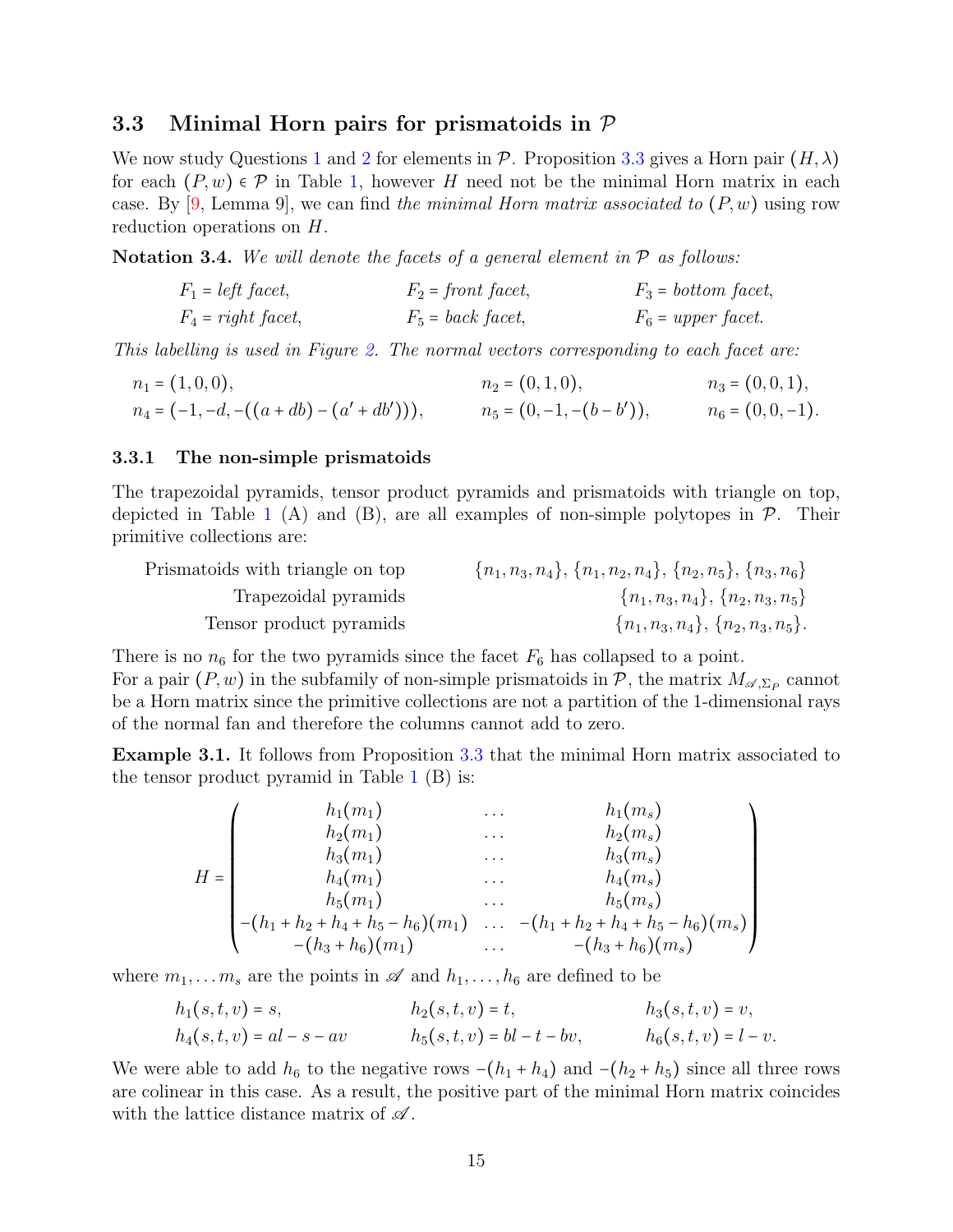#### <span id="page-15-0"></span>3.3.2 The simple prismatoids with fewer facets

The trapezoidal wedges (A), tensor product wedges (B), triangular frusta (C) and triangular based pyramids (C) from Table [1](#page-11-0) are simple prismatoids with less than 6 facets. The primitive collections in each case are:

| Trapezoidal wedges             | $\{n_1, n_4\}, \{n_2, n_3, n_5\}$ |
|--------------------------------|-----------------------------------|
| Tensor product wedges $a' = 0$ | $\{n_1, n_3, n_4\}, \{n_2, n_5\}$ |
| Tensor product wedges $b' = 0$ | $\{n_1, n_4\}, \{n_2, n_3, n_5\}$ |
| Triangular based pyramid       | $\{n_1, n_2, n_3, n_4\}$          |
| Triangular frusta              | $\{n_1, n_2, n_4\}, \{n_3, n_6\}$ |
|                                |                                   |

None of the polytopes above, except the triangular frusta, have an upper facet  $F_6$  and hence their normal fans and primitive collections do not include  $n_6$ . Also, the triangular based pyramid and triangular frusta have no back facet  $F_5$  and hence their normal fans and primitive collections do not include  $n<sub>5</sub>$ . In each case, the primitive collections give a partition of the rays in the normal fan, hence the matrix  $M_{\mathscr{A},\Sigma_P}$  associated to  $(P, w)$  is a Horn matrix for  $(P, w)$ . for these cases. The question is whether this Horn matrix belongs to a Horn pair for  $(P, w)$ .

Example 3.2. Proposition [3.3](#page-10-1) gives a Horn pair for the trapezoidal wedge in Table [1](#page-11-0) (A), which can be reduced to a Horn pair  $(H, \lambda)$ , with:

$$
H = \begin{pmatrix} h_1(m_1) & \dots & h_1(m_s) \\ h_2(m_1) & \dots & h_2(m_s) \\ h_3(m_1) & \dots & h_3(m_s) \\ h_4(m_1) & \dots & h_4(m_s) \\ h_5(m_1) & \dots & h_5(m_s) \\ -(h_1 + h_4)(m_1) & \dots & -(h_1 + h_4)(m_s) \\ -(h_2 + h_5 - h_6)(m_1) & \dots & -(h_2 + h_5 - h_6)(m_s) \\ -(h_3 + h_6)(m_1) & \dots & -(h_3 + h_6)(m_s) \end{pmatrix}
$$

where  $m_1, \ldots, m_s$  are the points in  $\mathscr A$  and  $h_1, \ldots, h_9$  are defined to be

$$
h_1(s,t,v) = s, \t\t h_2(s,t,v) = t \t\t h_3(s,t,v) = v
$$
  

$$
h_4(s,t,v) = (a+db)l - s - dt - (a-a'+db)v, \t\t h_5(s,t,v) = bl - bv - t, \t\t h_6(s,t,v) = l - v.
$$

Let us compare H with the matrix  $M_{\mathscr{A},\Sigma_P}$ 

$$
M_{\mathscr{A},\Sigma_P} = \begin{pmatrix} h_1(m_1) & \dots & h_1(m_s) \\ h_2(m_1) & \dots & h_2(m_s) \\ h_3(m_1) & \dots & h_3(m_s) \\ h_4(m_1) & \dots & h_4(m_s) \\ h_5(m_1) & \dots & h_5(m_s) \\ -(h_1 + h_4)(m_1) & \dots & -(h_1 + h_4)(m_s) \\ -(h_2 + h_3 + h_5)(m_1) & \dots & -(h_2 + h_3 + h_5)(m_s) \end{pmatrix}
$$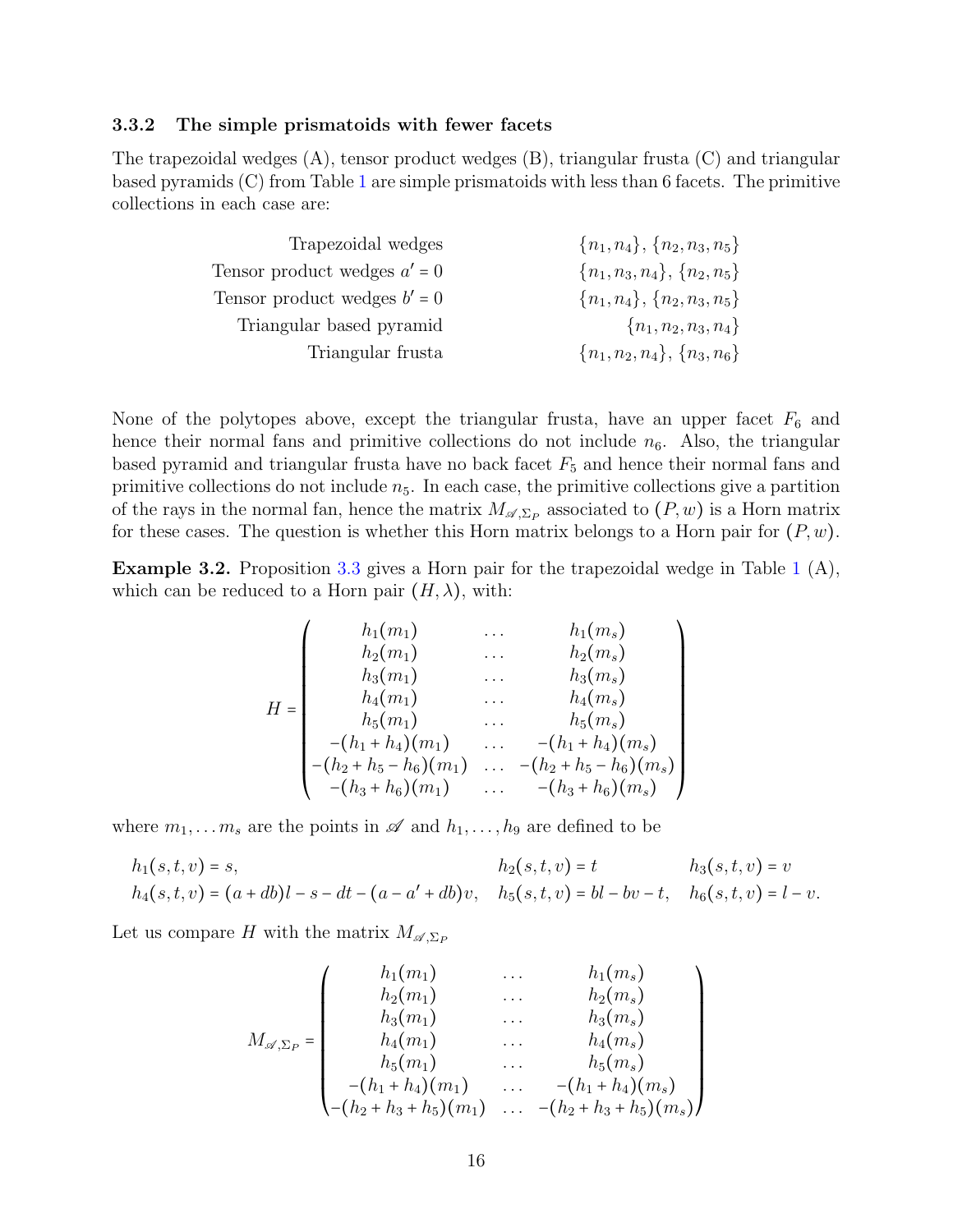where  $m_1, \ldots, m_s$  and  $h_1, \ldots, h_5$  are as in H. For  $b = 1$ , we see that  $h_2 + h_5 - h_6 = 0$ ,  $h_3 + h_6 = l$ , and  $h_2 + h_3 + h_5 = l$ , thus  $H = M_{\mathscr{A}, \Sigma_P}$ . For  $b > 1$ , H and  $M_{\mathscr{A}, \Sigma_P}$  are minimal Horn matrices, hence, by uniqueness,  $M_{\mathscr{A},\Sigma_P}$  cannot give rise to a Horn pair for  $(P, w)$ .

For all other examples of simple prismatoids with fewer facets, we noticed a similar phenomenon. Firstly, if  $n_i$  is not in the normal fan, then the positive row  $h_i$  is collinear with a negative row. In particular, for all these examples the positive part of the minimal Horn matrix coincides with the lattice distance matrix of  $\mathscr A$ . Below we summarise for which parameters the matrix  $M_{\mathscr{A},\Sigma_P}$  gives rise to a Horn pair for  $(P, w)$ , this is not true in general for these families of 'simple prismatoids with fewer facets'.

| Trapezoidal wedges             | $h = 1$     |
|--------------------------------|-------------|
| Tensor product wedges $a' = 0$ | $a=1$       |
| Tensor product wedges $b' = 0$ | $h=1$       |
| Triangular based pyramid       | $b = d = 1$ |
| Triangular frusta              | $d=1$       |
|                                |             |

These seemingly arbitrary constraints have a nice geometrical interpretation. The constraint  $b = 1$  forces the triangular facet  $F_1$  in the trapezoidal wedges and tensor product wedges  $(b' = 0)$  to be a simplex. The constraint  $a = 1$  forces the triangular facet  $F_2$  in the tensor product wedges  $(a' = 0)$  to be a simplex. The constraint  $b = d = 1$  on the triangular based pyramid, means it is a 3D simplex and the constraint  $d = 1$  on the triangular frusta forces the two triangular facets  $F_3$  and  $F_6$  to be simplices. All the prismatoids considered in this section, except the ones just described, are examples of polytopes with simplicial normal fans for which the answer to Question [2](#page-7-1) is negative.

### 3.3.3 The trapezoidal and tensor product frusta

The primitive collections for the trapezoidal frusta and the tensor product frusta are:

$$
\{n_1, n_4\} \qquad \{n_2, n_5\} \qquad \{n_3, n_6\}
$$

It follows easily that the Horn matrix given by Proposition [3.3](#page-10-1) is  $M_{\mathscr{A},\Sigma_P}$ . This matrix is also the minimal Horn matrix for all trapezoidal frusta and for general tensor product frusta. However, there are cases of tensor product frusta, where two or more rows of this matrix are collinear and hence the minimal Horn matrix is not exactly  $M_{\mathscr{A},\Sigma_P}$ . For an overview of all minimal Horn matrices for the family  $P$  of prismatoids, see Table [2](#page-42-1) in Appendix [A.](#page-42-0)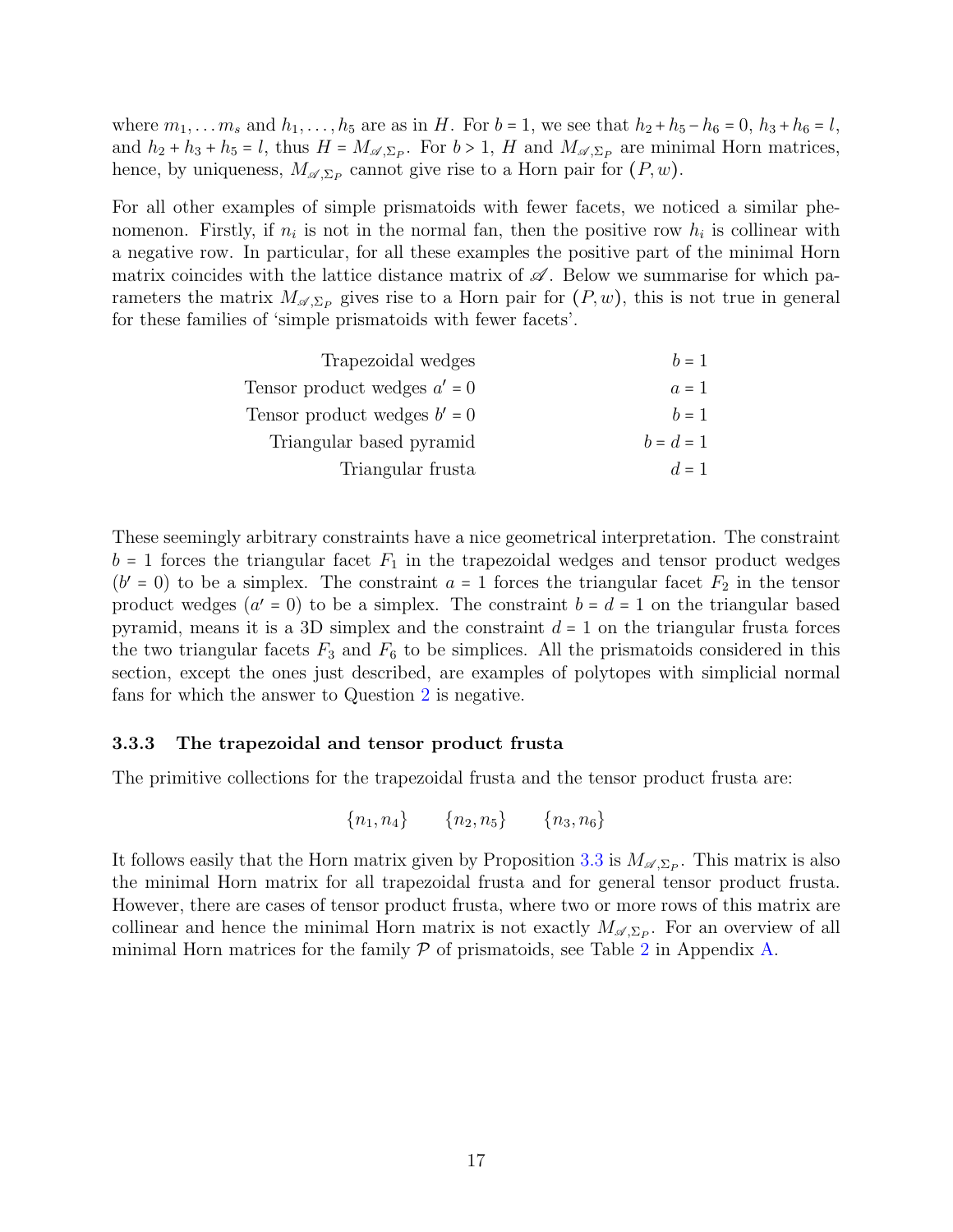Example 3.3. A Horn matrix associated to the tensor product frusta in Table [1](#page-11-0) (B) is

$$
M_{\mathscr{A},\Sigma_P} = \begin{pmatrix} h_1(m_1) & \dots & h_1(m_n) \\ h_2(m_1) & \dots & h_2(m_n) \\ h_3(m_1) & \dots & h_3(m_n) \\ h_4(m_1) & \dots & h_4(m_n) \\ h_5(m_1) & \dots & h_5(m_n) \\ h_6(m_1) & \dots & h_6(m_n) \\ -(h_1+h_4)(m_1) & \dots & -(h_1+h_4)(m_n) \\ -(h_2+h_5)(m_1) & \dots & -(h_2+h_5)(m_n) \\ -(h_3+h_6)(m_1) & \dots & -(h_3+h_6)(m_n) \end{pmatrix}
$$

where  $m_1, \ldots, m_n$  are the points in  $\mathscr A$  and  $h_1, \ldots, h_6$  are defined to be

$$
h_1(s,t,v) = s, \t\t h_2(s,t,v) = t, \t\t h_3(s,t,v) = v, h_4(s,t,v) = al - s - (a - a')v \t\t h_5(s,t,v) = bl - t - (b - b')v, \t\t h_6(s,t,v) = l - v.
$$

If we consider the subfamily of tensor product frust asuch that  $a = \lambda b$ ,  $a' = \lambda b'$  for  $\lambda \ge 1$  or  $\lambda = \frac{1}{\mu}$  $\frac{1}{\mu}$  with  $\mu \geq 1$ , then the minimal Horn matrix is

$$
H = \begin{pmatrix} h_1(m_1) & \dots & h_1(m_n) \\ h_2(m_1) & \dots & h_2(m_n) \\ h_3(m_1) & \dots & h_3(m_n) \\ h_4(m_1) & \dots & h_4(m_n) \\ h_5(m_1) & \dots & h_5(m_n) \\ h_6(m_1) & \dots & h_6(m_n) \\ - (h_1 + h_2 + h_4 + h_5)(m_1) & \dots & -(h_1 + h_2 + h_4 + h_5)(m_n) \\ - (h_3 + h_6)(m_1) & \dots & -(h_3 + h_6)(m_n) \end{pmatrix}
$$

where  $m_1, \ldots, m_n$  are the points in  $\mathscr A$  and  $h_1, \ldots, h_6$ , are as above.

<span id="page-17-0"></span>**Theorem 3.5.** For all pairs in  $P$ , the positive part of the minimal Horn matrix is the lattice distance matrix of  $\mathscr A$ . For the following subfamilies of  $\mathcal P$ , the matrix  $M_{\mathscr A,\Sigma_P}$  gives rise to a Horn pair for  $(P, w)$ .

| Name of subfamily                | Constraints on $a' \leq a, b' \leq b, d$ |
|----------------------------------|------------------------------------------|
| Trapezoidal wedges               | $a' > 0, b' = 0, b = 1, d > 0$           |
| Tensor product wedges $(a' = 0)$ | $a' = 0, a = 1, b' > 0, d = 0$           |
| Tensor product wedges $(b' = 0)$ | $a' > 0, b' = 0, b = 1, d = 0$           |
| 3D simplex                       | $a' = a = b' = 0, b = 1, d = 1$          |
| Triangular frusta                | $a' = a = 0, b > 0, d = 1$               |
| Tensor product frusta            | $a' > 0, b' > 0, d = 0$                  |
| Trapezoidal frusta               | a' > 0, b' > 0, d > 0                    |

*Proof.* Let  $(P, w) \in \mathcal{P}$ , if  $M_{\mathscr{A}, \Sigma_P}$  is a Horn matrix, then after row reduction operations, we get a minimal Horn matrix. Comparing this matrix with the minimal Horn matrix associated to  $(P, w)$  in Table [2](#page-42-1) (Appendix [A\)](#page-42-0) and by uniqueness of minimal Horn matrices, one can verify both statements on the theorem. verify both statements on the theorem.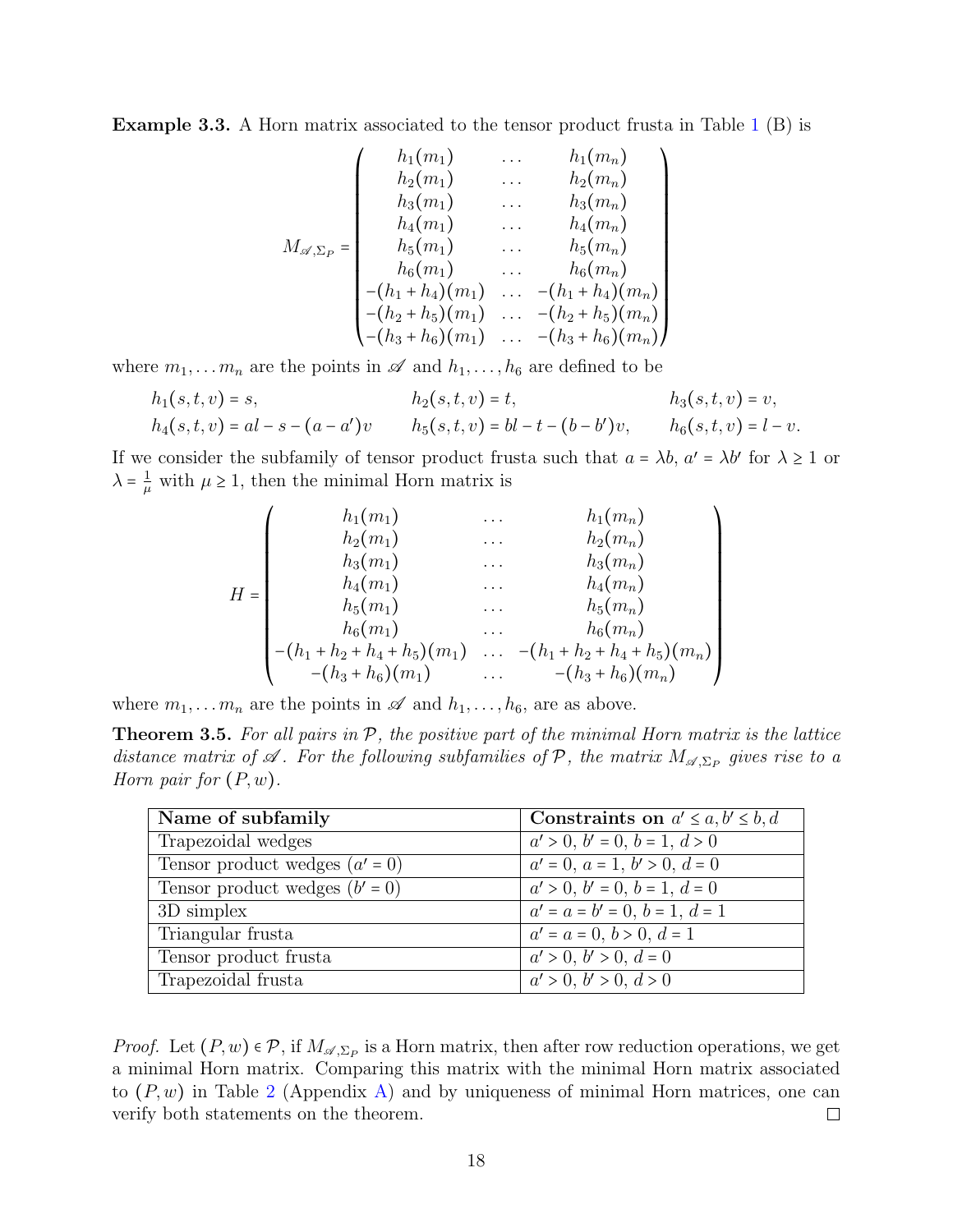# <span id="page-18-1"></span>4 Multinomial staged tree models

In this section we define multinomial staged tree models, we prove that every such model has rational MLE, Theorem [4.11,](#page-31-1) and we give a criterion to determine when such models are toric varieties for binary multinomial staged trees, Theorem [4.10.](#page-29-0) To each toric binary multinomial staged tree one can associate a polytope, by Theorem [2.3](#page-6-2) such polytope has rational linear precision. These results imply our main theorem:

<span id="page-18-0"></span>Theorem 4.1. Polytopes of toric binary multinomial staged trees have rational linear precision.

Our motivation to introduce this model class arose from the observation that the Horn pair of all 2D and 3D polytopes in Section [3](#page-7-2) could be interpreted as a statistical model defined by an event tree with a specific choice of parametrisation. Multinomial staged tree models improve the understanding of polytopes with rational linear precision in  $2D$  and  $3D$  and give their generalization for higher dimensions.

### <span id="page-18-2"></span>4.1 Definition of multinomial staged tree

Let  $\mathcal{T} = (V, E)$  denote a directed rooted tree with vertex set V and edge set E such that all edges are directed away from the root. For  $v, w \in V$ , the directed edge from v to w is denoted  $v \to w$  and the set of edges in the path from v to w is denoted  $\lambda_{v,w}$ . The set of children of v is  $\text{ch}(v)$ : =  $\{u : v \to u \in E\}$  and the set of outgoing edges from v is  $E(v) \coloneqq \{v \to u : u \in \text{ch}(v)\}.$ An element  $v \in V$  is a leaf if  $ch(v) = \emptyset$  and  $\widetilde{V}$  denotes the set of non-leaf vertices of  $\mathcal{T}$ .

Let  $S = \{s_i : i \in I\}$  be a set of symbols indexed by the set I, and  $I_1, \ldots, I_m$  a partition of I which induces a partition  $S_1, \ldots, S_m$  of S. For  $a \in \mathbb{Z}_{\geq 1}$  and  $\ell \in [m]$ , a floret of degree a, on  $S_{\ell}$ , is the set of terms in the expansion of the polynomial expression  $(\sum_{i\in I_{\ell}} s_i)^a$ , we denote this set by  $f_{\ell,a}$ . For instance if  $S_{\ell} = \{s_0, s_1\}$  and  $a = 3$ ,  $f_{\ell,3} = \{s_0^3, 3s_0^2s_1, 3s_0s_1^2, s_1^3\}$ . Note that  $f_{\ell,1} = S_{\ell}$ . A function  $\mathcal{L} : E \to \bigcup_{l \in [m], a \in \mathbb{Z}_{\geq 1}} f_{\ell,a}$  is a *labeling* of  $\mathcal{T}$  if for every  $v \in V$ ,  $\mathcal{L}(E(v)) = f_{\ell,a}$  for some  $\ell \in [m], a \in \mathbb{Z}_{\geq 1}$ , and the restriction  $\mathcal{L}_v : E(v) \to f_{\ell,a}$  is a bijection. Thus, for each  $v \in V$  and  $e \in E(v)$ ,  $\mathcal{L}_v(e)$  is a term in the multinomial expansion of  $(\sum_{i\in I_{\ell}} s_i)^a$ . When  $\text{im}(\mathcal{L}_v) = f_{\ell,a}$ , we fix the convention to index the children of v by  $v(K)$ where  $i_1, \ldots, i_{|I_{\ell}|}$  is a fixed ordering of the elements in  $I_{\ell}$  and  $K = (k_{i_1}, \ldots, k_{i_{|I_{\ell}|}}) \in \mathbb{N}^{|I_{\ell}|}$  is a tuple of nonnegative integers that add to a. For any  $K \in \mathbb{N}^{|I_{\ell}|}, |K| := \sum_{q=1}^{|I_{\ell}|}$  $\lim_{q=1}^{|\mu_{\ell}|} k_{i_q}$ . Hence, for  $\text{im}(\mathcal{L}_v) = f_{\ell,a}, E(v) = \{v \to v(K) : K \in \mathbb{N}^{|I_{\ell}|}, |K| = a\}.$  To illustrate, if v is such that  $\text{im}(\mathcal{L}_v) = f_{\ell,3} \text{ and } S_{\ell} = \{s_0, s_1\}$  with this convention,  $\text{ch}(v) = \{v(3, 0), v(2, 1), v(1, 2), v(0, 3)\}\$ and  $E(v) = \{v \to v(3,0), v \to v(2,1), v \to v(1,2), v \to v(0,3)\}.$  We further assume that the indexing of the children is compatible with the labeling  $\mathcal{L}$ , namely for all multinomial stages trees,  $\mathcal{L}_v(v \to v(K)) = \binom{a}{k_{i_1},...,k_{i_r}}$  $\binom{k_{i_1},...,k_{i_{|I_{\ell}|}}}{1}$  | 11  $|I_{\ell}|$  $\begin{array}{l} |I_\ell| \ q=1 \end{array}$   $s_{i_q}^{k_{i_q}}$  $\int_{i_q}^{k_{i_q}}$ . To simplify notation we also write  $\binom{a}{K}$  $_K^a$  for the previous multinomial coefficient.

<span id="page-18-3"></span>**Definition 4.1.** Let  $\mathcal{T}$  be a tree and  $\mathcal{L}$  a fixed labelling of  $\mathcal{T}$ . A multinomial staged tree is a pair  $(\mathcal{T}, \mathcal{L})$ . The sets  $S_1, \ldots, S_m$  in the partition of S are called the *stages* of T. If T is such that  $|S_\ell| = 2$  for all  $\ell \in [m]$ , then  $(\mathcal{T}, \mathcal{L})$  is a *binary multinomial staged tree.* We write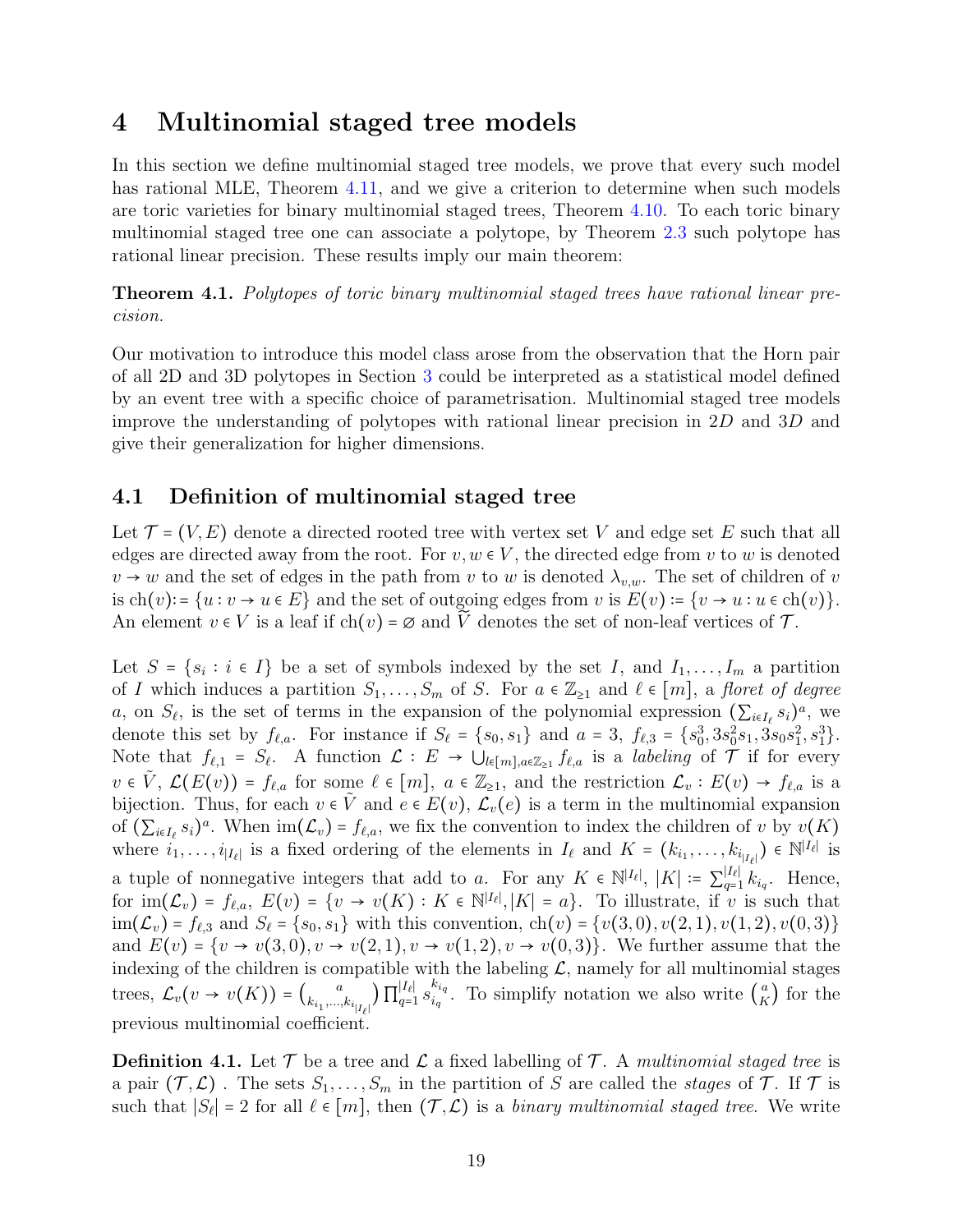$v \sim w$  whenever  $E(v)$  and  $E(w)$  are labeled by florets on the same set of symbols  $S_{\ell}, \ell \in [m]$ .<br>Fix Let denote the set of next to leaf naths in  $\mathcal{T}$ . For i.e. Let fixe n, to be the negligit of Fix J to denote the set of root-to-leaf paths in  $\mathcal{T}$ . For  $j \in J$ , define  $p_j$  to be the product of all edge labels in the path j. Let  $c_j$  be the coefficient of  $p_j$  and  $a_j$  the exponent vector of the symbols  $(s_i)_{i \in I}$  in  $p_j$ . With this notation,  $p_j = c_j \prod_{i \in I} s_i^{a_{ij}}$  $a_{ij}^{a_{ij}}$ , where  $a_{ij}$  are the entries of  $a_j$ .

Remark 4.1. If all of the florets in a multinomial staged tree have degree one, then it is called a staged tree. Multinomial staged tree models are a generalization of staged tree models which were introduced in [\[15\]](#page-41-7).

<span id="page-19-1"></span>Remark 4.2. We will always consider a multinomial staged tree  $(\mathcal{T}, \mathcal{L})$  as an embedded tree in the plane. This means the tree has a fixed ordering of its edges and vertices. We also assume that each root-to-leaf path contains at most one monomial term from each floret. Several figures in Section [5](#page-32-0) contain multinomial staged trees, in these pictures, for simplicity, we omit the coefficients of the monomial edge labels.

**Definition 4.2.** Let  $(\mathcal{T}, \mathcal{L})$  be a multinomial staged tree, with index set  $I = \bigcup_{\ell \in [m]} I_{\ell}$ . Fix J to be the set of root-to-leaf paths in  $\mathcal{T}$ , with  $|J| = n + 1$ . Define the parameter space

$$
\Theta_{\mathcal{T}} \coloneqq \{ (\theta_i)_{i \in I} \in (0,1)^{|I|} : \sum_{i \in I_\ell} \theta_i = 1 \text{ for all } \ell \in [m] \}
$$

The multinomial staged tree model  $\mathcal{M}_{(\mathcal{T}, \mathcal{L})}$  is the image of the parameterisation

$$
\phi_{\mathcal{T}}: \Theta_{\mathcal{T}} \longrightarrow \Delta_n^{\circ}, \ (\theta_i)_{i \in I} \mapsto (c_j \prod_{i \in I} \theta_i^{a_{ij}})_{j \in J}.
$$

Remark 4.3. The sum-to-one conditions on the parameter space  $\Theta_{\mathcal{T}}$  imply that the image of  $\phi_{\mathcal{T}}$  is contained in  $\Delta_n^{\circ}$ . The multinomial coefficients on the labels of  $\mathcal{T}$  are necessary for this condition to hold. The model  $\mathcal{M}_{(\mathcal{T}, \mathcal{L})}$  is an algebraic variety inside  $\Delta_n^{\circ}$  with an explicit parameterisation given by  $\phi_{\mathcal{T}}$ . For  $\theta \in \Theta_{\mathcal{T}}$ , eval<sub> $\theta$ </sub> is the evaluation map  $s_i \mapsto \theta_i$ . The *j*-th coordinate of  $\phi_{\mathcal{T}}$  is eval<sub> $\theta(p_j)$ </sub>, where  $p_j = c_j \prod_{i \in I} s_i^{a_{ij}}$  $i_j^{a_{ij}}$  (Definition [4.1\)](#page-18-3). For this reason we also use  $p_j$  to denote the j-th coordinate in the probability simplex  $\Delta_n^{\circ}$ .

Example 4.1. The multinomial model which encodes the experiment of rolling a k-sided die N times and recording all possible outcomes is a multinomial staged tree model. In this case there is a single stage  $\{s_1, \ldots, s_k\}$ , each symbol in the stage represents the probability of the die showing face  $i$  at the top. The tree consists of single floret of edges whose labels are the terms in the expansion of  $(s_1 + \ldots + s_k)^N$ .

<span id="page-19-2"></span>Example 4.2. Consider the following experiment with two independent coins: Toss the first coin b times and record the number of tails, say this number is j. Then toss the second coin  $a+d(b-j)$  times, record the number of heads, say i. An outcome of this experiment is a pair  $(i, j)$  where i is the number of tails in the second sequence of coin tosses and j is the number of tails in the first. Let  $\mathcal{M}_{a,b,d} \subset \Delta_n$  be the statistical model consisting of all probability distributions that follow the experiment just described and let  $p_{ij}$  denote the probability of the outcome  $(i, j)$ . The model  $\mathcal{M}_{a,b,d}$  is parameterized by the map  $\phi : \Delta_1^{\circ} \times \Delta_1^{\circ} \to \mathcal{M}_{a,b,c}$ ,

$$
\left(\theta_0,\theta_1\right)\times \left(\theta_2,\theta_3\right)\mapsto \left(p_{ij}\right)_{\substack{0\leq j\leq b\\0\leq i\leq a+d(b-j)}} \text{ where } p_{ij}=\binom{b}{j}\binom{a+d(b-j)}{i}\theta_0^j\theta_1^{b-j}\theta_2^i\theta_3^{a+d(b-j)-i}.
$$

<span id="page-19-0"></span>This model depends on two independent parameters, thus it has dimension two. The model  $\mathcal{M}_{a,b,d}$  is a binary multinomial staged tree model, it is represented by  $\mathcal{T}_{a,b,d}$  in Figure [3.](#page-34-0)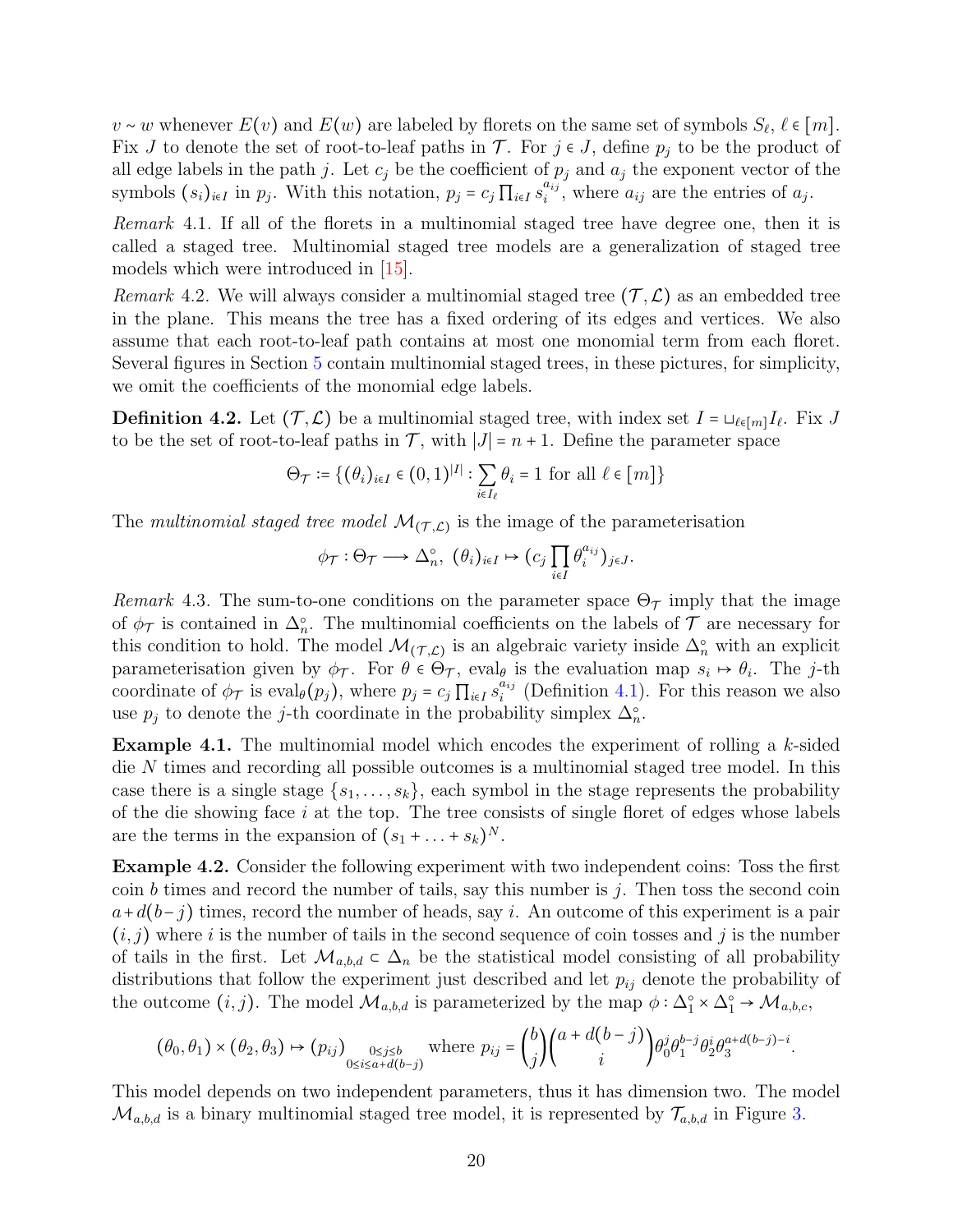**Definition 4.3.** Let  $(\mathcal{T}, \mathcal{L})$  be a multinomial staged tree. Fix the polynomial rings  $\mathbb{R}[P_j :$ <br>*is*  $I^1$   $\mathbb{R}$  or is  $I^1$  and  $\mathbb{R}$  or is  $I^1$   $\mathbb{R}$  where  $\mathcal{L}$  is  $I^1$   $\mathbb{R}$  or  $\mathbb{R}$  or  $\mathbb$  $j \in J$ ,  $\mathbb{R}[s_i : i \in I]$  and  $\mathbb{R}[s_i : i \in I]/\mathfrak{q}$  where  $\mathfrak{q} = \{1 - \sum_{i \in I_\ell} s_i : \ell \in [m]\}\)$ . We define

$$
\Psi_{\mathcal{T}}^{\text{toric}} : \mathbb{R}[P_j : j \in J] \to \mathbb{R}[s_i : i \in I] \text{ by } P_j \mapsto c_j \prod_{i \in I} s_i^{a_{ij}}, \text{ and}
$$
  

$$
\Psi_{\mathcal{T}} : \mathbb{R}[P_j : j \in J] \to \mathbb{R}[s_i : i \in I] / \mathfrak{q} \text{ by } \Psi_{\mathcal{T}} = \pi \circ \Psi_{\mathcal{T}}^{\text{toric}}
$$

where  $\pi : \mathbb{R}[s_i : i \in I] \to \mathbb{R}[s_i : i \in I]/\mathfrak{q}$  is the canonical projection to the quotient ring.<br>The ideal leg(Moric) is the tonic ideal esseciated to  $(\mathcal{T}, \mathcal{L})$  and leg(M) is the model ideal The ideal ker( $\Psi_{\mathcal{T}}^{\text{toric}}$ ) is the toric ideal associated to  $(\mathcal{T}, \mathcal{L})$  and ker( $\Psi_{\mathcal{T}}$ ) is the model ideal associated to  $M(\tau,\mathcal{L})$ . Whenever ker( $\Psi_{\tau}$ ) = ker( $\Psi_{\tau}^{\text{toric}}$ ), we call  $M(\tau,\mathcal{L})$  a toric model.

<span id="page-20-1"></span>Remark 4.4. The ideal ker( $\Psi_{\mathcal{T}}$ ) defines the model  $\mathcal{M}_{(\mathcal{T}, \mathcal{L})}$  implicitly, namely  $\mathcal{M}_{(\mathcal{T}, \mathcal{L})}$  =  $V(\text{len}(\mathcal{M}^{(t)})) \circ \Lambda^s$ . Because of the containment leg( $V(\text{tric}) \circ \text{len}(\mathcal{M}^{(t)})$ .  $V(\text{len}(\mathcal{M}^{(t$  $V(\ker(\Psi_{\mathcal{T}})) \cap \Delta_n^{\circ}$ . Because of the containment ker( $\Psi_{\mathcal{T}}^{\text{toric}}$ )  $\subset \ker(\Psi_{\mathcal{T}})$ ,  $V(\ker(\Psi_{\mathcal{T}}^{\text{toric}}))$  is a toric variety that contains  $\mathcal{M}_{(\mathcal{T}, \mathcal{L})}$ . The polynomial  $1 - \sum_{j \in J} P_j$  is always an element in  $\ker(\Psi_{\mathcal{T}})$ , hence using this polynomial as a homogenising element, we shall always consider  $\ker(\Psi_{\mathcal{T}})$  as a homogeneous ideal in  $\mathbb{R}[P_j : j \in J]$ .

### 4.2 The ideal of model invariants for  $\mathcal{M}_{(\mathcal{T}, \mathcal{L})}$

As is common in algebraic geometry, finding the explicit equations of the prime ideal ker( $\Psi_{\tau}$ ) is hard. Luckily, the statistical insight of the problem allows us to find a nonprime ideal, usually referred to as the ideal of model invariants, that defines the model inside the probability simplex. In this section we define such an ideal and postpone the proof that it has the aforementioned property to Section [4.4.](#page-26-0)

For a vertex  $v \in V$ , define  $[v] \coloneqq \{j \in J :$  the path j goes through the vertex  $v\}$  and for  $(p_0, \ldots, p_n) \in \Delta_n^{\circ}$  set  $p_{[v]} := \sum_{j \in [v]} p_j$ . The next lemma gives several equations that hold between a point in  $\Theta_{\mathcal{T}}$  and its image under  $\phi_{\mathcal{T}}$ .

<span id="page-20-0"></span>**Lemma 4.2.** Let  $\mathcal{M}_{(\mathcal{T}, \mathcal{L})}$  be a multinomial staged tree model where  $\mathcal{T} = (V, E)$ . Fix  $v \in \tilde{V}$  and suppose im $(\mathcal{L}_v)$  =  $f_{\ell,a}$  for  $\ell \in [m]$ ,  $a \in \mathbb{Z}_{\geq 1}$ . Set  $i_1, \ldots, i_{|I_{\ell}|}$  to be a fixed ordering of the elements in  $I_{\ell}$ . Let  $(p_0, \ldots, p_n) \in \mathcal{M}_{(\mathcal{T}, \mathcal{L})}$  and  $\theta = (\theta_i)_{i \in I} \in \Theta_{\mathcal{T}}$  be such that  $\phi_{\mathcal{T}}(\theta) = (p_0, \ldots, p_n)$ .

(1) For each  $K \in \mathbb{N}^{|I_{\ell}|}$  with  $|K| = a$ ,

$$
\frac{p_{[v(K)]}}{p_{[v]}} = \binom{a}{k_{i_1}, \dots, k_{i_{|I_{\ell}|}}}\prod_{q=1}^{|I_{\ell}|}\theta_{i_q}^{k_{i_q}}.
$$

(2) Let  $K^1, K^2, K^3, K^4 \in \mathbb{N}^{|I_{\ell}|}$  with  $|K^1| = |K^2| = |K^3| = |K^4| = a$ , be such that  $K^1 + K^2 = K^3 + K^4$ . Define  $G = \{ (a, b) \}$  and similarly fea  $G = \{ (a, b) \}$ .  $K^3 + K^4$ . Define  $C_{(K^1, K^2)} \coloneqq {a \choose K^1} {a \choose K^2}$  and similarly for  $C_{(K^3, K^4)}$ . Then

$$
C_{(K^3,K^4)}p_{[v(K^1)]}p_{[v(K^2)]}-C_{(K^1,K^2)}p_{[v(K^3)]}p_{[v(K^4)]}=0
$$

(3) For each  $i_q \in I_\ell$ ,  $1 \le q \le |I_\ell|$ 

$$
\theta_{i_q} = \frac{\sum_{|K| = a, k_{i_q} \ge 1} k_{i_q} p_{[v(K)]}}{ap_{[v]}}.
$$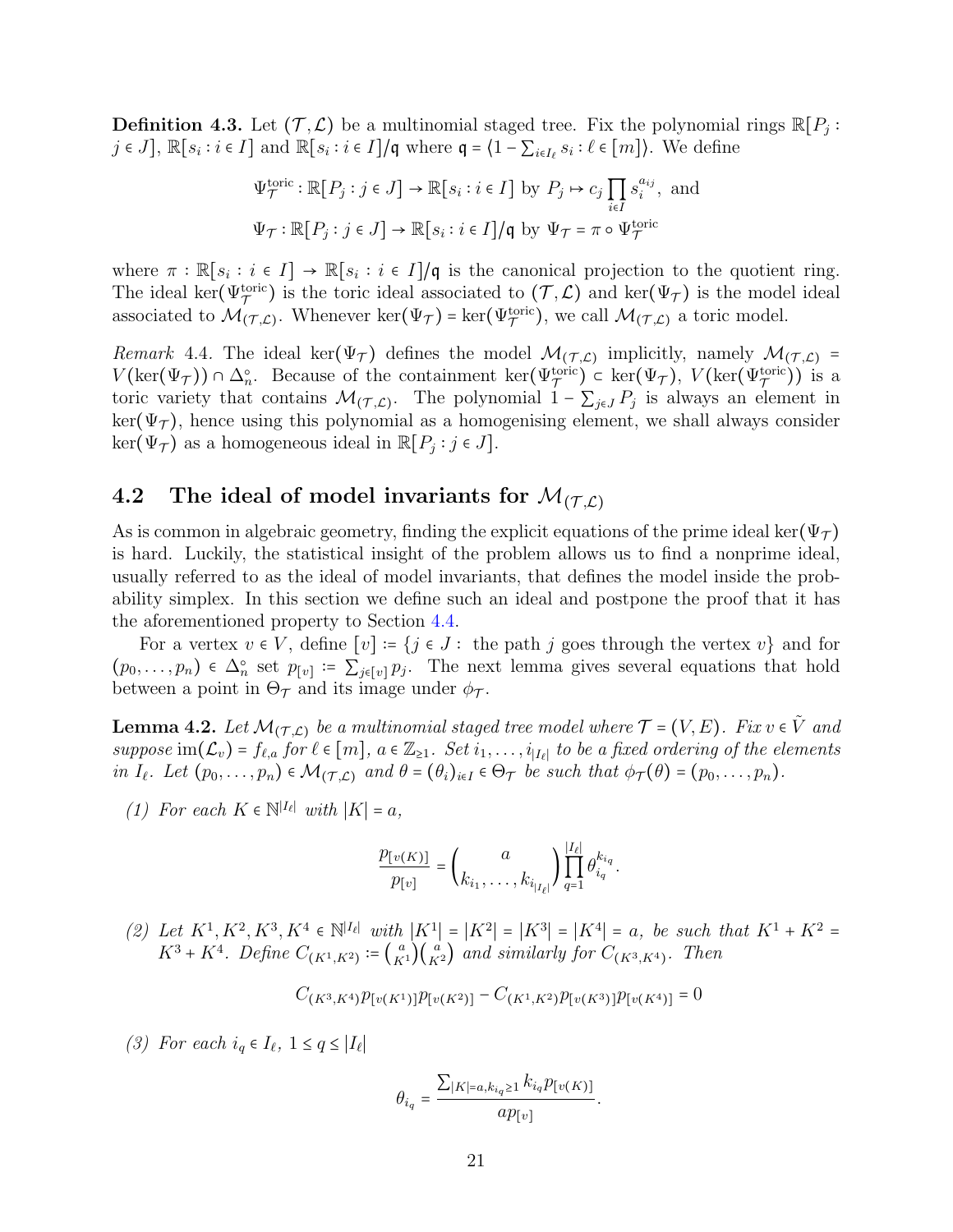(4) Let  $w \in V$  and  $\text{im}(\mathcal{L}_w) = f_{\ell,b}$ . For all  $i_q \in I_{\ell}$ :

$$
bp_{[w]}\left(\sum_{|K|=a,k_{i_q}\geq 1}k_{i_q}p_{[v(K)]}\right)-ap_{[v]}\left(\sum_{|K'|=b,k'_{i_q}\geq 1}k'_{i_q}p_{[w(K')]}\right)=0
$$

*Proof.* (1) Since  $\mathcal{M}_{(\mathcal{T}, \mathcal{L})}$  is a probability tree, the transition probability from v to  $v(K)$ is the probability of arriving at  $v(K)$  divided by the probability of arriving at v, namely  $p_{[v(K)]}/p_{[v]}$ . By definition of  $\mathcal{M}_{(\mathcal{T},\mathcal{L})}$ , and since  $\mathcal{L}_v(v \to v(K)) = {a \choose k_{i_1},...,k_{i_m}}$  $\left. \kappa_{i_1, ..., k_{i_{|I_{\ell}|}}} \right)$  11  $|I_{\ell}|$  $\frac{|I_{\ell}|}{\alpha=1}$   $s_{i_{\alpha}}^{k_{i_{\alpha}}}$  $\frac{\kappa_{i\alpha}}{i_{\alpha}},$  this probability is exactly  $\binom{a}{k_{i_1},...,k_{i_r}}$  $\left. \kappa_{i_1, ..., k_{i_{|I_{\ell}|}}} \right)$  11  $|I_{\ell}|$  $\frac{|I_{\ell}|}{\alpha=1} \theta_{i_{\alpha}}^{k_{i_{\alpha}}}$  $\frac{\kappa_{i\alpha}}{i\alpha}$  .

(2) This equality follows by direct substitution for the values from (1) and by noting that the coefficients  $C_{(K^1, K^2)}$ ,  $C_{(K^3, K^4)}$  are needed to achieve cancellation.

(3) We start from the right-hand side, use (1), the fact that  $\sum_{i \in I_\ell} \theta_i = 1$ , and simplification with multinomial coefficients to arrive at  $\theta_{i_q}$ .

$$
\frac{\sum_{|K|=a,k_{iq}\geq 1} k_{iq} p_{[v(K)]}}{ap_{[v]}} = \sum_{\substack{|K|=a \ k_{iq}\geq 1}} \frac{k_{i_q}}{a} \frac{p_{[v(K)]}}{p_{[v]}} = \sum_{\substack{|K|=a \ k_{iq}\geq 1}} \frac{k_{i_q}}{a} {a \choose k_{i_1}, \dots, k_{i_{|I_{\ell}|}}} \prod_{\alpha=1}^{|I_{\ell}|} \theta_{i_{\alpha}}^{k_{i_{\alpha}}}
$$
\n
$$
= \sum_{\substack{|K|=a \ k_{iq}\geq 1}} \frac{k_{i_q} a}{k_{i_q} a} {a \choose k_{i_1}, \dots, k_{i_q} - 1, \dots, k_{i_{|I_{\ell}|}}} \theta_{i_q} \theta_{i_q}^{k_{i_q} - 1} \prod_{\substack{\alpha=1 \ \alpha \neq q}}^{I_{\ell}|} \theta_{i_{\alpha}}^{k_{i_{\alpha}}}
$$
\n
$$
= \theta_{i_q} \sum_{|K|=a-1} {a-1 \choose k_{i_1}, \dots, k_{i_q}, \dots, k_{i_{|I_{\ell}|}}} \prod_{\alpha=1}^{|I_{\ell}|} \theta_{i_{\alpha}}^{k_{i_{\alpha}}}
$$
\n
$$
= \theta_{i_q} (\sum_{\alpha=1}^{|I_{\ell}|} \theta_{i_{\alpha}})^{a-1} = \theta_{i_q}.
$$

(4) Applying part (3) to  $i_q$  for v and w separately yields

$$
\theta_{i_q} = \frac{\sum_{|K| = a, k_{i_q} \geq 1} k_{i_q} p_{[v(K)]}}{ap_{[v]}} = \frac{\sum_{|K'| = b, k'_{i_q} \geq 1} k'_{i_q} p_{[w(K')]}}{bp_{[w]}}.
$$

 $\Box$ 

After cross multiplication we get the desired equation in (4).

From Lemma [4.2](#page-20-0) parts (2) and (4), we obtain an idea to define the ideal of model invariants for a multinomial staged tree model. Namely, there are equations that must hold for every vertex, these are described in (2), and there are equations that must hold for every pair of vertices with the same associated set of symbols, these are described in (4).

<span id="page-21-0"></span>**Definition 4.4.** Let  $(\mathcal{T}, \mathcal{L})$  be a multinomial staged tree. We define

$$
I_{\text{stages}} \coloneqq \langle bP_{[w]} \left( \sum_{|K|=a, k_{i_q} \ge 1} k_{i_q} P_{[v(K)]} \right) - a P_{[v]} \left( \sum_{|K'|=b, k'_{i_q} \ge 1} k'_{i_q} P_{[w(K')]} \right) :
$$

$$
v \sim w, \text{im}(\mathcal{L}_v) = f_{\ell,a}, \text{im}(\mathcal{L}_w) = f_{\ell,b}, \ell \in [m], 1 \le q \le |I_{\ell}|, \text{ and}
$$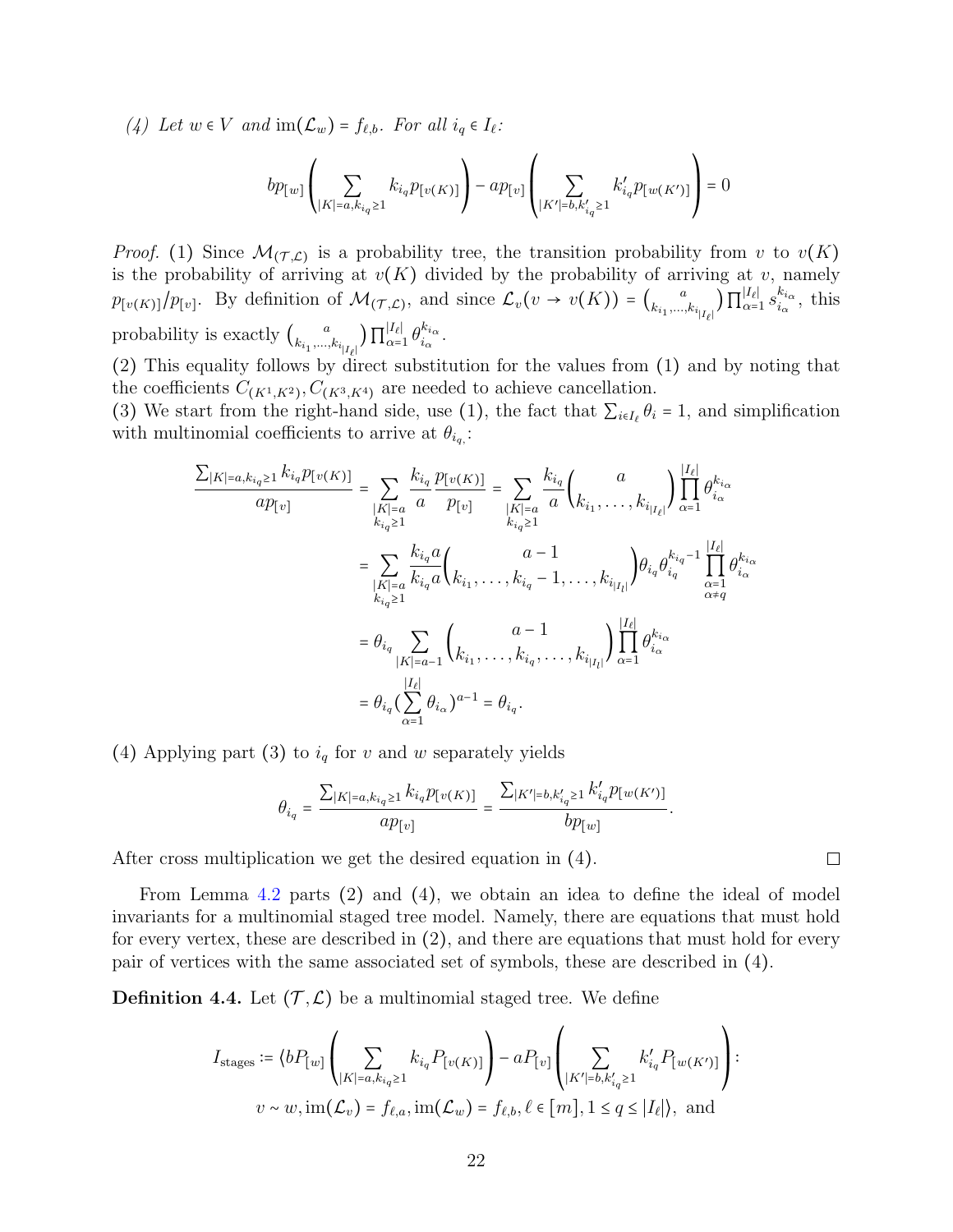$$
I_{\text{vertices}} \coloneqq \langle C_{(K^1, K^2)} P_{[v(K^3)]} P_{[v(K^4)]} - C_{(K^1, K^2)} P_{[v(K^3)]} p_{[v(K^4)]} : v \in \tilde{V}, \text{ im}(\mathcal{L}_v) = f_{\ell, a},
$$
  

$$
K^1, K^2, K^3, K^4 \in \mathbb{N}^{|I_{\ell}|}, |K^1| = |K^2| = |K^3| = |K^4| = a, K^1 + K^2 = K^3 + K^4.
$$

The *ideal of model invariants of*  $(\mathcal{T}, \mathcal{L})$  is  $I_{\mathcal{M}(\mathcal{T}, \mathcal{L})} := I_{\text{stages}} + I_{\text{vertices}} + \langle 1 - \sum_{j \in J} P_j \rangle$ .

Remark 4.5. The generators of  $I_{\text{vertices}}$  for each fixed vertex v are similar to the Veronese relations of the embedding  $\nu_a : \mathbb{P}^{|I_e|-1} \to \mathbb{P}^M$  by monomials of total degree a. The only difference is the coefficients, defined in Lemma [4.2](#page-20-0) part (2), that are needed for cancellation.

Remark 4.6. By definition,  $I_{\mathcal{M}(\mathcal{T}, \mathcal{L})}$  always contains the sum to one condition  $1-\sum_{j\in J}P_j$ , thus in a similar way as for ker $(\Psi_{\mathcal{T}})$  in Remark [4.4,](#page-20-1) we always consider  $I_{\mathcal{M}(\mathcal{T},\mathcal{L})}$  as a homogeneous ideal generated by  $I_{\text{stages}}$  and  $I_{\text{vertices}}$ .

### 4.3 Algebraic lemmas for multinomial staged trees

To understand the defining equations of ker( $\Psi_{\tau}$ ) and the case when this ideal is toric, it is important to establish several lemmas that describe algebraic relations that hold in  $\mathbb{R}[P_j : j \in J], \mathbb{R}[s_i : i \in I], \mathbb{R}[P_j : j \in J] / \text{ker}(\Psi_{\mathcal{T}})$  and  $\mathbb{R}[P_j : j \in J] / I_{\mathcal{M}(\mathcal{T}, \mathcal{L})}$ . The reader may decide to skip this section and only get back to it when the lemmas are used in the proofs of Theorem [4.8](#page-26-1) and Theorem [4.10.](#page-29-0)

<span id="page-22-1"></span>**Definition 4.5.** Let  $(\mathcal{T}, \mathcal{L})$  be a multinomial staged tree with  $\mathcal{T} = (V, E)$ . For  $v \in V$ , let  $\Lambda_v$  denote the set of all v-to-leaf paths in  $\mathcal{T}$ . A path  $\lambda \in \Lambda_v$  is a sequence of edges  $v \to v_1 \to \ldots \to v_\alpha$  where  $v_\alpha$  is a leaf of  $\mathcal T$ . For each  $v \in V$  we define the *interpolating* polynomial of  $v, t(v) \in \mathbb{R}[s_i : i \in I]$ , by

$$
t(v) \coloneqq \sum_{\lambda \in \Lambda_v} \prod_{e \in \lambda} \mathcal{L}(e).
$$

If v is a leaf,  $t(v) = 1$ . We denote by  $t(v)$ , the image of  $t(v)$  under the canonical projection to  $\mathbb{R}[s_i : i \in I]/\mathfrak{q}$ . Note that for all  $v \in V$ ,  $\overline{t(v)} = 1$ .

<span id="page-22-0"></span>**Lemma 4.3.** Let  $(\mathcal{T}, \mathcal{L})$  be a multinomial staged tree where  $\mathcal{T} = (V, E)$  and let  $v \in \tilde{V}$  be such that  $\text{im}(\mathcal{L}_v) = f_{\ell,a}$ .

(1) The polynomial  $t(v)$  satisfies

$$
t(v) = \sum_{|K|=a} {a \choose K} \prod_{i \in I_{\ell}} s_i^{k_i} \cdot t(v(K));
$$

(2) The image of  $P_{[v]}$  under  $\Psi^{\text{toric}}_{\mathcal{T}}$  is  $(\prod_{e \in \lambda_{r,v}} \mathcal{L}(e)) \cdot t(v)$ , where  $\lambda_{r,v}$  is the set of edges in the root-to-v path in T. Moreover  $\Psi_{\mathcal{T}}(P_{[v]}) = \prod_{e \in \lambda_{r,v}} \mathcal{L}(e)$ .

*Proof.* (1) Any path in  $\Lambda_v$  goes through a child  $v(K)$  of v. The sum of all the edge products corresponding to the paths that go through child  $v(K)$  is equal to the sum of all the edge products corresponding to the paths starting at  $v(K)$   $(t(v(K)))$  multiplied by the label of the edge from v to  $v(K)$  ( $\binom{a}{K}$  $K\left( \sum_{i\in I_{\ell}} s_i^{k_i} \right)$ . Taking the sum of this expression over all children of v gives the desired result.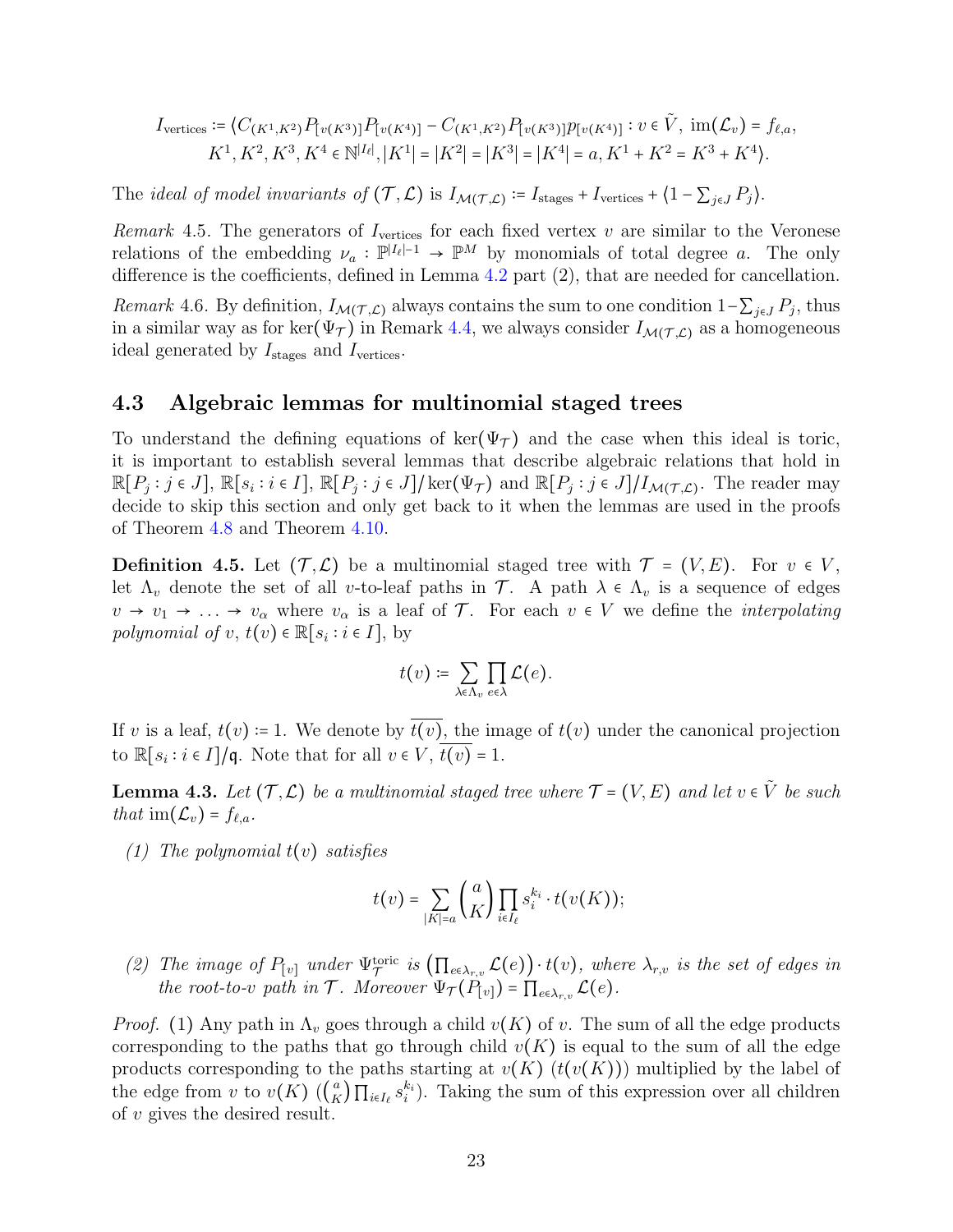(2) Let j be a root-to-leaf path that goes through v. Then j is the concatenation of a path from the root to v, denoted by  $\lambda_{r,v}$  and a path from v to the leaf denoted by  $\lambda_{v,j}$ . Then

$$
\Psi_{\mathcal{T}}^{\text{toric}}(P_{[v]}) = \sum_{j \in [v]} \prod_{e \in \lambda_{r,v}} \mathcal{L}(e) \prod_{e \in \lambda_{v,j}} \mathcal{L}(e) = \left(\prod_{e \in \lambda_{r,v}} \mathcal{L}(e)\right) \left(\sum_{j \in [v]} \prod_{e \in \lambda_{v,j}} \mathcal{L}(e)\right) = \left(\prod_{e \in \lambda_{r,v}} \mathcal{L}(e)\right) t(v).
$$

The second statement follows by noting that  $\overline{t(v)} = 1$ .

**Lemma 4.4.** Let  $(\mathcal{T}, \mathcal{L})$  be a multinomial staged tree, there is a containment of ideals  $I_{\mathcal{M}(\mathcal{T},\mathcal{L})} \subset \ker(\Psi_{\mathcal{T}})$  in  $\mathbb{R}[P_j : j \in J]$ .

*Proof.* To show that  $I_{\mathcal{M}(\mathcal{T}, \mathcal{L})} \subset \ker(\Psi_{\mathcal{T}})$  it suffices to show that the generators of  $I_{\text{stages}}$  and Ivertices are zero after applying  $\Psi_{\mathcal{T}}$ . We present the proof for the generators of I<sub>stages</sub>, the proof for  $I_{\text{vertices}}$  is similar and also uses Lemma [4.3.](#page-22-0) A generator of  $I_{\mathcal{M}(\mathcal{T},\mathcal{L})}$  is of the form  $bP_{[w]}(\sum_{|K|=a,k_{iq}\geq 1} k_{i_q} P_{[v(K)]}) - aP_{[v]}(\sum_{|K'|=b,k'_{iq}\geq 1} k'_{i_q} P_{[w(K')]} )$  where  $v, w \in \tilde{V}$ ,  $\text{im}(\mathcal{L}_v) = f_{\ell,a}$ ,  $\text{im}(\mathcal{L}_w) = f_{\ell,b}$  for some  $\ell \in [m]$  and a fixed  $q, 1 \le q \le |I_{\ell}|.$ Claim:  $\Psi_{\mathcal{T}}(\sum_{\substack{|K|=a\\k_{i_q}\geq 1}} k_{i_q} P_{[v(K)]}) = a s_{i_q} \prod_{e \in \lambda_{r,v}} \mathcal{L}(e).$ 

$$
\Psi_{\tau}(\sum_{\substack{|K|=a \ k_{i_{q}} \geq 1}} k_{i_{q}} P_{[v(K)]}) = \sum_{\substack{|K|=a \ k_{i_{q}} \geq 1}} k_{i_{q}} \Psi_{\tau}(P_{[v(K)]}) \xrightarrow{\text{Lemma 4.3}} \sum_{\substack{|K|=a \ k_{i_{q}} \geq 1}} k_{i_{q}} \left(\prod_{e \in \lambda_{r,v}} \mathcal{L}(e)\right) {a \choose K} \prod_{\alpha=1}^{|I_{e}|} s_{i}^{k_{i_{\alpha}}}
$$
\n
$$
= \left(\prod_{e \in \lambda_{r,v}} \mathcal{L}(e)\right) \left(\sum_{\substack{|K|=a \ k_{i_{q}} \geq 1}} k_{i_{q}} {a \choose K} \prod_{\alpha=1}^{|I_{e}|} s_{i}^{k_{i_{\alpha}}}\right)
$$
\n
$$
= \left(\prod_{e \in \lambda_{r,v}} \mathcal{L}(e)\right) \left(\sum_{\substack{|K|=a \ k_{i_{q}} \geq 1}} k_{i_{q}} \frac{a(a-1)!}{k_{i_{1}!}! \cdots k_{i_{|I_{e}|}!}} s_{i_{q}} s_{i_{q}}^{k_{q}-1} \prod_{\alpha=1}^{|I_{e}|} s_{i}^{k_{i_{\alpha}}}\right)
$$
\n
$$
= \left(\prod_{e \in \lambda_{r,v}} \mathcal{L}(e)\right) \left(\sum_{|K|=a-1} as_{i_{q}} {a-1 \choose K} \prod_{\alpha=1}^{|I_{e}|} s_{i_{\alpha}}^{k_{i_{\alpha}}}\right)
$$
\n
$$
= \left(\prod_{e \in \lambda_{r,v}} \mathcal{L}(e)\right) as_{i_{q}} \left(\sum_{\alpha=1}^{|I_{e}|} s_{i_{\alpha}}\right)^{a-1} = \left(\prod_{e \in \lambda_{r,v}} \mathcal{L}(e)\right) as_{i_{q}}.
$$

The last equality follows from the fact that  $\sum_{\alpha=1}^{|I_{\ell}|} s_{i_{\alpha}} = 1$  in  $\mathbb{R}[s_i : i \in I]/q$ . The claim applied The last equality follows from the fact that  $\sum_{\alpha=1} s_{i_{\alpha}} = 1$  in  $\mathbb{R}[s_i : i \in I]$ /q. The claim<br>to  $w \in \tilde{V}$ , implies  $\Psi_{\mathcal{T}}(\sum_{|K|=b} k_{i_q} P_{[w(K)]}) = (\prod_{e \in \lambda_{r,w}} \mathcal{L}(e)) b s_{i_q}$ . Thus, by Lemma [4.3,](#page-22-0)

$$
\Psi_{\mathcal{T}}(bP_{[w]}\left(\sum_{|K|=a,k_{i_q}\geq 1}k_{i_q}P_{[v(K)]}\right)-aP_{[v]}\left(\sum_{|K'|=b,k'_{i_q}\geq 1}k'_{i_q}P_{[w(K')]}\right))=\\b\prod_{e\in\lambda_{r,w}}\mathcal{L}(e)\cdot as_{i_q}\prod_{e\in\lambda_{r,v}}\mathcal{L}(e)-a\prod_{e\in\lambda_{r,v}}\mathcal{L}(e)\cdot bs_{i_q}\prod_{e\in\lambda_{r,w}}\mathcal{L}(e)=0.
$$

 $\Box$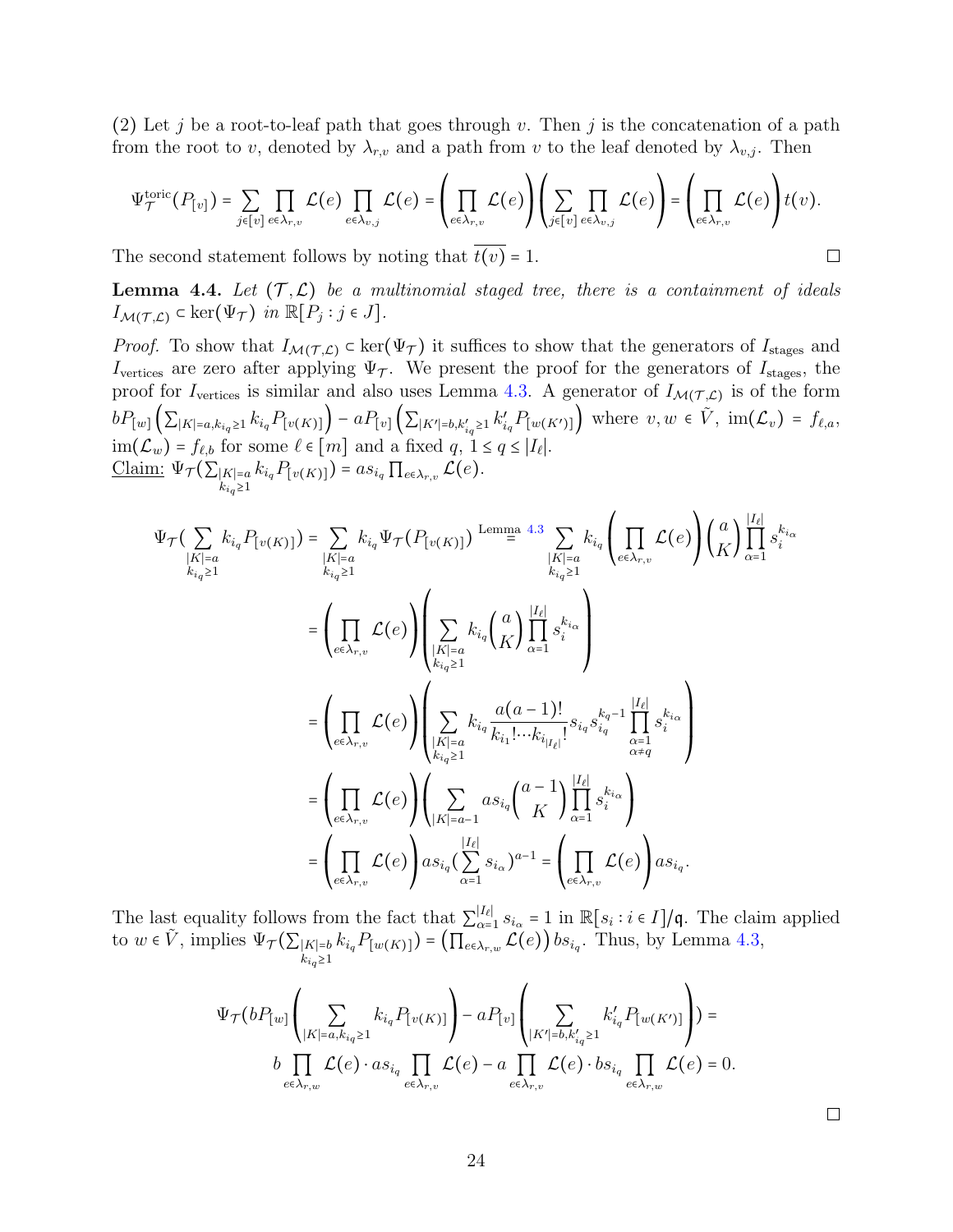#### 4.3.1 Binary multinomial staged trees

From this point on we assume in  $(\mathcal{T}, \mathcal{L})$  is a binary multinomial staged tree, and modify our notation according to this assumption.

<span id="page-24-0"></span>**Lemma 4.5.** Let  $(\mathcal{T}, \mathcal{L})$  be a binary multinomial staged tree where  $\mathcal{T} = (V, E)$  and let  $v \in \tilde{V}$ be such that  $\text{im}(\mathcal{L}_v) = f_{\ell,a}$ .

Fix  $k_0 \in \{0, \ldots, a\}$ . The following equalities hold in  $\mathbb{R}[P_j : j \in J]/I_{\mathcal{M}(\mathcal{T}, \mathcal{L})}$ :

$$
\binom{a}{k_0+k} P_{[v(k_0, a-k_0)]} l_1^{k_0+k} l_2^{a-(k_0+k)} = \binom{a}{k_0} P_{[v(k_0+k, a-(k_0+k))] } l_1^{k_0} l_2^{a-k_0}, \quad 1 \le k \le a-k_0,\tag{7}
$$

$$
\binom{a}{k_0 - k} P_{[v(k_0, a-k_0)]} l_1^{k_0 - k} l_2^{a - (k_0 - k)} = \binom{a}{k_0} P_{[v(k_0 - k, a - (k_0 - k))] } l_1^{k_0} l_2^{a - k_0}, \quad 1 \le k \le k_0,
$$
\n<sup>(8)</sup>

where  $l_1 := \sum_{k=1}^a k P_{[v(k, a-k)]}$  and  $l_2 := \sum_{k=1}^a k P_{[v(a-k,k)]}$ .

<span id="page-24-1"></span>For the proof of Lemma [4.5,](#page-24-0) we use Lemma [4.6.](#page-24-1)

**Lemma 4.6.** Under the hypotheses from Lemma [4.5,](#page-24-0) the following equality holds in  $\mathbb{R}[P_j : j \in I \setminus I]$  $j \in J]/I_{\mathcal{M}(\mathcal{T},\mathcal{L})}$ :

<span id="page-24-4"></span><span id="page-24-2"></span>
$$
(a-k_0)P_{[v(k_0,a-k_0)]}l_1 = (k_0+1)P_{[v(k_0+1,a-(k_0+1))]l_2.
$$
\n(9)

Proof. By Definition [4.4](#page-21-0) of the ideal of model invariants, we have

$$
\binom{a}{k_0+1}\binom{a}{k-1}P_{[v(k_0,a-k_0)]}P_{[v(k,a-k)]} - \binom{a}{k_0}\binom{a}{k}P_{[v(k_0+1,a-(k_0+1))]}\cdot P_{[v(k-1,a-(k-1))]}\cdot 0
$$

in  $\mathbb{R}[P_j : j \in J]/I_{\mathcal{M}(\mathcal{T}, \mathcal{L})}$ , or equivalently,

$$
\frac{a!a!\left((a-k_0)kP_{[v(k_0,a-k_0)]}P_{[v(k,a-k)]}-(k_0+1)(a-(k-1))P_{[v(k_0+1,a-(k_0+1))]}\right)P_{[v(k-1,a-(k-1))]}}{(k_0+1)!(a-k_0)!k!(a-(k-1))!}=0.
$$

Thus we obtain  $(a-k_0)kP_{[v(k_0,a-k_0)]}P_{[v(k,a-k)]} = (k_0+1)(a-(k-1))P_{[v(k_0+1,a-(k_0+1))]}P_{[v(k-1,a-(k-1))]}.$ Using this identity and the definition of  $l_1$  in Lemma [4.5,](#page-24-0) it follows that

$$
(a-k_0)P_{[v(k_0,a-k_0)]}l_1 = (a-k_0)P_{[v(k_0,a-k_0)]} \sum_{k=1}^a k P_{[v(k,a-k)]} = \sum_{k=1}^a (a-k_0)k P_{[v(k_0,a-k_0)]} P_{[v(k,a-k)]}
$$
  

$$
= \sum_{k=1}^a (k_0+1)(a-(k-1))P_{[v(k_0+1,a-(k_0+1))]} P_{[v(k-1,a-(k-1))]}
$$
  

$$
= (k_0+1)P_{[v(k_0+1,a-(k_0+1))]}\,l_2.
$$

<span id="page-24-3"></span> $\Box$ 

We are now ready to prove Lemma  $4.5$ .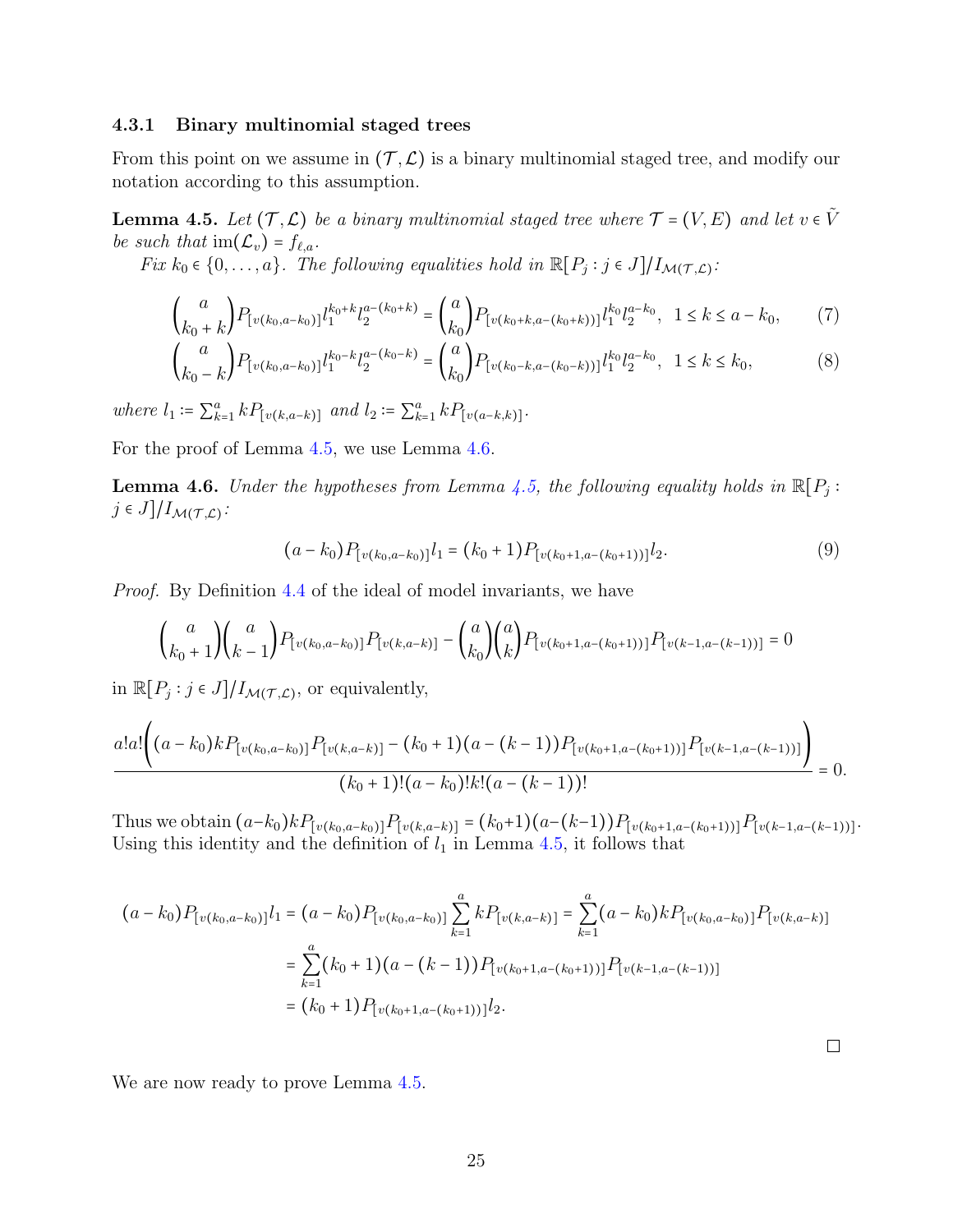*Proof.* Let us first prove equality  $(7)$ . We will do this by mathematical induction on k. First we show that  $(7)$  holds for  $k = 1$ :

$$
\binom{a}{k_0+1} P_{[v(k_0, a-k_0)]} l_1^{k_0+1} l_2^{a-(k_0+1)} \stackrel{\text{(9)}}{=} \binom{a}{k_0+1} \frac{k_0+1}{a-k_0} P_{[v(k_0+1, a-(k_0+1))] } l_1^{k_0} l_2^{a-k_0}
$$

$$
= \binom{a}{k_0} P_{[v(k_0+1, a-(k_0+1))] } l_1^{k_0} l_2^{a-k_0}.
$$

Let us now suppose that  $(7)$  holds for k, and prove it for  $k + 1$ .

$$
\binom{a}{k_0 + k + 1} P_{[v(k_0, a-k_0)]} l_1^{k_0 + k + 1} l_2^{a - (k_0 + k + 1)}
$$
\n
$$
= \frac{a! (a - (k_0 + k))}{(k_0 + k + 1)(k_0 + k)!(a - (k_0 + k))!} P_{[v(k_0, a-k_0)]} l_1^{k_0 + k + 1} l_2^{a - (k_0 + k + 1)}
$$
\n
$$
= \binom{a}{k_0 + k} \frac{a - (k_0 + k)}{k_0 + k + 1} P_{[v(k_0, a-k_0)]} l_1 l_1^{k_0 + k} l_2^{a - (k_0 + k + 1)} l_2^{-1}
$$

Using  $(7)$  for  $k$ , we further simplify to

$$
\begin{split} &\stackrel{hyp. (7)}{=} \binom{a}{k_0} P_{[v(k_0+k,a-(k_0+k))]l_1^{k_0}l_2^{a-k_0}} \frac{a-(k_0+k)}{k_0+k+1} l_1 l_2^{-1} \\ &\stackrel{(9)}{=} \binom{a}{k_0} \frac{a-(k_0+k)}{k_0+k+1} \frac{k_0+k+1}{a-(k_0+k)} P_{[v(k_0+k+1,a-(k_0+k+1))]l_1^{k_0}l_2 l_2^{a-k_0} l_2^{-1} \\ &\quad= \binom{a}{k_0} P_{[v(k_0+k+1,a-(k_0+k+1))]l_1^{k_0}l_2^{a-k_0}. \end{split}
$$

Let us now prove equality  $(8)$ . By  $(9)$ , we have

$$
(a-k_0-1)P_{[v(k_0-1,a-(k_0-1))]}\mathbf{1} = k_0P_{[v(k_0,a-k_0)]}\mathbf{1}_2.
$$

We will again use mathematical induction on  $k$ . First we show that  $(8)$  holds for  $k = 1$ :

$$
\binom{a}{k_0-1} P_{[v(k_0, a-k_0)]} l_1^{k_0-1} l_2^{a-(k_0-1)} = \binom{a}{k_0-1} \frac{a-(k_0-1)}{k_0} P_{[v(k_0-1, a-(k_0-1))]l_1 l_2^{-1} l_1^{k_0-1} l_2^{a-(k_0-1)}
$$

$$
= \binom{a}{k_0} P_{[v(k_0-1, a-(k_0-1))]l_1^{k_0} l_2^{a-k_0}.
$$

Let us now suppose that  $(8)$  holds for k, and prove it for  $k + 1$ .

<span id="page-25-0"></span>
$$
\begin{aligned}\n&\binom{a}{k_0-(k+1)}P_{[v(k_0,a-k_0)]}l_1^{k_0-(k+1)}l_2^{a-(k_0-(k+1))}\\&=\binom{a}{k_0-k}\frac{k_0-k}{a-(k_0-(k+1))}P_{[v(k_0,a-k_0)]}l_1^{k_0-k}l_1^{-1}l_2^{a-(k_0-k)}l_2\\&\stackrel{hyp. (8)}{=} \binom{a}{k_0}P_{[v(k_0-k,a-(k_0-k))]}\n\binom{ka}{2}\frac{k_0-k}{a-(k_0-(k+1))}l_1^{-1}l_2\\&\stackrel{(9)}{=} \binom{a}{k_0}\frac{k_0-k}{a-(k_0-(k+1))}\frac{a-(k_0-(k+1))}{k_0-k}l_1P_{[v(k_0-k-1,a-(k_0-k-1))]}\n\binom{ka}{2}\n\end{aligned}
$$
\n
$$
=\binom{a}{k_0}P_{[v(k_0-(k+1),a-(k_0-(k+1)))]}l_1^{k_0}l_2^{a-k_0}.
$$

 $\Box$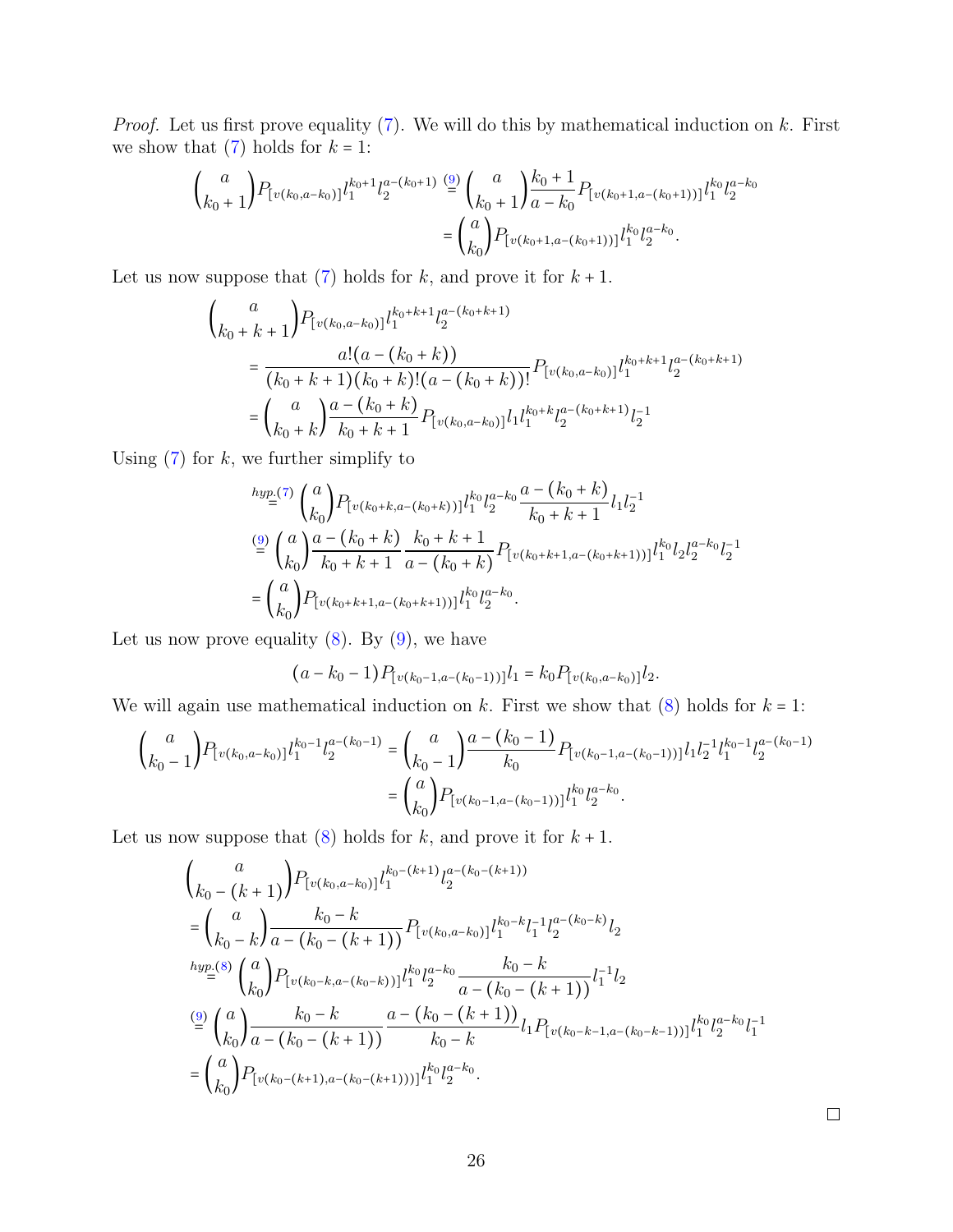**Lemma 4.7.** Under the same hypotheses as in Lemma  $\ddagger$ , the following equalities hold in  $\mathbb{R}[P_j : j \in J]/I_{\mathcal{M}(\mathcal{T}, \mathcal{L})}$ :

$$
\binom{a}{k_0} \left(\frac{l_1}{aP[v]}\right)^{k_0} \left(\frac{l_2}{aP[v]}\right)^{a-k_0} = \frac{P_{[v(k_0, a-k_0)]}}{P_{[v]}}.\tag{10}
$$

*Proof.* First, note that  $aP_{[v]} = (l_1 + l_2)$ . Indeed

$$
l_1 + l_2 = (P_{[v(1,a-1)]} + 2P_{[v(2,a-2)]} + \dots + (a-2)P_{[v(a-2,2)]} + (a-1)P_{[v(a-1,1)]} + aP_{[v(a,0)]})
$$
  
+ 
$$
(aP_{[v(0,a)]} + (a-1)P_{[v(1,a-1)]} + (a-2)P_{[v(2,a-2)]} + \dots + 2P_{[v(a-2,2)]} + P_{[v(a-1,1)]})
$$
  
= 
$$
a(P_{[v(a,0)]} + P_{[v(1,a-1)]} + P_{[v(2,a-2)]} + \dots + P_{[v(1,a-1)]} + P_{[v(0,a)]}) = aP_{[v]}.
$$

Therefore we have  $P_{[v(k_0, a-k_0)]}(aP_{[v]})^a = P_{[v(k_0, a-k_0)]}(l_1+l_2)^a$ . Now, by Lemma [4.5,](#page-24-0) we obtain:

$$
P_{[v(k_0, a-k_0)]}(l_1 + l_2)^a = P_{[v(k_0, a-k_0)]} \sum_{k=0}^a {a \choose k} l_1^k l_2^{a-k}
$$
  
\n
$$
= \sum_{k=0}^a {a \choose k} P_{[v(k_0, a-k_0)]} l_1^k l_2^{a-k}
$$
  
\n
$$
= \sum_{k=1}^{k_0} {a \choose k_0 - k} P_{[v(k_0, a-k_0)]} l_1^{k_0 - k} l_2^{a - (k_0 - k)} + {a \choose k_0} P_{[v(k_0, a-k_0)]} l_1^{k_0} l_2^{a-k_0}
$$
  
\n
$$
+ \sum_{k=1}^{a-k_0} {a \choose k_0 + k} P_{[v(k_0, a-k_0)]} l_1^{k_0 + k} l_2^{a - (k_0 + k)}
$$
  
\n
$$
= {a \choose k_0} l_1^{k_0} l_2^{a-k_0} \left( \sum_{k=1}^{k_0} P_{[v(k_0 - k, a - (k_0 - k))]} + P_{[v(k_0, a-k_0)]} + \sum_{k=1}^{a-k_0} P_{[v(k_0 + k, a - (k_0 + k))]} \right)
$$
  
\n
$$
= {a \choose k_0} l_1^{k_0} l_2^{a-k_0} P_{[v]}.
$$

### <span id="page-26-0"></span>4.4 Defining equations of binary multinomial staged trees

In this section and the next, we prove Theorem [4.8](#page-26-1) and Theorem [4.10](#page-29-0) for binary multinomial staged trees; despite being unable to provide a proof, we believe these statements also hold for non-binary multinomial staged trees. First we show that the ring homomorphism  $\Psi_{\mathcal{T}}$ admits an inverse when localised at a suitable element. From this it follows as a corollary that the ideal of model invariants defines  $\mathcal{M}_{(\mathcal{T}, \mathcal{L})}$  inside the probability simplex.

<span id="page-26-1"></span>**Theorem 4.8.** Let  $(\mathcal{T}, \mathcal{L})$  be a binary multinomial staged tree and set  $\mathbf{P} = \prod_{v \in V} P_{[v]}$ . Then, the localised map

$$
(\Psi_{\mathcal{T}})_{\mathbf{P}} : (\mathbb{R}[P_j : j \in J]/I_{\mathcal{M}(\mathcal{T}, \mathcal{L})})_{\mathbf{P}} \to (\mathbb{R}[s_i : i \in I]/\mathfrak{q})_{\Psi_{\mathcal{T}}(\mathbf{P})},
$$

is an isomorphism of R-algebras. Therefore  $(I_{\mathcal{M}(\mathcal{T}, \mathcal{L})})_{\mathbf{P}} = (\ker(\Psi_{\mathcal{T}}))_{\mathbf{P}}$  and  $(I_{\mathcal{M}(\mathcal{T}, \mathcal{L})} : \mathbf{P}^{\infty}) =$  $\ker(\Psi_{\mathcal{T}}).$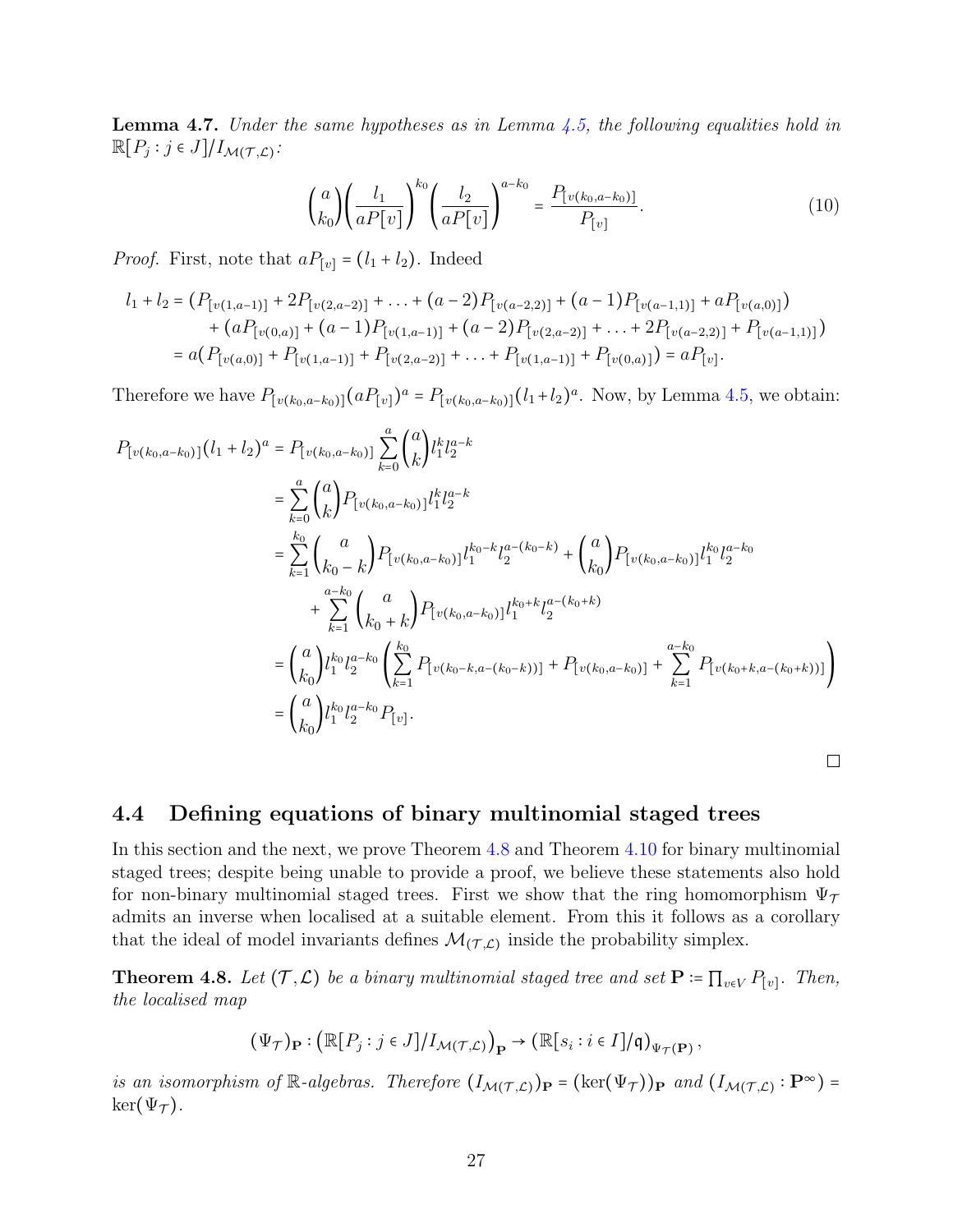*Proof.* We define a ring homomorphism

$$
\varphi : (\mathbb{R}[s_i : i \in I]/\mathfrak{q})_{\Psi_{\mathcal{T}}(\mathbf{P})} \to (\mathbb{R}[P_j : j \in J]/I_{\mathcal{M}(\mathcal{T}, \mathcal{L})})_{\mathbf{P}}
$$

and show that it is a two sided inverse for  $(\Psi_{\mathcal{T}})_{\mathbf{P}}$ . For  $\ell \in [m]$  and  $1 \le q \le |I_{\ell}|$ , let v be a vertex with  $\text{im}(\mathcal{L}_v) = f_{\ell,a}$  and define

$$
\varphi(s_{i_q}) = \frac{\sum_{|K|=a, k_{i_q}\geq 1} k_{i_q} P_{[v(K)]}}{a P_{[v]}}.
$$

Note that  $\varphi$  is well defined: If w is another vertex with  $\text{im}(\mathcal{L}_w) = f_{\ell,b}$ , then

$$
\varphi(s_{i_q}) = \frac{\sum_{|K| = a, k_{i_q} \ge 1} k_{i_q} P_{[v(K)]}}{a P_{[v]}} = \frac{\sum_{|K'| = b, k'_{i_q} \ge 1} k_{i_q} P_{[w(K)]}}{b P_{[w]}}
$$

because the polynomial  $bP_{[w]}(\sum_{|K|=a,k_{i_q}\geq 1}k_{i_q}P_{[v(K)]})-aP_{[v]}(\sum_{|K'|=b,k'_{i_q}\geq 1}k'_{i_q}P_{[w(K')]})$  is in  $I_{\mathcal{M}(\mathcal{T},\mathcal{L})}$ . First, we check that  $(\Psi_{\mathcal{T}})_{\mathbf{P}} \circ \varphi = \mathrm{Id},$ 

$$
(\Psi_{\mathcal{T}})_{\mathbf{P}}(\varphi(s_{i_q})) = (\Psi_{\mathcal{T}})_{\mathbf{P}} \left( \frac{\sum_{|K| = a, k_{i_q} \ge 1} k_{i_q} P_{[v(K)]}}{a P_{[v]}} \right) = \sum_{|K| = a, k_{i_q} \ge 1} \frac{k_{i_q}}{a} (\Psi_{\mathcal{T}})_{\mathbf{P}} \left( \frac{P_{[v(K)]}}{P_{[v]}} \right)
$$

$$
= \sum_{|K| = a, k_{i_q} \ge 1} \frac{k_{i_q}}{a} \frac{\Psi_{\mathcal{T}}(P_{[v(K)]})}{\Psi_{\mathcal{T}}(P_{[v]})} = \sum_{|K| = a, k_{i_q} \ge 1} \frac{k_{i_q}}{a} \binom{a}{K} \prod_{\alpha=1}^{|I_{\ell}|} s_{i_{\alpha}}^{k_{i_{\alpha}}} = s_{i_q}.
$$

The second to last equality follows by using the expression for  $\Psi_{\mathcal{T}}(P_{[v]})$  presented in Lemma [4.3](#page-22-0) part (2), a variation of the same result to compute  $\Psi_{\mathcal{T}}(P_{[v(K)]})$ , and finally noting that their quotient  $\Psi_{\mathcal{T}}(P_{[v(K)]})/\Psi_{\mathcal{T}}(P_{[v]})$  is exactly  $\binom{a}{K}$  $\frac{K}{10}$  $|I_{\ell}|$  $\frac{|I_{\ell}|}{\alpha=1}$   $s_{i_{\alpha}}^{k_{i_{\alpha}}}$  $\frac{k_{i_{\alpha}}}{k_{\alpha}}$ . The last equality is obtained by using the same argument as in Lemma [4.2](#page-20-0) part (3).

Next, we verify  $\varphi \circ (\Psi_{\mathcal{T}})_{\mathbf{P}} = \text{Id}$ , which amounts to proving that  $(\varphi \circ \Psi_{\mathcal{T},\mathbf{P}})(P_j) = P_j$  for each is Lemma that  $\Pi$ ,  $\Pi$  is the set of and let j ∈ J. From this point on we further assume that  $|I_\ell| = 2$  for all  $\ell \in [m]$ . Fix j ∈ J and let  $v_1 \rightarrow v_2 \rightarrow \cdots \rightarrow v_\alpha$  be the root-to-leaf path j. By Definition [4.3](#page-19-0)

<span id="page-27-0"></span>
$$
(\Psi_{\mathcal{T}})_{\mathbf{P}}(P_j) = c_j \prod_{i \in I} s_i^{a_{ij}} = \mathcal{L}_{v_1}(v_1 \to v_2) \cdots \mathcal{L}_{v_{\alpha-1}}(v_{\alpha-1} \to v_\alpha).
$$
(11)

Where for each  $\gamma \in [\alpha - 1]$ ,  $\text{im}(\mathcal{L}_{v_{\gamma}}) = f_{\ell_{\gamma},a_{\gamma}}$  for some  $\ell_{\gamma} \in [m]$  and  $a_{\gamma} \in \mathbb{Z}_{\geq 1}$ . By Remark [4.2,](#page-19-1) none of the florets  $f_{\ell_{\gamma},a_{\gamma}}$  share the same set of symbols. Moreover, for each  $\gamma \in [\alpha - 1]$ ,

<span id="page-27-1"></span>
$$
\mathcal{L}_{v_{\gamma}}(v_{\gamma} \to v_{\gamma+1}) = \binom{a_{\gamma}}{k_{\gamma}} s_{\gamma, i_1}^{k_{\gamma}} s_{\gamma, i_2}^{a - k_{\gamma}} \text{ where } S_{\ell_{\gamma}} = \{s_{\gamma, i_1}, s_{\gamma, i_2}\}, 0 \le k_{\gamma} \le a_{\gamma}.\tag{12}
$$

With this notation, we also deduce that  $v_{\gamma+1} = v_{\gamma}(k_{\gamma}, a - k_{\gamma})$ . Now we apply  $\varphi$  to [\(11\)](#page-27-0), use that  $\varphi$  is a ring homomorphism and use equation [\(12\)](#page-27-1) to obtain

<span id="page-27-2"></span>
$$
\varphi((\Psi_{\mathcal{T}})_{\mathbf{P}}(P_j)) = \varphi(\mathcal{L}_{v_1}(v_1 \to v_2)) \cdots \varphi(\mathcal{L}_{v_{\alpha-1}}(v_{\alpha-1} \to v_\alpha))
$$
  
= 
$$
\prod_{\gamma=1}^{\alpha-1} {a_{\gamma} \choose k_{\gamma}} \varphi(s_{\gamma,i_1})^{k_{\gamma}} \varphi(s_{\gamma,i_2})^{a-k_{\gamma}}.
$$
 (13)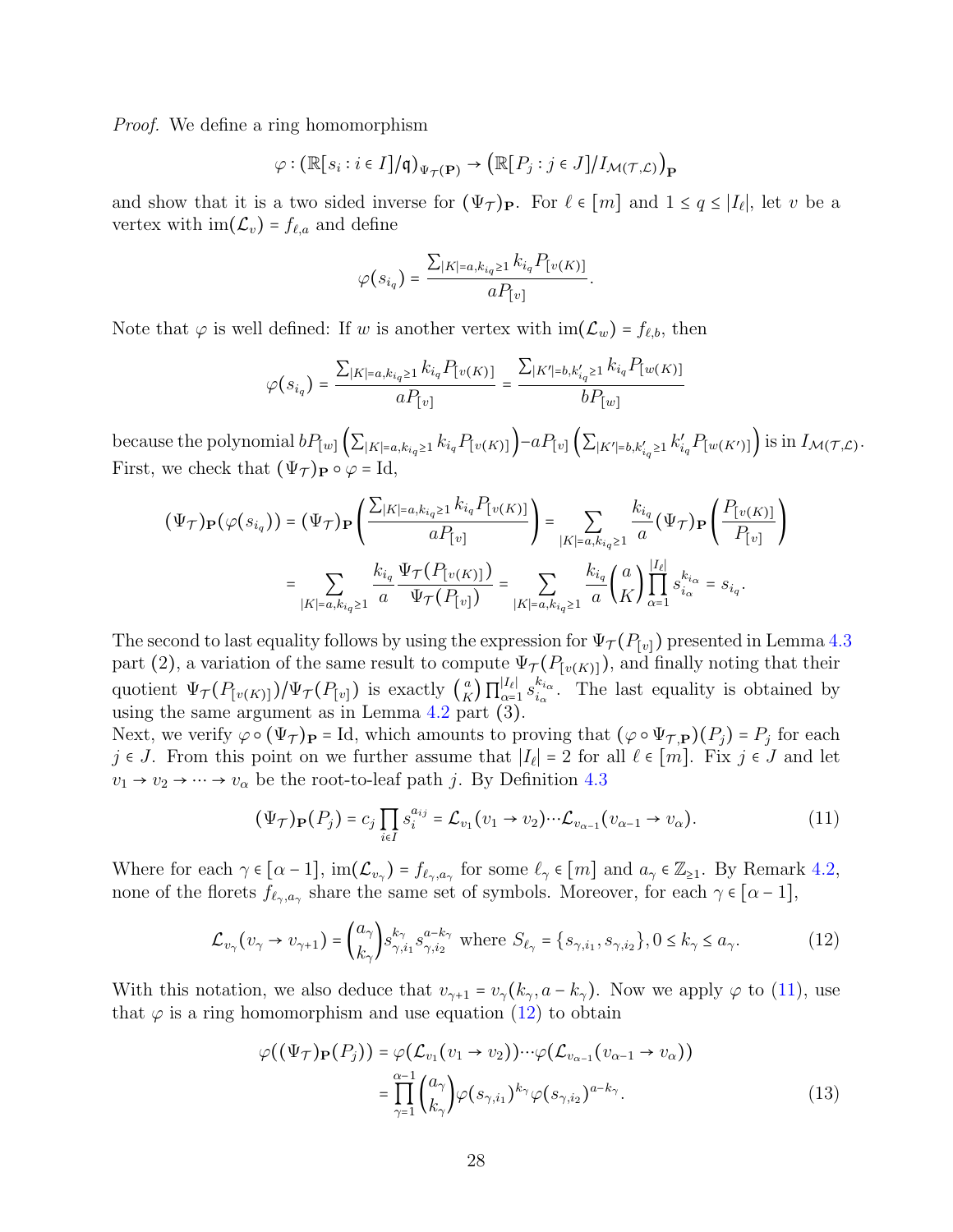Using the definition of  $\varphi$ , for each  $\gamma \in [\alpha - 1]$ ,

$$
\varphi(s_{\gamma,i_1})=\frac{\sum_{k=1}^{a_{\gamma}}kP_{\lfloor v_{\gamma}(k,a_{\gamma}-k)\rfloor}}{a_{\gamma}P_{\lfloor v_{\gamma}\rfloor}}\quad\text{and}\quad\varphi(s_{\gamma,i_2})=\frac{\sum_{k=1}^{a_{\gamma}}kP_{\lfloor v_{\gamma}(a_{\gamma}-k,k)\rfloor}}{a_{\gamma}P_{\lfloor v_{\gamma}\rfloor}}.
$$

By Lemma [4.7,](#page-25-0) with  $a = a_{\gamma}$ ,  $l_1 = \sum_{k=1}^{a_{\gamma}}$  $_{k=1}^{a_{\gamma}} k P_{[v_{\gamma}(k, a_{\gamma}-k)]}$ ,  $l_2 = \sum_{k=1}^{a_{\gamma}}$  $_{k=1}^{a_{\gamma}} k P_{\lbrack v_{\gamma}(a_{\gamma}-k,k)]}$  and  $k_0 = k_{\gamma}$ , we conclude that

$$
\binom{a_{\gamma}}{k_{\gamma}}\varphi(s_{\gamma,i_1})^{k_{\gamma}}\varphi(s_{\gamma,i_1})^{a-k_{\gamma}} = \frac{P_{\left[v_{\gamma}\left(k_{\gamma},a-k_{\gamma}\right)\right]}}{P_{\left[v_{\gamma}\right]}}
$$

Thus, continuing from [\(13\)](#page-27-2) and using that for each  $\gamma \in [\alpha - 1]$ ,  $v_{\gamma+1} = v_{\gamma}(k_{\gamma}, a - k_{\gamma})$ , we have

$$
\varphi((\Psi_{\mathcal{T}})_{\mathbf{P}}(P_j)) = \prod_{\gamma=1}^{\alpha-1} \frac{p_{[v_{\gamma}(k_{\gamma},a-k_{\gamma})]}]}{P_{[v_{\gamma}]}} = \frac{P_{[v_1(k_1,a_1-k_1)]}}{P_{[v_1]}} \frac{P_{[v_2(k_2,a_2-k_2)]}}{P_{[v_2]}} \cdots \frac{P_{[v_{\alpha-1}(k_{\alpha-1},a_{\alpha-1}-k_{\alpha})]}}{P_{[v_{\alpha-1}]}}
$$
(14)

$$
= \frac{P_{\left[v_{1}(k_{1}, a_{1}-k_{1})\right]} P_{\left[v_{2}(k_{2}, a_{2}-k_{2})\right]}}{P_{\left[v_{1}\right]} P_{\left[v_{2}(k_{1}, a_{1}-k_{1})\right]}} \frac{P_{\left[v_{\alpha+1}(k_{\alpha-1}, a_{\alpha-1}-k_{\alpha-1})\right]}}{P_{\left[v_{\alpha+1}(k_{\alpha-1}, a_{\alpha-2}+k_{\alpha-2})\right]}} \frac{P_{\left[v_{\alpha}\right]}}{P_{\left[v_{\alpha+1}(k_{\alpha-1}, a_{\alpha-1}-k_{\alpha-1})\right]}}. \tag{15}
$$

.

Note that  $P_{[v_1]} = 1$  by definition of  $I_{\mathcal{M}(\mathcal{T}, \mathcal{L})}$  and  $P_{[v_\alpha]} = P_j$  because  $v_\alpha$  is the last vertex in the path j. Thus  $\varphi((\Psi_{\mathcal{T}})_{\mathbf{P}}(P_j)) = P_j$ . The second statement of the theorem follows from the fact that  $I_{\mathcal{M}(\mathcal{T},\mathcal{L})} \subset \ker(\Psi_{\mathcal{T}})$  and that the localisation  $(\Psi_{\mathcal{T}})_{\mathbf{P}}$  is an isomorphism.  $\Box$ 

Corollary 4.9. The ideal of model invariants defines the binary multinomial staged tree model inside the probability simplex, i.e.  $\mathcal{M}_{(\mathcal{T}, \mathcal{L})} = V(I_{\mathcal{M}(\mathcal{T}, \mathcal{L})}) \cap \Delta_n^{\circ}$ .

*Proof.* The variety  $V(I_{\mathcal{M}(\mathcal{T}, \mathcal{L})} : \mathbf{P}^{\infty})$  exactly describes the points in  $V(I_{\mathcal{M}(\mathcal{T}, \mathcal{L})})$  that are not in  $V(\mathbf{P})$ . The latter variety contains the boundary of the simplex, hence restricting to positive points that add to one, yields  $\mathcal{M}(\tau c) = V(I_{\mathcal{M}(\tau c)}) \cap \Delta_c^{\circ}$ . positive points that add to one, yields  $\mathcal{M}_{(\mathcal{T},\mathcal{L})} = V(I_{\mathcal{M}(\mathcal{T},\mathcal{L})}) \cap \Delta_n^{\circ}$ .

### <span id="page-28-0"></span>4.5 Toric binary multinomial staged tree models

It is not true in general the the ideal ker( $\Psi_{\mathcal{T}}$ ) of a multinomial staged tree is toric. For the case of staged trees, a characterization of when ker( $\Psi_{\tau}$ ) is equal to a subideal generated by binomials is available in [\[9\]](#page-41-3). The goal of this section is to establish a similar criterion, based on interpolating polynomials from Definition [4.5,](#page-22-1) for multinomial staged trees. This criterion will allow us to study the polyhedral geometry of these models in Section [5.](#page-32-0)

<span id="page-28-1"></span>**Definition 4.6.** Let  $(\mathcal{T}, \mathcal{L})$  be a multinomial staged tree and let v, w be two vertices in the same stage with  $\text{im}(\mathcal{L}_v) = f_{\ell,a}$  and  $\text{im}(\mathcal{L}_w) = f_{\ell,b}$  for some  $\ell \in [m]$ .

(1) The vertex v is balanced if for all  $K^1, K^2, K^3, K^4 \in \mathbb{N}^{|I_{\ell}|}$  with  $|K^1| = |K^2| = |K^3| = |K^4| = a$ and  $K^1 + K^2 = K^3 + K^4$ , the next identity holds in  $\mathbb{R}[s_i : i \in I]$ 

$$
t(v(K^{1}))t(v(K^{2})) = t(v(K^{3}))t(v(K^{4})).
$$

(2) The pair of vertices v, w is balanced if for all tuples  $K, K', Q, Q' \in \mathbb{N}^{|I_{\ell}|}$  with  $|K| = |K'| = a$ and  $|Q| = |Q'| = b$  with  $K + Q' = K' + Q$  the following identity holds in  $\mathbb{R}[s_i : i \in I]$ 

$$
t(v(K)) \cdot t(w(Q')) = t(v(K')) \cdot t(w(Q)).
$$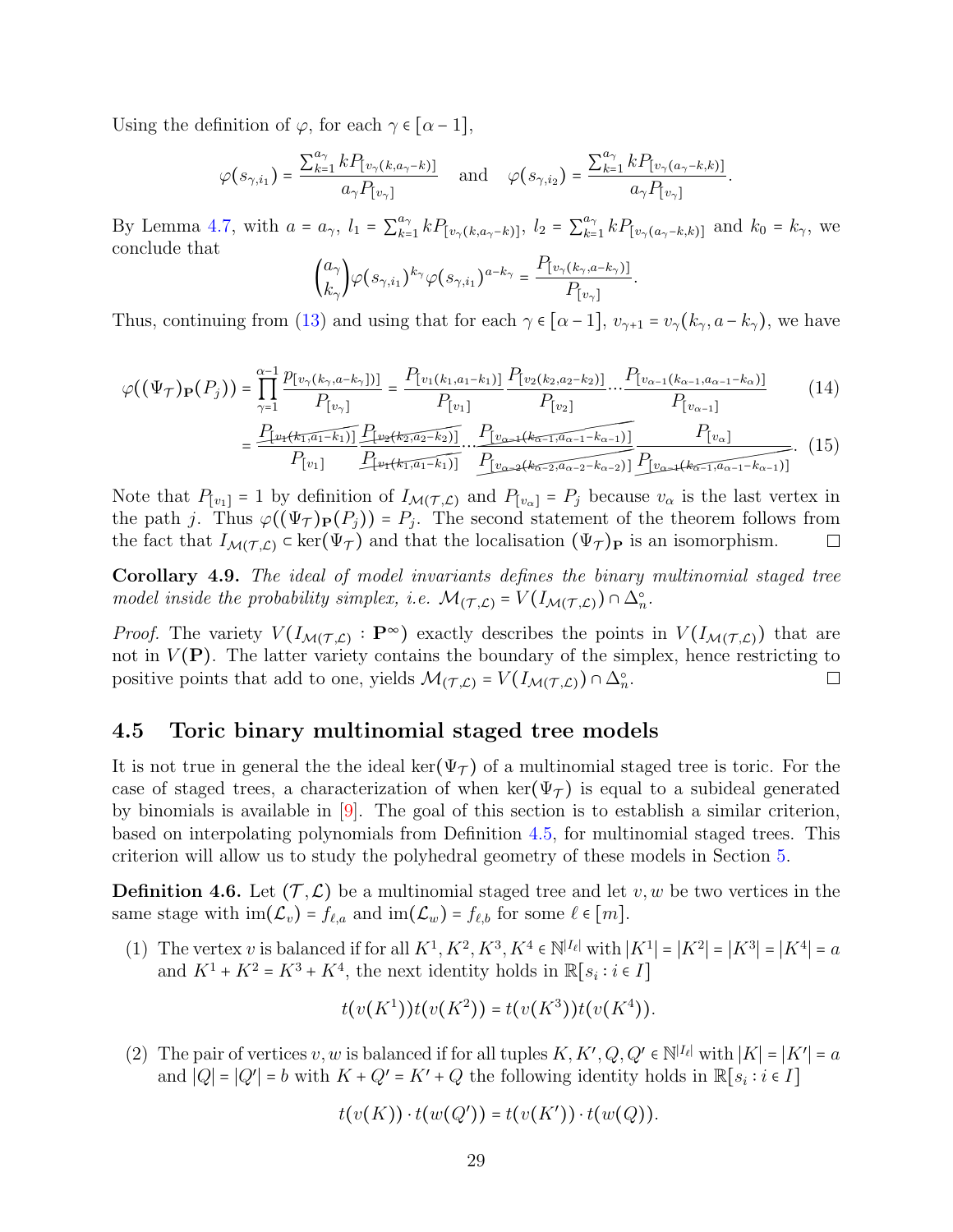The multinomial staged tree  $(\mathcal{T}, \mathcal{L})$  is *balanced* if every vertex is balanced and every pair of vertices in the same stage is balanced.

Remark 4.7. Condition (1) in Definition [4.6](#page-28-1) is an empty condition for florets of degree one. For staged trees, condition (2) specializes to the definition of balanced stated in [\[2\]](#page-40-6).

<span id="page-29-1"></span>Remark 4.8. If all root-to-leaf paths in  $(\mathcal{T}, \mathcal{L})$  have length 1, then  $(\mathcal{T}, \mathcal{L})$  is vacuously balanced. If  $(\mathcal{T}, \mathcal{L})$  has all root-to-leaf paths of length 2, such as  $\mathcal{T}_{a,b,d}$  in Figure [3,](#page-34-0) it suffices to check that the root is balanced. For the other vertices, the conditions in Definition [4.6](#page-28-1) reduce to the trivial equality  $1 \cdot 1 = 1 \cdot 1$ .

<span id="page-29-0"></span>**Theorem 4.10.** Let  $(\mathcal{T}, \mathcal{L})$  be a binary multinomial staged tree. The model  $\mathcal{M}_{(\mathcal{T}, \mathcal{L})}$  is toric<br>if and enly if  $(\mathcal{T}, \mathcal{L})$  is belonged if and only if  $(\mathcal{T}, \mathcal{L})$  is balanced.

*Proof.* We prove that  $\ker(\Psi_{\mathcal{T}}) = \ker(\Psi_{\mathcal{T}}^{\text{toric}})$  if and only if  $(\mathcal{T}, \mathcal{L})$  is balanced. Define the ideal  $J$  to be generated by all polynomials of the form

$$
C_{(K',Q)}P_{[v(K)]}P_{[w(Q')]}-C_{(K,Q')}P_{[v(K')]}\cdot P_{[w(Q)]}, \quad C_{(K^3,K^4)}P_{[v(K^1)]}P_{[v(K^2)]}-C_{(K^1,K^2)}P_{[v(K^3)]}P_{[v(K^4)]}
$$

where  $v, w \in V$  are in the same stage and  $K, K', Q, Q'$  obey the condition (2) and  $K^1, K^2, K^3, K^4$ obey the condition (1) in Definition [4.6.](#page-28-1)

Claim 1:  $J \subset \text{ker}(\Psi_{\mathcal{T}}^{\text{toric}})$  if and only if  $(\mathcal{T}, \mathcal{L})$  is balanced. By Lemma [4.3,](#page-22-0)

$$
\Psi_{\mathcal{T}}^{\text{toric}}(P_{[v(K)]}P_{[w(Q')]}) = \left(\prod_{e \in \lambda_{r,v(K)}} \mathcal{L}(e)\right) t(v(K)) \left(\prod_{e \in \lambda_{r,w(Q')}} \mathcal{L}(e)\right) t(w(Q')) \text{ and } (16)
$$

$$
\Psi_{\mathcal{T}}^{\text{toric}}(P_{[v(K')] } P_{[w(Q)]}) = \left(\prod_{e \in \lambda_{r,v(K')}} \mathcal{L}(e)\right) t(v(K')) \left(\prod_{e \in \lambda_{r,w(Q)}} \mathcal{L}(e)\right) t(w(Q)).
$$
\n(17)

Note that the right hand side of the two equations above share the common factor  $\prod_{e \in \lambda_{v,w}} \mathcal{L}(e)$ where  $\lambda_{v,w}$  is the set of edges in the path from v to w. Thus we extract this factor from the two previous equations and multiply times the labels of the edges  $v \to v(K)$ ,  $w \to w(Q)$  and  $v \to v(K')$ ,  $w \to w(Q')$ , respectively, to further simplify the two expressions into

$$
\Psi_{\mathcal{T}}^{\text{toric}}(P_{[v(K)]}P_{[w(Q')]}) = \prod_{e \in \lambda_{v,w}} \mathcal{L}(e) \left( \binom{a}{K} \binom{b}{Q'} \prod_{i \in I_{\ell}} s_i^{k_i + q_i'} \right) t(v(K)) t(w(Q')) \text{ and } (18)
$$

$$
\Psi_{\mathcal{T}}^{\text{toric}}(P_{[v(K')] }P_{[w(Q)]}) = \prod_{e \in \lambda_{v,w}} \mathcal{L}(e) \left( \binom{a}{K'} \binom{b}{Q} \prod_{i \in I_{\ell}} s_i^{k'_i + q_i} \right) t(v(K')) t(w(Q)) \tag{19}
$$

Finally, since  $K + Q' = K' + Q$  and  $(\mathcal{T}, \mathcal{L})$  is balanced, we obtain

$$
\Psi^{\text{toric}}_{\mathcal{T}}(C_{(K',Q)}P_{[v(K)]}P_{[w(Q')]}-C_{(K,Q')}P_{[v(K')]}P_{[w(Q)]})=
$$
  

$$
C_{(K,Q')}C_{(K',Q)}\prod_{e\in\lambda_{v,w}}\mathcal{L}(e)\prod_{i\in I_{\ell}}s_{i}^{k_{i}+q'_{i}}(t(v(K))t(w(Q))-t(v(K'))t(w(Q)))=0
$$

A similar calculation shows that  $\Psi_{\mathcal{T}}^{\text{toric}}(C_{(K^3,K^4)}P_{[v(K^1)]}P_{[v(K^2)]}-C_{(K^1,K^2)}P_{[v(K^3)]}P_{[v(K^4)]})=0$ if  $\mathcal T$  is balanced. Conversely, note that if  $J \subset \text{ker}(\Psi_{\mathcal T}^{\text{toric}})$ , the same equations as before show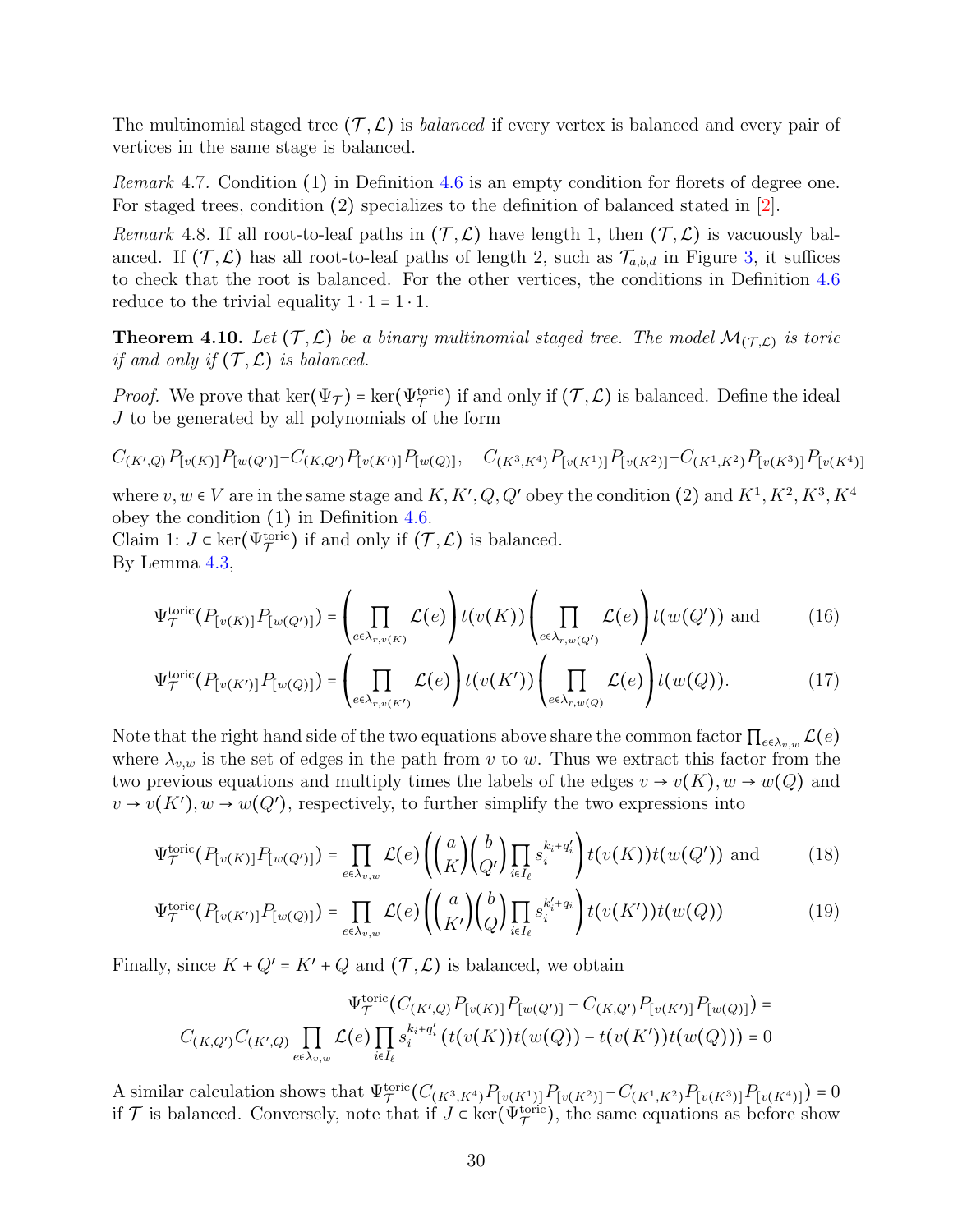that  $\mathcal T$  must be balanced.

Claim 2:  $I_{\mathcal{M}(\mathcal{T},\mathcal{L})} \subset J$ . The ideal  $I_{\mathcal{M}(\mathcal{T},\mathcal{L})}$  is the sum of  $I_{\text{stages}}$  and  $I_{\text{vertices}}$ . By definition, the generators of  $I_{\text{vertices}}$  are also generators of  $J$ . Hence it suffices to show that the generators of  $I_{\text{stages}}$  are polynomial combinations of the generators of J. From this point on we further assume that  $(\mathcal{T}, \mathcal{L})$  is binary. Suppose  $v, w$  are in the same stage, where  $\text{im}(\mathcal{L}_v) = f_{\ell,a}$ ,  $\lim_{L \to \infty} (\mathcal{L}_w) = f_{\ell,b}$  and  $|I_l| = 2$ . There are two equations that hold for this stage, one for each also element in  $I_{\ell}$ . We will show that the equation

<span id="page-30-1"></span><span id="page-30-0"></span>
$$
bP_{[w]}\left(\sum_{k_1=1}^a k_1 P_{[v(k_1,a-k_1)]}\right) - aP_{[v]}\left(\sum_{k_2=1}^b k_2 P_{[w(k_2,b-k_2)]}\right),\tag{20}
$$

which is the equation for the first element in  $I_{\ell}$ , is a combination the generators of J, defined at the beginning. The one for the second element in  $I_\ell$  follows an analogous argument. We use the following two identities:

$$
bP_{[w]} = \sum_{k_2=1}^b k_2 P_{[w(k_2,b-k_2)]} + \sum_{k_2=1}^b k_2 P_{w[(b-k_2,k_2)]} \text{ and } aP_{[v]} = \sum_{k_1=1}^a k_1 P_{[v(k_1,a-k_1)]} + \sum_{k_1=1}^a k_1 P_{[v(a-k_1,k_1)]}.
$$

Working from equation [\(20\)](#page-30-0), using the identities, we have

$$
\left(\sum_{k_{2}=1}^{b} k_{2} P_{[w(k_{2},b-k_{2})]} + \sum_{k_{2}=1}^{b} k_{2} P_{[w(b-k_{2},k_{2})]} \right) \left(\sum_{k_{1}=1}^{a} k_{1} P_{[v(k_{1},a-k_{1})]} \right) -
$$
\n
$$
\left(\sum_{k_{1}=1}^{a} k_{1} P_{[v(k_{1},a-k_{1})]} + \sum_{k_{1}=1}^{a} k_{1} P_{[v(a-k_{1},k_{1})]} \right) \left(\sum_{k_{2}=1}^{b} k_{2} P_{[w(k_{2},b-k_{2})]} \right) =
$$
\n
$$
\left(\sum_{k_{2}=1}^{b} k_{2} P_{[w(b-k_{2},k_{2})]} \right) \left(\sum_{k_{1}=1}^{a} k_{1} P_{[v(k_{1},a-k_{1})]} \right) - \left(\sum_{k_{1}=1}^{a} k_{1} P_{[v(a-k_{1},k_{1})]} \right) \left(\sum_{k_{2}=1}^{b} k_{2} P_{[w(k_{2},b-k_{2})]} \right) =
$$
\n
$$
\left(\sum_{k_{2}=1}^{b} \sum_{k_{1}=1}^{a} k_{2} k_{1} P_{[w(b-k_{2},k_{2})]} P_{[v(k_{1},a-k_{1})]} \right) - \left(\sum_{k_{2}=1}^{b} \sum_{k_{1}=1}^{a} k_{1} k_{2} P_{[w(k_{2},b-k_{2})]} P_{[v(a-k_{1},k_{1})]} \right) = (21)
$$

After rearranging the second summation in equation [\(21\)](#page-30-1) and combining into a single double summation in  $(22)$  we get

$$
\sum_{k_2=1}^{b} \sum_{k_1=1}^{a} k_2 k_1 P_{[w(b-k_2,k_2)]} P_{[v(k_1,a-k_1)]} - (b - (k_2 - 1))(a - (k_1 - 1))P_{[w(b-(k_2-1),k_2-1)]} P_{[v(k_1-1,a-(k_1-1))]}
$$
\n(22)

Finally, the  $(k_1, k_2)$  summand in  $(22)$  is a multiple of the generator of J, where  $Q' = (b (k_2, k_2), K = (k_1, a - k_1), K' = (k_1 - 1, a - (k_1 - 1)), Q = (b - (k_2 - 1), k_2 - 1).$  The generator of J corresponding to this choice of  $K, K', Q, Q'$  is

<span id="page-30-3"></span><span id="page-30-2"></span>
$$
\binom{b}{k_2-1}\binom{a}{k_1-a}P_{[w(b-k_2,k_2)]}P_{[v(k_1,a-k_1)]} - \binom{b}{k}\binom{a}{k_1}P_{[w(b-(k_2-1),k_2-1)]}P_{[v(k_1,a-(k_1-1))]}. \tag{23}
$$

Note that  $(b-k_2, k_2)+(k_1, a-k_1) = (b-(k_2-1), k_2-1)+(k_1-1, a-(k_1-1))$ , thus  $K+Q' = K'+Q$ . Multiplying equation [\(23\)](#page-30-3) times  $\frac{(b-(k_2-1))!(a-(k_1-1)!k_1!k_2!)}{a!b!}$  gives the  $(k_1, k_2)$  summand in [\(22\)](#page-30-2). This implies that [\(22\)](#page-30-2) is a sum of multiples of the generators in J, hence  $I_{\text{stages}} \subset J$ .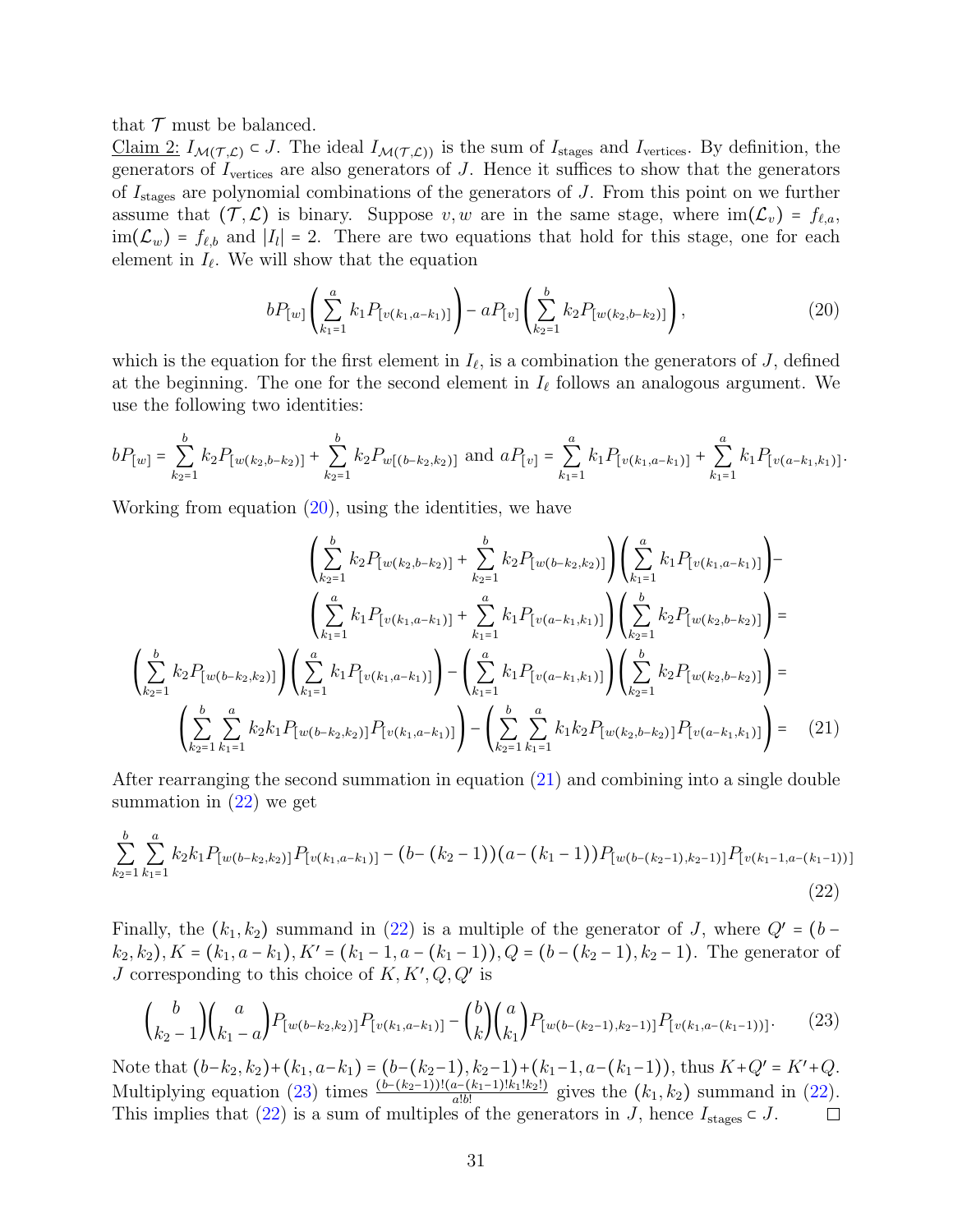### <span id="page-31-0"></span>4.6 Multinomial staged tree models have rational MLE

In this last section on multinomial staged trees we prove that they have rational MLE. This fact together with Theorem [4.10](#page-29-0) establishes Theorem [4.1](#page-18-0) and thus provides a new class of polytopes that have rational linear precision.

<span id="page-31-1"></span>**Theorem 4.11.** The multinomial staged tree model  $\mathcal{M}_{(\mathcal{T}, \mathcal{L})}$  has rational MLE  $\Phi$ . The j-th coordinate of  $\Phi$  is

$$
\Phi_j(u_0,\ldots,u_n)=c_j\prod_{i\in I}\hat{\theta_i}^{a_{ij}}\quad\text{where for }i\in I_\ell,\hat{\theta_i}=\frac{\sum_{j\in J}u_ja_{ij}}{\sum_{i\in I_\ell}(\sum_{j\in J}u_ja_{ij})}.
$$

*Proof.* Let  $u = (u_0, \ldots, u_n)$  be a vector of counts. The likelihood function for  $\mathcal{M}_{\mathcal{T},\mathcal{L}}$  is

$$
L(p|u) = \prod_{j\in J} p_j^{u_j} = \prod_{j\in J} \left(\prod_{i\in I} c_j \theta_i^{a_{ij}}\right)^{u_j}
$$
  
\n
$$
= \prod_{j\in J} \left(\prod_{i\in I} c_j^{u_j} \theta_i^{a_{ij}u_j}\right) = \left(\prod_{i\in I} c_0^{u_0} \theta_i^{a_{i0}u_0}\right) \cdots \left(\prod_{i\in I} c_n^{u_n} \theta_i^{a_{in}u_n}\right)
$$
  
\n
$$
= \left(\prod_{j\in J} c_j^{u_j}\right) \left(\prod_{i\in I} \theta_i^{\sum_{j\in J} u_j a_{ij}}\right), \text{ let } C = \prod_{j\in J} c_j^{u_j}
$$
  
\n
$$
= C \left(\prod_{i\in I_1} \theta_i^{\sum_{j\in J} u_j a_{ij}}\right) \cdots \left(\prod_{i\in I_k} \theta_i^{\sum_{j\in J} u_j a_{ij}}\right) = CL_1 \cdots L_k,
$$

where  $L_1, \ldots, L_m$  denote the factors before the last equality in the previous line. The function  $L(p|u)$  is maximized when each factor is maximized. This is because the parameters are partitioned by  $I_1, \ldots, I_m$  and hence each factor is independent. Thus we find the maximizers of each factor. The function  $L_{\ell}$ ,  $\ell \in [m]$ , is the likelihood function of the saturated model  $\Delta_{|I_{\ell}|-1}$ with parameters  $(\theta_i)_{i \in I_\ell}$  and vector of counts  $\left(\sum_{j \in J} u_j a_{ij}\right)_{i \in I_\ell}$ . Therefore  $\hat{\theta}_i = \frac{\sum_{j \in J} u_j a_{ij}}{\sum_{i \in I_\ell} \sum_{j \in J} u_j}$  $\frac{\sum_{j\in J} u_j u_{ij}}{\sum_{i\in I_{\ell}}\sum_{j\in J} u_j a_{ij}},$  $i \in I_{\ell}.$ 

<span id="page-31-2"></span>Corollary 4.12. Let  $H_{(\mathcal{T}, \mathcal{L})}$  be the  $(|I| + m) \times (|J|)$  matrix with entries

$$
h_{ij}=a_{ij},\quad i\in I,\quad h_{\ell j}=-\sum_{i\in I_{\ell}}a_{ij},\quad \ell\in [m],\;\;and\; \lambda_j:=(-1)^{\sum_{i\in I}a_{ij}}c_j.
$$

Then  $(H_{(\mathcal{T}, \mathcal{L})}, \lambda)$  is a Horn pair for  $\mathcal{M}_{(\mathcal{T}, \mathcal{L})}$ .

*Proof.* It suffices to check that the j-th coordinate of  $\varphi_{(H,\lambda)}$  is equal to  $\Phi_j$  in Theorem [4.11.](#page-31-1) Let  $u = (u_0, \ldots, u_n)$ , then

$$
(H_{(\mathcal{T},\mathcal{L})}u)^T=\left(\sum_{j\in J}a_{1j}u_j,\ldots,\sum_{j\in J}a_{|I|j}u_j,-\sum_{j\in J}(\sum_{i\in I_1}a_{ij})u_j,\ldots,-\sum_{j\in J}(\sum_{i\in I_m}a_{ij})u_j\right).
$$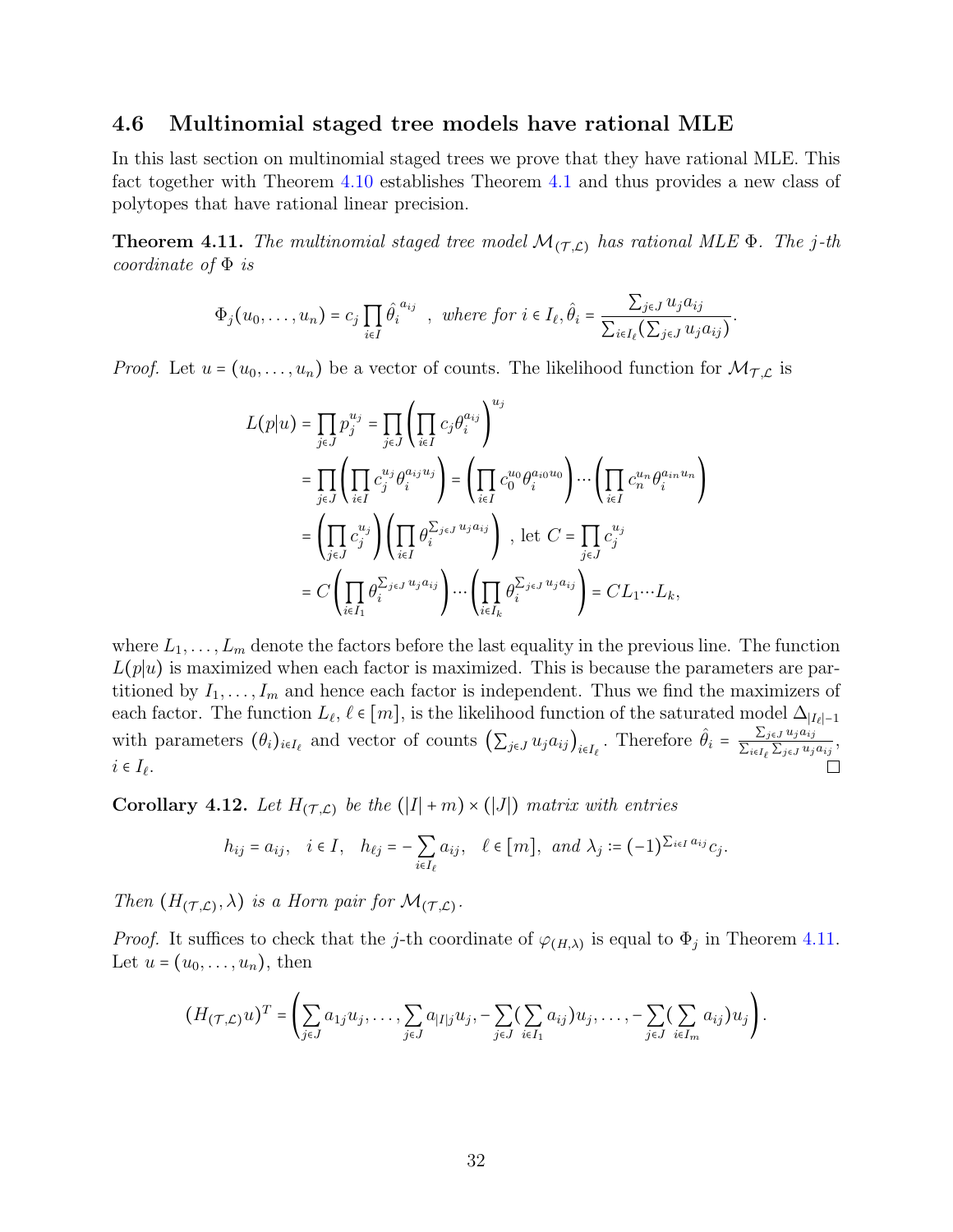The *j*-th coordinate of  $\varphi_{(H_{(\mathcal{T},\mathcal{L})},\lambda)}$  is

$$
\lambda_j(H_{(\mathcal{T},\mathcal{L})}u)^{h_j} = (-1)^{\sum_{i\in I} a_{ij}} c_j \cdot \frac{\left(\sum_{j\in J} a_{1j} u_j\right)^{a_{1j}} \cdots \left(\sum_{j\in J} a_{|I|j} u_j\right)^{a_{|I|j}}}{\left(-\sum_{j\in J} \left(\sum_{i\in I_1} a_{ij}\right) u_j\right)^{\sum_{i\in I_1} a_{ij}} \cdots \left(-\sum_{j\in J} \left(\sum_{i\in I_m} a_{ij}\right)\right)^{\sum_{i\in I_k} a_{ij}}}
$$
\n
$$
= c_j \cdot \frac{\left(\sum_{j\in J} a_{1j} u_j\right)^{a_{1j}} \cdots \left(\sum_{j\in J} a_{|I|j} u_j\right)^{a_{|I|j}}}{\left(\sum_{j\in J} \left(\sum_{i\in I_1} a_{ij}\right) u_j\right)^{\sum_{i\in I_1} a_{ij}} \cdots \left(\sum_{j\in J} \left(\sum_{i\in I_m} a_{ij}\right)\right)^{\sum_{i\in I_k} a_{ij}}}
$$
\n
$$
= c_j \cdot \left(\frac{\sum_{j\in J} a_{1j} u_j}{\sum_{j\in J} \left(\sum_{i\in I_1} a_{ij}\right) u_j}\right)^{a_{1j}} \cdots \left(\frac{\sum_{j\in J} a_{|I|j} u_j}{\sum_{j\in J} \left(\sum_{i\in I_m} a_{ij}\right) u_j}\right)^{a_{|I|j}} = c_j \prod_{i\in I} \hat{\theta}_i^{a_{ij}} = \Phi_j.
$$

### <span id="page-32-0"></span>5 Polytopes arising from toric multinomial staged trees

The aim of this section is to bring together the examples of 2D and 3D polytopes with rational linear precision (Section [3\)](#page-7-2) and multinomial staged trees (Section [4\)](#page-18-1). To this end, we investigate certain properties of the lattice polytopes arising from toric multinomial staged trees. This leads to an understanding for the negative part of the Horn matrix from a wider perspective than the one provided by using primitive collections. Recall that J denotes the set of root-to-leaf paths in  $\mathcal{T}$ . For  $j \in J$ ,  $p_j$  is defined to be the product of all edge labels in the path j. We denote the stages of  $(\mathcal{T}, \mathcal{L})$  by  $S_1, \ldots, S_m$ .

**Definition 5.1.** The lattice polytope  $P<sub>T</sub>$  of a balanced multinomial staged tree  $(\mathcal{T}, \mathcal{L})$  is the convex hull of exponent vectors  $a_j$  of  $p_j$  for every root-to-leaf path j in  $\mathcal{T}$ .

Note that  $P_{\mathcal{T}} \subset \mathbb{R}^d$  is not a full-dimensional polytope for  $d = |S_1| + ... + |S_m|$ . This can be absorpted a g in Figure 2 (left) for  $P_{\mathcal{Y}} \propto k \Lambda$  (unimadularly equivalent). We sell  $(\mathcal{T}, \Lambda)$ observed e.g. in Figure [3](#page-34-0) (left) for  $P_{\tau_{b\Delta_2}} \cong b\Delta_2$  (unimodularly equivalent). We call  $(\mathcal{T}, \mathcal{L})$  a multinomial staged tree representation of a full-dimensional polytope  $P \cong P_T$ .

### <span id="page-32-2"></span>5.1 Two dimensional multinomial staged tree models

<span id="page-32-1"></span>The polytopes in 2D from Section [3.1](#page-8-2) admit a multinomial staged tree representation.

**Proposition 5.1.** All statistical models associated to pairs  $(P, w)$  in 2D with rational linear precision are toric multinomial staged tree models. The multinomial staged tree representations for each family in 2D are described in Figure [3.](#page-34-0)

*Proof.* For the model  $b\Delta_2 = T_{0,b,1}$ , it suffices to note that the polytope  $b\Delta_n$  with weights given by multinomial coefficients has a Horn pair given by Theorem [2.4](#page-6-1) which is equal to that one described in  $(9, \text{Example } 20)$  for multinomial models with b trials and  $n+1$  outcomes. The statistical model for  $T_{a,b,d}$  is the binary multinomial staged tree  $\mathcal{M}_{a,b,d}$  in Example [4.2,](#page-19-2) denoted by  $\mathcal{T}_{a,b,d}$  in Figure [3.](#page-34-0) The Horn matrix in Proposition [3.1,](#page-8-1) associated to the model for  $T_{a,b,d}$ , is equal to the Horn matrix of the model  $\mathcal{M}_{a,b,d}$ . Firstly, in both cases the columns are indexed by pairs  $(i, j)$  such that  $0 \le j \le b, 0 \le i \le a + d(b - j)$  so these matrices have the same number of columns. Using Corollary [4.12,](#page-31-2) we see that the column corresponding to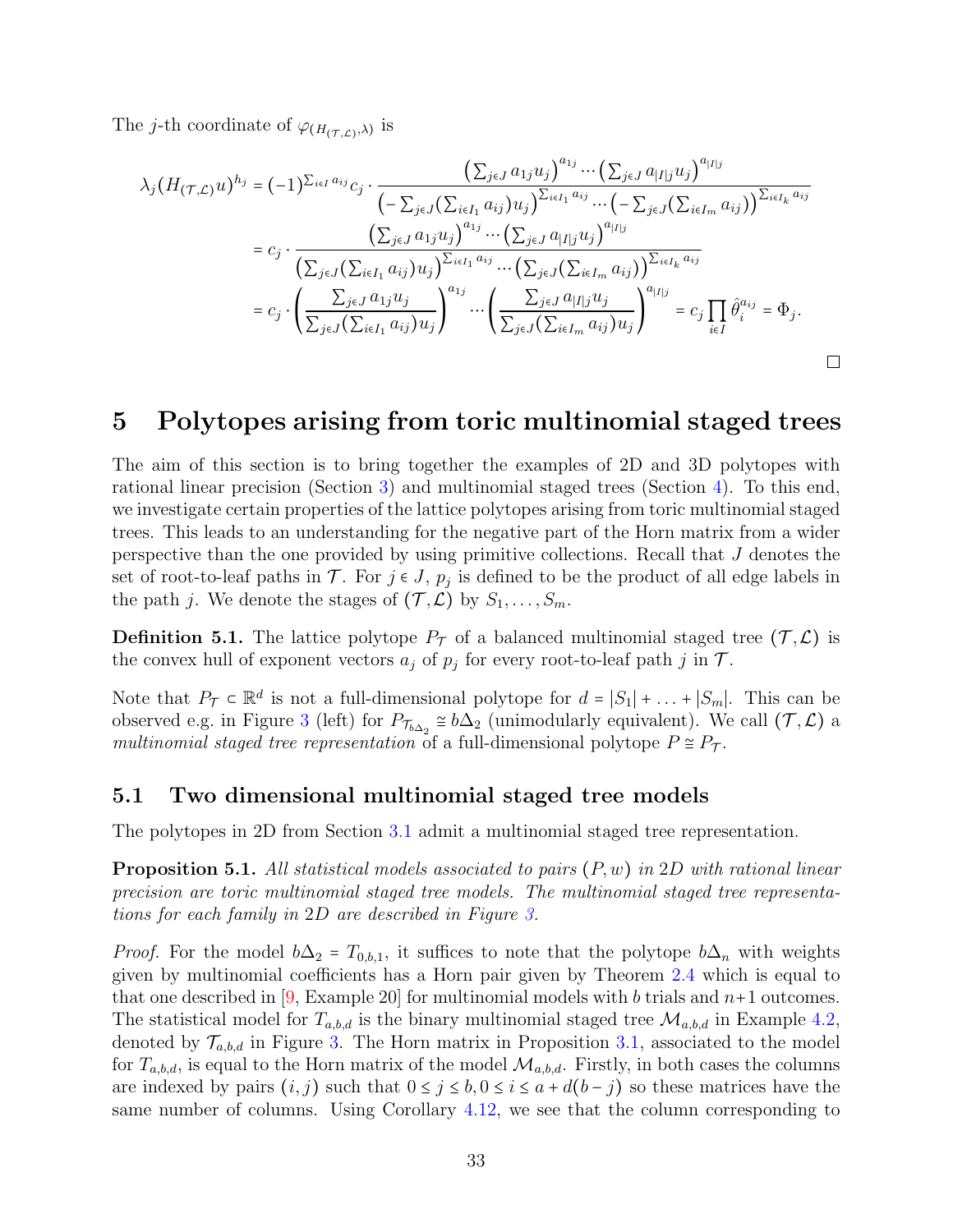the outcome  $(i, j)$  in  $\mathcal{M}_{a,b,d}$  is  $(i, j, a + d(b - j) - i, b - j, -(a + d(b - j)), -b)$ , which equals the column associated to the lattice point  $(i, j)$  in Proposition [3.1.](#page-8-1) Uniqueness of the minimal Horn matrix, implies that the model associated to  $T_{a,b,d}$  is  $\mathcal{M}_{a,b,d}$ .

It remains to show that  $\mathcal{T}_{b\Delta_2}$  and  $\mathcal{T}_{a,b,d}$  are balanced. By Remark [4.8,](#page-29-1)  $\mathcal{T}_{b\Delta_2}$  is balanced because all root-to-leaf paths have length 1. For  $\mathcal{T}_{a,b,d}$ , it suffices to prove that the root r is balanced. Following the notation in Definition [4.6,](#page-28-1) let  $K^1 = (j_1, b-j_1), K^2 = (j_2, b-j_2), K^3 = (j_3, b-j_3),$ and  $K_4 = (j_4, b - j_4)$  be such that  $K^1 + K^2 = K^3 + K^4$ . Then

$$
t(r(K^{1}))t(r(K^{2})) = (s_{2} + s_{3})^{a+d(b-j_{1})}(s_{2} + s_{3})^{a+d(b-j_{2})} = (s_{2} + s_{3})^{2a+2db-d(j_{1}+j_{2})}
$$
  
=  $(s_{2} + s_{3})^{2a+2db-d(j_{3}+j_{4})} = (s_{2} + s_{3})^{a+d(b-j_{3})}(s_{2} + s_{3})^{a+d(b-j_{4})}$   
=  $t(r(K^{3}))t(r(K^{4}))$ 

 $\Box$ 

Note that we obtain  $P_{\mathcal{T}_{0,b,1}} \cong b\Delta_2$  i.e. we have two different tree representations of  $b\Delta_2$ :  $\mathcal{T}_{b\Delta_2}$ and  $\mathcal{T}_{0,b,1}$ . For the investigation of the shape of a Horn matrix, we will be interested in those trees  $\mathcal T$  where the positive part of the Horn matrix  $H_{(\mathcal T,\mathcal L)}$  from Corollary [4.12](#page-31-2) is the lattice distance matrix of  $P_{\mathcal{T}}$  (Definition [5.3\)](#page-36-0)(1). For simple polytopes  $P_{\mathcal{T}}$ , these trees with an additional property provide us an explanation for the negative part of  $H_{(\mathcal{T},\mathcal{L})}$  in terms of primitive collections in Theorem [5.5.](#page-38-0)

### <span id="page-33-1"></span>5.2 Three dimensional binary multinomial staged tree models

Before we examine the multinomial staged tree representations more generally, we present the multinomial staged trees for the family of prismatoids in Table [1.](#page-11-0)

<span id="page-33-0"></span>**Proposition 5.2.** All statistical models associated to pairs in  $P$  are toric binary multinomial staged trees.

Proof. We first show that the Horn matrix of the statistical model associated to a general element in  $\mathcal P$  is equal to the Horn matrix of a binary multinomial staged tree. The general element in P is a frustum with parameters  $a, a', b, b', d, l > 0$ . Let  $S = \{\{s_0, s_1\}, \{s_2, s_3\}, \{s_4, s_5\}\}\$ be a set of symbols. We define the labelled tree  $(\mathcal{T}, \mathcal{L})$  by specifying its set of leaves, its set of root-to-leaf paths, and the labelling for the edges in each path. The set of leaves in  $\mathcal T$  is

$$
J = \{(i, j, k) : 0 \le k \le l, \ 0 \le j \le bl - (b - b')k, \ 0 \le i \le (a + db)l - ((a + db) - (a' + db')k - dj)\}.
$$

the labelled root-to-leaf path that ends at leaf  $(i, j, k)$  is

$$
r \xrightarrow{\binom{l}{k}s_0^ks_1^{l-k}} v \xrightarrow{\binom{b-(b-b')k}{j}s_2^js_3^{bl-(b-b')k-j}} w \xrightarrow{\binom{(a+db)l-((a+db)-(a+db'))k-dj}{i}s_4^is_5^{(a+db)l-((a+db)-(a+db'))k-dj-i}}(i,j,k) \ .
$$

Thus  $p_{(i,j,k)}$  is the product of the labels in this path. A picture of this tree when  $l = 1$  is<br>contained in Figure 2.00  $\mathcal{T}$  . Heing Capellony 4.12, applied to  $(\mathcal{T}, \mathcal{L})$  inst defined we are contained in Figure [3](#page-34-0) as  $\mathcal{T}_{(A)_1}$ . Using Corollary [4.12,](#page-31-2) applied to  $(\mathcal{T}, \mathcal{L})$  just defined, we see that the column corresponding to  $(i, j, k)$  in the Horn matrix for  $\mathcal{M}_{(\mathcal{T}, \mathcal{L})}$  is equal to the column of the matrix in Proposition 2.2 symbotod at  $(i, j, k)$ column of the matrix in Proposition [3.3](#page-10-1) evaluated at  $(i, j, k)$ .

It remains to prove that  $(\mathcal{T}, \mathcal{L})$  is balanced. Let us first prove that the root r of  $(\mathcal{T}, \mathcal{L})$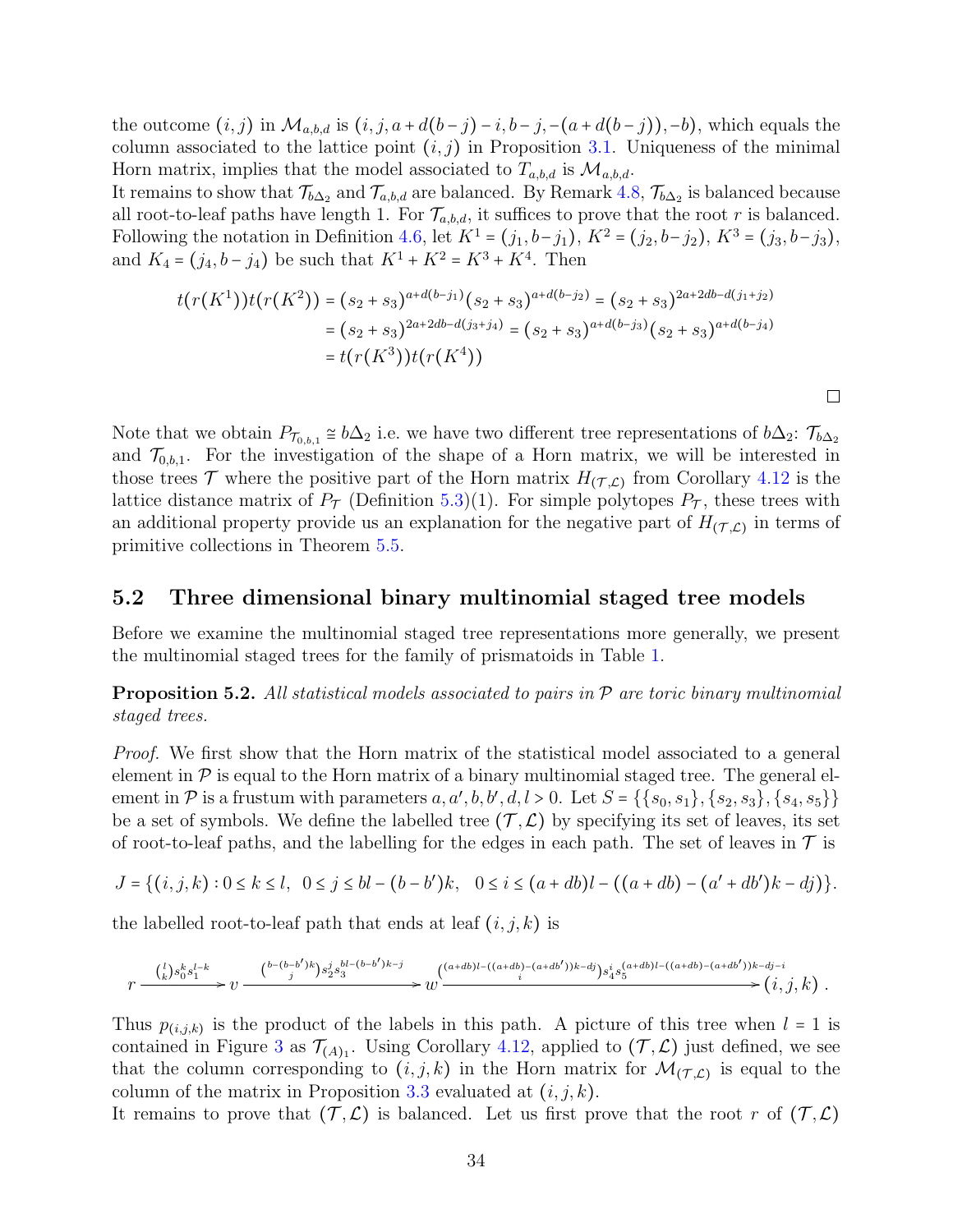<span id="page-34-0"></span>

Figure 3: Multinomial staged trees for pairs in 2D and 3D (Table  $1(A)$  $1(A)$ ) with rational linear precision. 35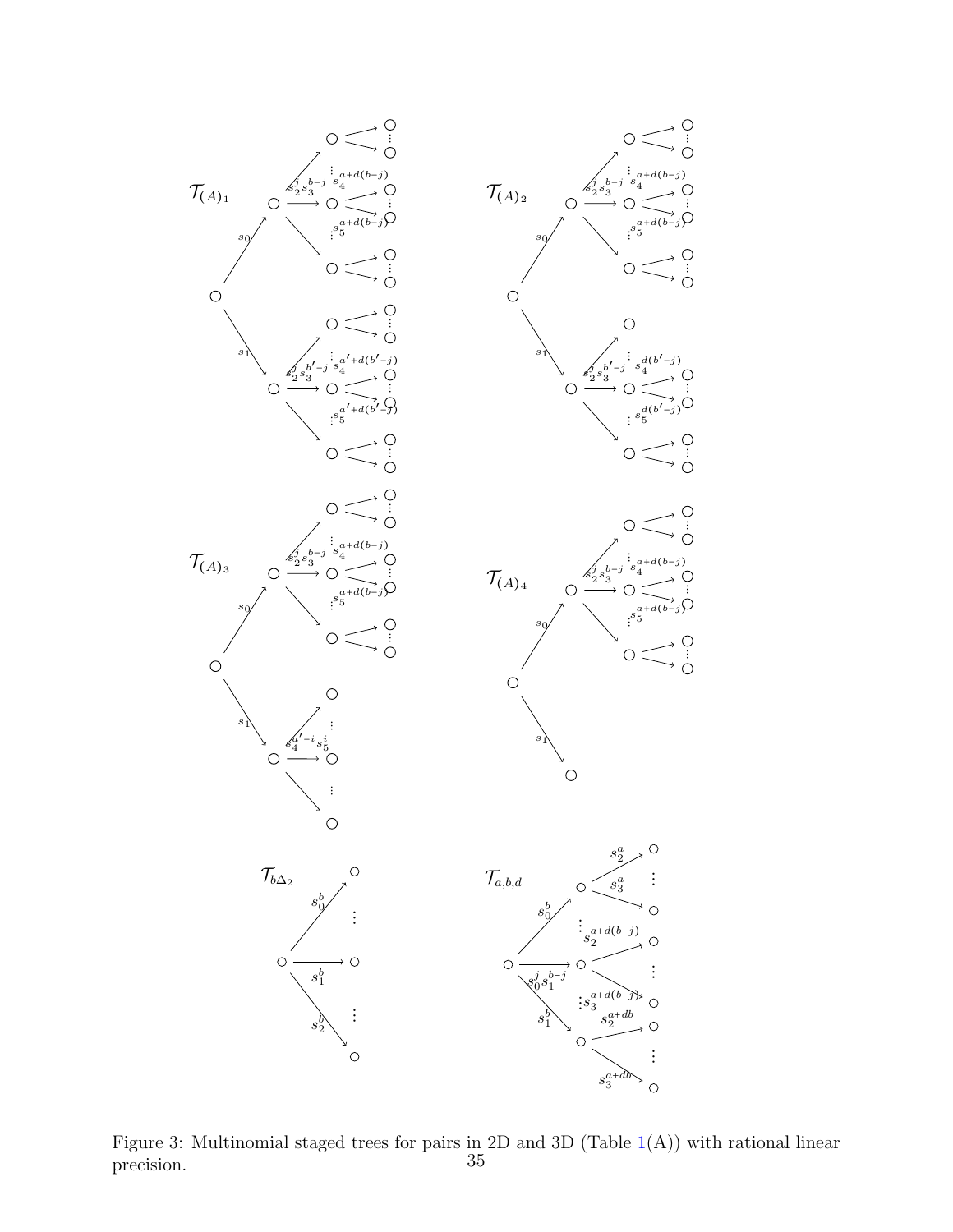is balanced. The exponents of the outgoing edges of  $r$  can be written as pairs of natural numbers that sum to the degree  $\ell$  of the floret. Thus they are pairs of the form  $(k, \ell - k)$ . Let us consider four such pairs, denoted by  $Q_1 := (k_1, \ell - k_1), Q_2 := (k_2, \ell - k_2), Q_3 := (k_3, \ell - k_3),$  $Q_4 = (k_4, \ell - k_4)$ . Suppose that  $Q_1 + Q_2 = Q_3 + Q_4$ . Then we have  $k_1 + k_2 = k_3 + k_4$ .

We further need to check the following equality:

$$
t(r(Q_1))t(r(Q_2)) = t(r(Q_3))t(r(Q_4)).
$$

We have:

$$
t(r(Q_1)) = \sum_{j=0}^{b\ell - (b-b')k_1} \left[ \binom{b\ell - (b-b')k_1}{j} s_2^j s_3^{b\ell - (b-b')k_1 - j} t(v(j, b\ell - (b-b')k_1 - j)) \right]
$$
  
\n
$$
= \sum_{j=0}^{b\ell - (b-b')k_1} \left[ \binom{b\ell - (b-b')k_1}{j} s_2^j s_3^{b\ell - (b-b')k_1 - j} (s_4 + s_5)^{(a+db)\ell - ((a+db)-(a'+db'))k_1 - dj} \right]
$$
  
\n
$$
= (s_4 + s_5)^{(a+db)\ell - ((a+db)-(a'+db'))k_1} \sum_{j=0}^{b\ell - (b-b')k_1} \left[ \binom{b\ell - (b-b')k_1}{j} \left( \frac{s_2}{(s_4 + s_5)^d} \right)^j s_3^{b\ell - (b-b')k_1 - j} \right]
$$
  
\n
$$
= (s_4 + s_5)^{(a+db)\ell - ((a+db)-(a'+db'))k_1} \left( \frac{s_2}{(s_4 + s_5)^d} + s_3 \right)^{b\ell - (b-b')k_1}
$$

We obtain similar formulae for  $t(r(Q_2))$ ,  $t(r(Q_3))$  and  $t(r(Q_4))$ . It follows that

$$
t(r(Q_1))t(r(Q_2)) = (s_4 + s_5)^{2(a+db)\ell - ((a+db)-(a'+db'))(k_1+k_2)} \left(\frac{s_2}{(s_4+s_5)^d} + s_3\right)^{2b\ell - (b-b')(k_1+k_2)}
$$
  

$$
= (s_4+s_5)^{2(a+db)\ell - ((a+db)-(a'+db'))(k_3+k_4)} \left(\frac{s_2}{(s_4+s_5)^d} + s_3\right)^{2b\ell - (b-b')(k_3+k_4)}
$$
  

$$
= t(r(Q_3))t(r(Q_4)).
$$

A similar reasoning can be applied in to prove that the children of the root are balanced vertices. Next, let us denote by v such a vertex, whose parent is r. By Remark [4.8,](#page-29-1) any child of  $v$  is trivially balanced. Finally, we prove that all pairs of vertices in the same stage are balanced. There are three stages  $S_1 = \{s_0, s_1\}, S_2 = \{s_2, s_3\}$  and  $S_3 = \{s_4, s_5\}.$  Denote by v and v' two children of the root r. The exponents of the outgoing edges of v can be written as pairs of natural numbers that sum to the degree  $b\ell - (b - b')k_1$  of the floret. Thus they are pairs of the form  $(j, b\ell - (b - b')k_1 - j)$ . Let us consider two such pairs, denoted by  $Q_1 := (j_1, b\ell - (b - b')k_1 - j_1), Q_2 := (j_2, b\ell - (b - b')k_1 - j_2).$  Similarly, we consider two children of v' and we denote by  $Q_3 := (j_3, b\ell - (b - b')k_2 - j_3), Q_4 := (j_4, b\ell - (b - b')k_2 - j_4)$ . Suppose that  $Q_1 + Q_4 = Q_2 + Q_3$ . It follows that  $j_1 + j_4 = j_2 + j_3$ . We want to prove that

$$
t(v(Q_1))t(v(Q_4)) = t(v(Q_2))t(v(Q_3)).
$$

We obtain the following equality:

$$
t(v(Q_1)) = t(v(j_1, b\ell - (b - b')k_1 - j_1)) = (s_4 + s_5)^{(a+db)\ell - ((a+db)-(a'+db'))k_1 - dj_1},
$$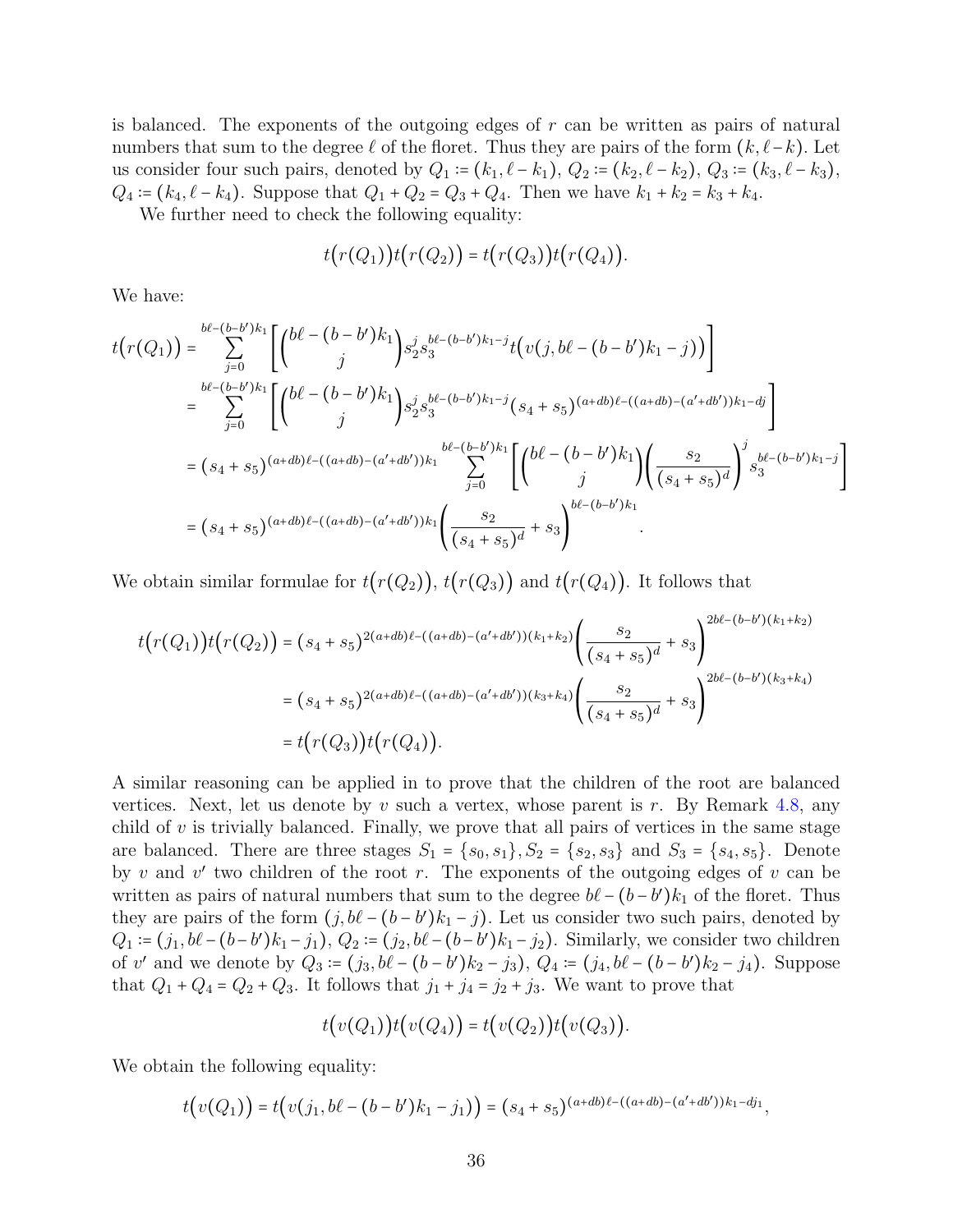and its analogues for  $t(v(Q_2))$ ,  $t(v(Q_3))$  and  $t(v(Q_4))$ . Then

$$
t(v(Q_1))t(v(Q_4)) = (s_4 + s_5)^{2(a+db)\ell - ((a+db)-(a'+db'))(k_1+k_2)-d(j_1+j_4)}
$$
  
=  $(s_4 + s_5)^{2(a+db)\ell - ((a+db)-(a'+db'))(k_1+k_2)-d(j_2+j_3)}$   
=  $t(v(Q_2))t(v(Q_3)).$ 

Therefore the pairs of vertices we considered are balanced.

To obtain the multinomial staged tree representations for the models of the polytopes in Table [1,](#page-11-0) we use the tree in the proof of Proposition [5.2](#page-33-0) and specialize the values of the parameters  $a, a', b, b', d, l$  accordingly. The trees for the family of prismatoids with trapezoidal base in Table [1](#page-11-0)  $(A)$ , with  $l = 1$ , are depicted in Figure [3.](#page-34-0) The trapezoidal frusta is represented by  $\mathcal{T}_{(A)_1}$ , the upper branch is the model for  $T_{a,b,d}$  and the lower branch is the the model for  $T_{a',b',d}$ . The other trees,  $\mathcal{T}_{(A)_2}$ ,  $\mathcal{T}_{(A)_3}$  and  $\mathcal{T}_{(A)_4}$ , have the same upper branch as  $\mathcal{T}_{(A)_1}$ . For the prismatoid with simplex on top, the substitution  $a' = 0$  has the effect of chopping a floret from  $\mathcal{T}_{(A)_1}$ , this gives  $\mathcal{T}_{(A)_2}$ . For the trapezoidal wedge,  $b' = 0$ , the edges in  $\mathcal{T}_{(A)_1}$  that contain b' contract to a single vertex, yielding  $\mathcal{T}_{(A)_3}$ . For the trapezoidal pyramid,  $a' = b' = 0$ , we also aff the large part of the trace of the trace of the large share in the server in the perception chop off the lower part of the tree after the edge labelled by  $s_1$ . The trees for the remaining part of the Table [1,](#page-11-0) (B), (C) and (D) are obtained similarly.

### 5.3 Properties of the polytope  $P_{\tau}$

In this section we study certain properties of  $P<sub>T</sub>$  that can be formulated in terms of the combinatorics of its tree  $\mathcal T$ . We start by looking at root-to-leaf paths in  $\mathcal T$  that represent vertices of  $P_{\mathcal{T}}$ , this allows us to work with the normal fan  $\Sigma_{P_{\mathcal{T}}}$ . For simplicity we assume that  $(\mathcal{T}, \mathcal{L})$  has a root-to-leaf path of length m where  $S_1, \ldots, S_m$  are the stages of  $\mathcal{T}$ .

**Definition 5.2.** A root-to-leaf path j is vertex representing if the exponent vector  $a_j$  of  $p_j$ is a vertex of  $P_T$ .

<span id="page-36-1"></span>**Lemma 5.3.** Let  $P_{\tau} \subset \mathbb{R}^d$  be a polytope where  $(\tau, \mathcal{L})$  is a multinomial staged tree from Proposition [5.1](#page-32-1) or Proposition [5.2.](#page-33-0) Then the vertex representing paths in  $P<sub>T</sub>$  are those for which  $p_j$  is divisible by at most one symbol from each stage.

*Proof.* The upper and lower branches of the tree  $\mathcal{T}_{(A)_1}$  are the same up to a choice of parameters, thus we prove it only for the upper branch. Consider a root-to-leaf path  $\mathbf{j}$  in  $\mathcal{T}_{(A)_1}$  such that  $a_j = (1, 0, j, b-j, k, a+d(b-j)-k)$  for  $0 < j < b$  and  $0 < k < a+d(b-j)$ . Let  $j_1$  and  $j_2$  be two root-to-leaf paths such that  $a_{j_1} = (1, 0, j, b-j, a+d(b-j), 0)$  and  $a_{j_2} = (1, 0, j, b-j, 0, a+d(b-j)).$ Then we obtain the equality  $a_j = \frac{k}{a+d(b-j)}a_{j1} + \frac{a+d(b-j)-k}{a+d(b-j)}a_{j2}$  and hence  $a_j$  cannot be a vertex of  $P_{\mathcal{T}_{(A)_1}}$ . It remains to show that  $a_j = (1, 0, j, b-j, a+d(b-j), 0)$  is not a vertex. Let now  $\mathbf{j}'_1$ and  $\mathbf{j}'_2$  be two root-to-leaf paths such that  $p_{\mathbf{j}'_1}$  and  $p_{\mathbf{j}'_2}$  are divisible by one symbol from each stage and  $a_{j'_1} = (1, 0, b, 0, a, 0), a_{j'_2} = (1, 0, 0, b, a + db, 0)$ . Hence  $a_j = \frac{j}{b}$  $\frac{j}{b}a_{\mathbf{j}_{1}'} + \frac{b-j}{b}a_{\mathbf{j}_{2}'}$  and  $a_{\mathbf{j}}$  is not a vertex of  $P_{\mathcal{T}_{(A)_1}}$ . The proofs for the remaining trees follow similary.

<span id="page-36-0"></span>Next, we investigate the relation between primitive collections, Horn matrices, and stages of multinomial staged trees. The following definition was motivated by the observations on the trees from Section [5.1,](#page-32-2) [5.2](#page-33-1) and by an attempt for answering Question [2.](#page-7-1)

 $\Box$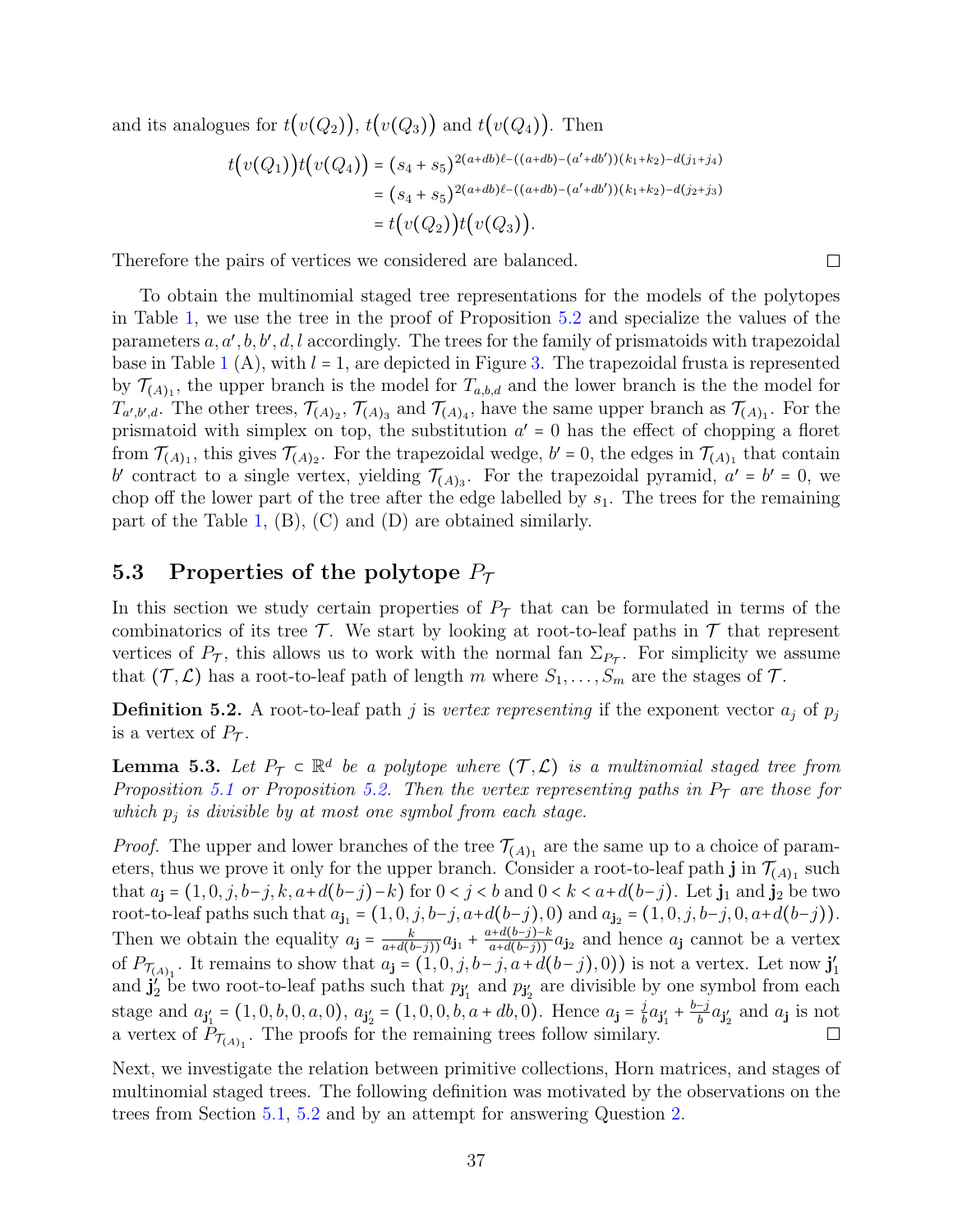**Definition 5.3.** Let  $(\mathcal{T}, \mathcal{L})$  be a balanced multinomial staged tree representation of  $P \cong P_{\mathcal{T}}$ . We say that the polytope  $P_{\mathcal{T}}$  has property  $(\star)$  if,

- 1. The positive part of the Horn matrix  $H_{(\mathcal{T}, \mathcal{L})}$  from Corollary [4.12](#page-31-2) is the lattice distance matrix of  $P_{\tau}$ .
- 2. The vertices of  $P_T$  satisfy the conclusion of Lemma [5.3.](#page-36-1)

<span id="page-37-0"></span>Note that isomorphic polytopes have the same lattice distance matrices.

**Lemma 5.4.** Let  $P_{\mathcal{T}} \subset \mathbb{R}^d$  be a polytope with property ( $\star$ ). Then  $P_{\mathcal{T}}$  is simple if and only if all root-to-leaf paths have the same length m and  $|S_1| + ... + |S_m| - m = \dim(P_{\mathcal{T}})$ .

*Proof.* Recall that we assumed that there exists a root-to-leaf path of length m. All root-toleaf paths have the same length m if and only if all vertex representing root-to-leaf paths have the same length m. Recall also that the vertices of  $P<sub>T</sub>$  are in one-to-one correspondence with the maximal cones of the normal fan  $\Sigma_{P_{\mathcal{T}}}$ . First suppose that  $P_{\mathcal{T}}$  is simple and there exists a vertex representing root-to-leaf path j' of length  $m' < m$ . Since the positive part of  $H_{(\mathcal{T},\mathcal{L})}$ is the lattice distance matrix of  $P_T$ , the symbols which do not divide  $p_{j'}$  represent the facets of  $P_{\mathcal{T}}$  which are lattice distance 0 to  $a_{j'}$ . Since  $P_{\mathcal{T}}$  satisfies the conclusion of Lemma [5.3,](#page-36-1) the maximal cone associated to the vertex  $a_{j'}$  in  $\Sigma_{P_{\tau}}$  has more 1-face (ray) generators than the one associated to  $a_j$  where j has length m. Thus  $\Sigma_{P_{\tau}}$  is not simplicial, contradiction. Moreover we obtain that the maximal cone associated to a vertex  $a_j$  is generated by the normal vectors associated to  $\bigcup_{l=1}^{m} S_l \setminus s_{i_l}$  for some  $s_{i_l} \in S_l$  and where  $\prod_{l=1}^{m} s_{i_l}$  divides  $p_j$ . This implies that  $\dim(P_{\mathcal{T}}) = |S_1| + \ldots + |S_m| - m$ . Now suppose that all vertex representing rootto-leaf paths have the same length m. Then the number of symbols which do not divide  $p_i$ is  $|S_1| + ... + |S_m| - m$  where j is a vertex representing root-to-leaf path. If this number is equal to dim( $P_{\mathcal{T}}$ ), then  $P_{\mathcal{T}}$  is simple. equal to dim( $P_{\mathcal{T}}$ ), then  $P_{\mathcal{T}}$  is simple.

Remark that the equality  $|S_1| + \ldots + |S_m| - m = \dim(P_{\mathcal{T}})$  holds for all models from Proposition [5.1](#page-32-1) and Proposition [5.2.](#page-33-0)

**Example 5.1.** The multinomial staged tree  $\mathcal{T}_{(A)_4}$  in Figure [3](#page-34-0) for the trapezoidal pyramid, does not satisfy Definition [5.3\(](#page-36-0)1). However when  $b = 1$ , we can find such a balanced multino-mial staged tree representation for this polytope, it is shown in Figure [4](#page-38-1) (left). This tree  $\mathcal T$ and  $\mathcal{T}_{(A)_4}$  represent the same model because their minimal Horn matrices are equal. When  $a = b = d = 1$ , the tree and its polytope are in Figure [4](#page-38-1) (center) and (right). There are five vertex representing root-to-leaf paths namely 1, 3, 4, 5, and 6 and thus  $a_1, a_3, a_4, a_5$  and  $a_6$  are the vertices of the trapezoidal pyramid. In particular  $a_2 = \frac{1}{2}$  $\frac{1}{2}a_1 + \frac{1}{2}$  $\frac{1}{2}a_3$ . Hence  $P_{\mathcal{T}}$  has property ( $\star$ ). Moreover,  $P_{\tau}$  is not simple by Lemma [5.4,](#page-37-0) since not all root-to-leaf paths have the length 2.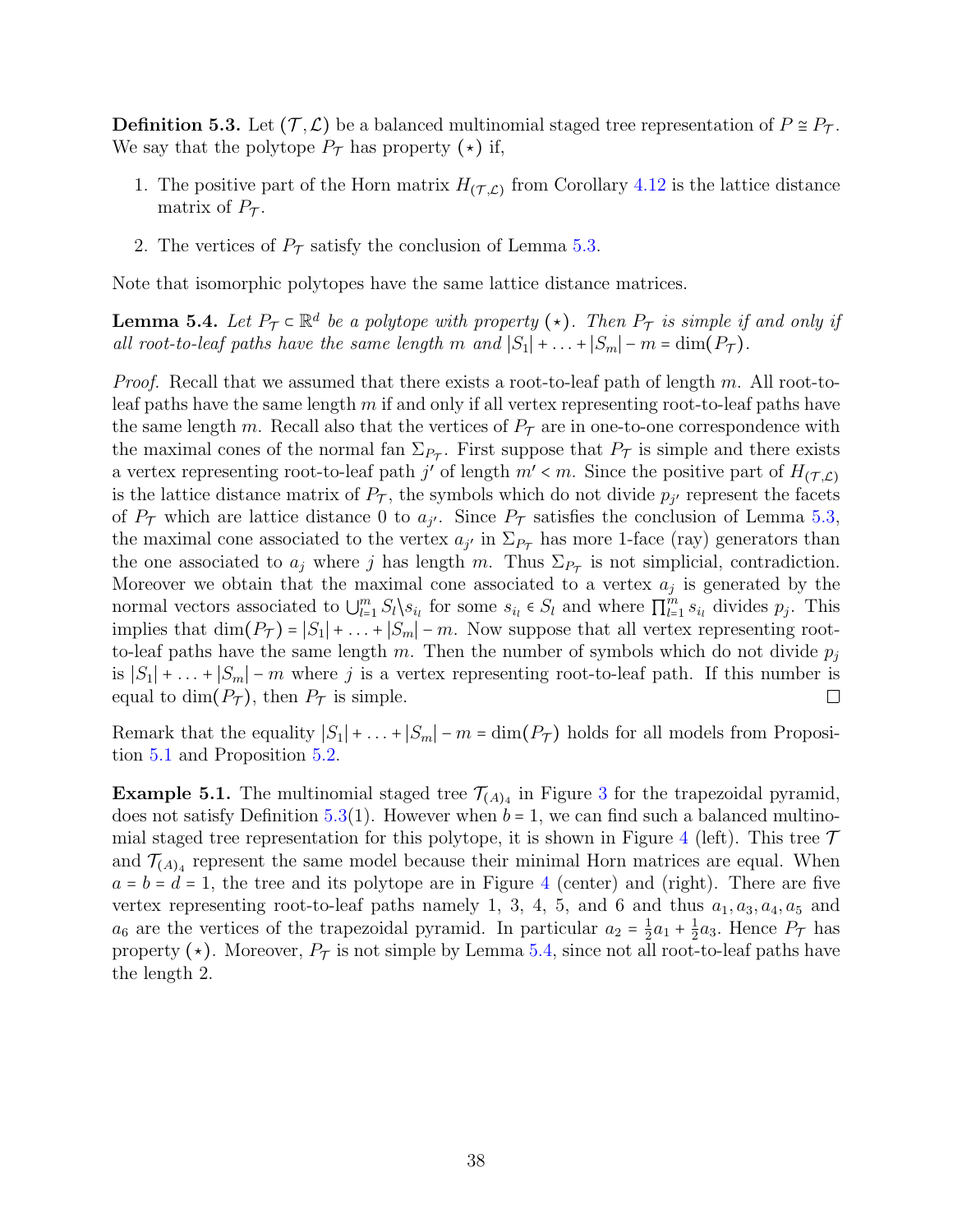<span id="page-38-1"></span>

Figure 4: Multinomial staged tree representation of the non-simple trapezoidal pyramid,  $b = 1$ .

Even more, the minimal Horn matrix for this example with  $b = 1$  (below left) coincides with  $H(\tau,\mathcal{L})$ . As mentioned also in Section [3.3.1,](#page-14-0) the primitive collections  $\{n_1, n_3, n_4\}, \{n_2, n_3, n_5\}$ do not offer an explanation for the negative part of the minimal Horn matrix, however the stages  $\{s_0, s_1, s_2\}, \{s_3, s_4\}$  do.

|                      |                  |                |       |                |                   |                  |                 | m <sub>1</sub>           | m <sub>2</sub> | $m_3$          | $m_4$ | $m_5$             | $m_6$          | m <sub>7</sub>           | m <sub>8</sub>           | $m_{9}$                  | $m_{10}$                 |
|----------------------|------------------|----------------|-------|----------------|-------------------|------------------|-----------------|--------------------------|----------------|----------------|-------|-------------------|----------------|--------------------------|--------------------------|--------------------------|--------------------------|
|                      | m <sub>1</sub>   | m <sub>2</sub> | $m_3$ | m <sub>4</sub> | $m_5$             | $m_6$            | $s_1=h_3$       |                          |                |                |       |                   |                |                          |                          |                          |                          |
| $s_0 = h_5$          |                  |                |       |                |                   |                  | $s_2 = h_2$     | U                        |                | 0              |       |                   | $\overline{2}$ |                          |                          |                          | O                        |
| $s_1 = h_2$          | O                | $\theta$       | O     |                |                   |                  |                 |                          |                |                | റ     |                   |                |                          |                          |                          |                          |
| $s_2 = h_3$          | O                | $\theta$       | U     |                |                   |                  | $s_3 = h_5$     | $\overline{2}$           | $\overline{2}$ | 2              |       |                   |                |                          |                          |                          | $\theta$                 |
|                      | $\overline{2}$   |                |       |                |                   | $\left( \right)$ | $s_4 = h_4$     | 3                        | റ              |                |       |                   |                | റ                        |                          |                          | $\theta$                 |
| $s_3 = h_4$          |                  |                |       |                |                   |                  | $s_5 = h_1$     | 0                        |                | $\overline{2}$ | 3     |                   |                |                          |                          | 2                        | $\overline{0}$           |
| $s_4 = h_1$          | $\left( \right)$ |                | ٠,    |                |                   |                  |                 |                          |                |                |       |                   |                |                          |                          | -                        | $\overline{\phantom{0}}$ |
| $-(s_0 + s_1 + s_2)$ |                  |                |       |                | —                 | $-1$             | $-(s_0+s_1)$    |                          |                |                |       |                   |                |                          |                          |                          |                          |
|                      | $-2$             | $-2$           | $-2$  | $-1$           | $\qquad \qquad -$ | $\theta$         | $s_0-(s_2+s_3)$ | $\overline{\phantom{0}}$ | —              |                |       |                   |                | $\overline{\phantom{m}}$ | $\overline{\phantom{0}}$ | $\overline{\phantom{m}}$ | $\theta$                 |
| $-(s_3 + s_4)$       |                  |                |       |                |                   |                  | $(s_4 + s_5)$   | $-5$                     | $-3$           | $-3$           | $-3$  | $\qquad \qquad -$ | $-1$           | $-3$                     | $-2$                     | $-2$                     | $\theta$                 |
|                      |                  |                |       |                |                   |                  |                 |                          |                |                |       |                   |                |                          |                          |                          |                          |

On the other hand we observe that there exists no multinomial staged tree representation for  $b = 2$ ,  $a = d = 1$  fitting Definition [5.3](#page-36-0) by looking at the lattice distance matrix seen in the positive part of its minimal Horn matrix (above right). This matrix can also be obtained by applying Corollary [4.12](#page-31-2) to  $\mathcal{T}_{(A)_4}$  and performing the row operations explained in [\[9,](#page-41-3) Lemma 3 eliminating the row  $s_0 = h_6$ . This demonstrates how multinomial staged trees provide a wider understanding for the negative part of the Horn matrix.

For simple polytopes  $P_{\tau}$  with property ( $\star$ ) we show that the stages coincide with the primitive colections of  $\Sigma_{P_{\mathcal{T}}}$ .

<span id="page-38-0"></span>**Theorem 5.5.** Let  $P_{\tau} \subset \mathbb{R}^d$  be a simple polytope with property ( $\star$ ). Then the primitive collections of the simplicial normal fan  $\Sigma_{P_{\tau}}$  are represented by the stages  $S_1, \ldots, S_m$ .

*Proof.* By Definition [5.3\(](#page-36-0)1), the symbols of the stages represent the facets of  $P_T$ . Let now j be a vertex representing root-to-leaf path. Recall by the proof of Lemma [5.4,](#page-37-0) the maximal cone associated to  $a_j$  is generated by the normal vectors (1-faces) associated to  $\bigcup_{l=1}^m S_l \setminus s_{i_l}$ <br>for some  $s \in S$  and where  $\overline{\Pi}^m$  so divides  $x$ . Since any intersection of two sense in  $\overline{\Sigma}$ for some  $s_{i_l} \in S_l$  and where  $\prod_{l=1}^m s_{i_l}$  divides  $p_j$ . Since any intersection of two cones in  $\Sigma_{P_{\mathcal{T}}}$  is also a cone in  $\Sigma_{P_{\mathcal{T}}}$ , we obtain that  $\bigcup_{l=1}^m S_l \setminus S_l'$  for all  $S_l' \subseteq S_l$  with  $|S_l'| \geq 1$  is a cone of  $\Sigma_{P_{\mathcal{T}}}$ .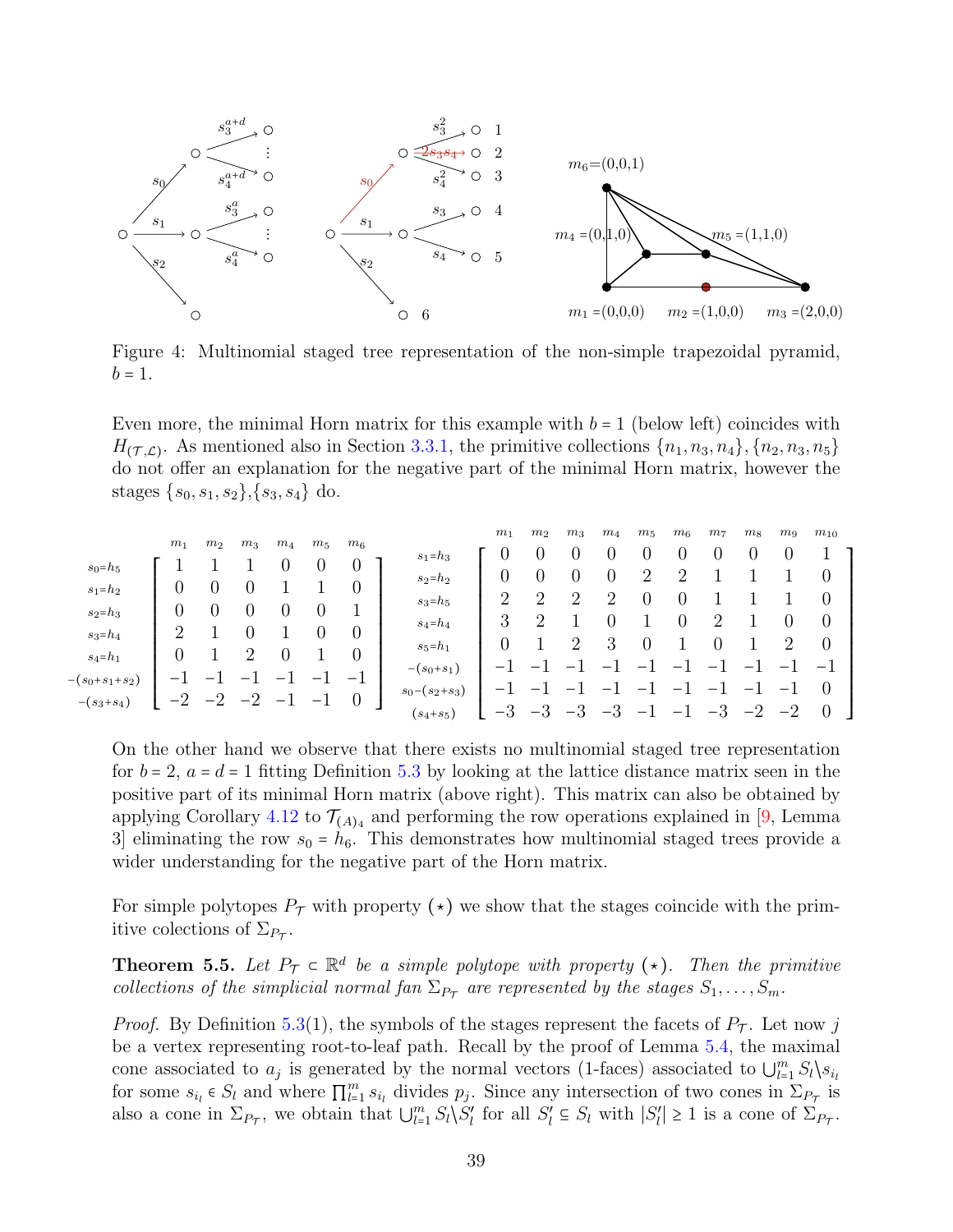By Definition [2.6,](#page-6-4) since  $\Sigma_{P\tau}$  is simplicial, a primitive collection is a set of 1-faces which does not generate a cone itself but any proper subset does. This concludes that the partition  $S_1, \ldots, S_m$  are the primitive collections of  $\Sigma_{P_{\mathcal{T}}}$ .  $\Box$ 

<span id="page-39-2"></span>The following corollary gives an affirmative answer to Question [2.](#page-7-1)

**Corollary 5.6.** Let  $P_{\mathcal{T}} \subset \mathbb{R}^d$  be a simple polytope with property ( $\star$ ). Then we have  $H_{(\mathcal{T}, \mathcal{L})} = M$  $M_{\mathscr{A},\Sigma_{P_{\mathcal{T}}}},$  i.e. the negative rows are given by the primitive collections of  $\Sigma_{P_{\mathcal{T}}}.$ 

 $\Box$ 

Proof. It follows from Corollary [4.12](#page-31-2) and Theorem [5.5.](#page-38-0)

**Example 5.2.** The multinomial staged trees  $\mathcal{T}_{b\Delta_2}$  and  $\mathcal{T}_{a,b,d}$  satisfy Definition [5.3\(](#page-36-0)1) for the simplex and trapezoid  $(a, b, d > 0)$  respectively. That means the facets of the polytopes are in one-to-one correspondence with the symbols in the stages. Moreover  $P_{\mathcal{T}_{b\Delta_2}}$  and  $P_{\mathcal{T}_{a,b,d}}$  are simple polytopes. Hence by Theorem [5.5](#page-38-0) we obtain that the primitive collections are given by the partition of the stages. For the simplex  $P_{\tau_{b\Delta_2}} \cong a\Delta_2$  we have only one primitive collection  $\{s_0, s_1, s_2\}$ . Similarly, for  $P_{\mathcal{T}_{a,b,d}} \cong \mathcal{T}_{a,b,d}$  we have the partition of the stages as  $\{s_0, s_1\}$  and  $\{s_2, s_3\}$ , which correspond exactly to the primitive collections obtained in Theorem [3.2.](#page-9-0)

<span id="page-39-1"></span>

Figure 5: Multinomial staged tree representation of the simple trapezoidal wedge with  $b = 1$ considered in Example [5.3.](#page-39-0)

<span id="page-39-0"></span>Example 5.3. Let us consider the balanced multinomial staged tree representation, satis-fying Definition [5.3,](#page-36-0) of the trapezoidal wedge from Table [1](#page-11-0) (A) with  $b = 1$  seen in Figure [5.](#page-39-1) This tree representation encodes the same model as the tree  $\mathcal{T}_{(A)_3}$  in Figure [3,](#page-34-0) because they have the same minimal Horn matrix. In particular we observe by Lemma [5.4](#page-37-0) that  $P<sub>T</sub>$ is simple. By Theorem [5.5,](#page-38-0) the primitive collections are represented by the partition of the stages:  $\{n_2, n_3, n_5\} = \{s_0, s_1, s_2\}$  and  $\{n_1, n_4\} = \{s_3, s_4\}$ . By Corollary [5.6](#page-39-2) the negative part of the minimal Horn matrix  $a = b = d = a' = 1$  (left), is explained by primitive collections.<br>In Section 2.2.2 we can that are for simple polytopes, the perstine part of the Horn me. In Section [3.3.2](#page-15-0) we saw that even for simple polytopes, the negative part of the Horn matrix is not always explained by the primitive collections. From the perspective of staged trees, for  $a' = a = d = 1$ ,  $b = 2$ , this polytope can be represented by  $\mathcal{T}_{(A)_3}$ . After minimising the Horn matrix  $H_{(\mathcal{T}_{(A)_3}, \mathcal{L}_{(A)_3})}$ , constructed by Corollary [4.12,](#page-31-2) we obtain the matrix (right) whose positive part is the lattice distance matrix of  $P_{\mathcal{T}_{(A)_3}}$  (see Table [2\)](#page-42-1). However a simple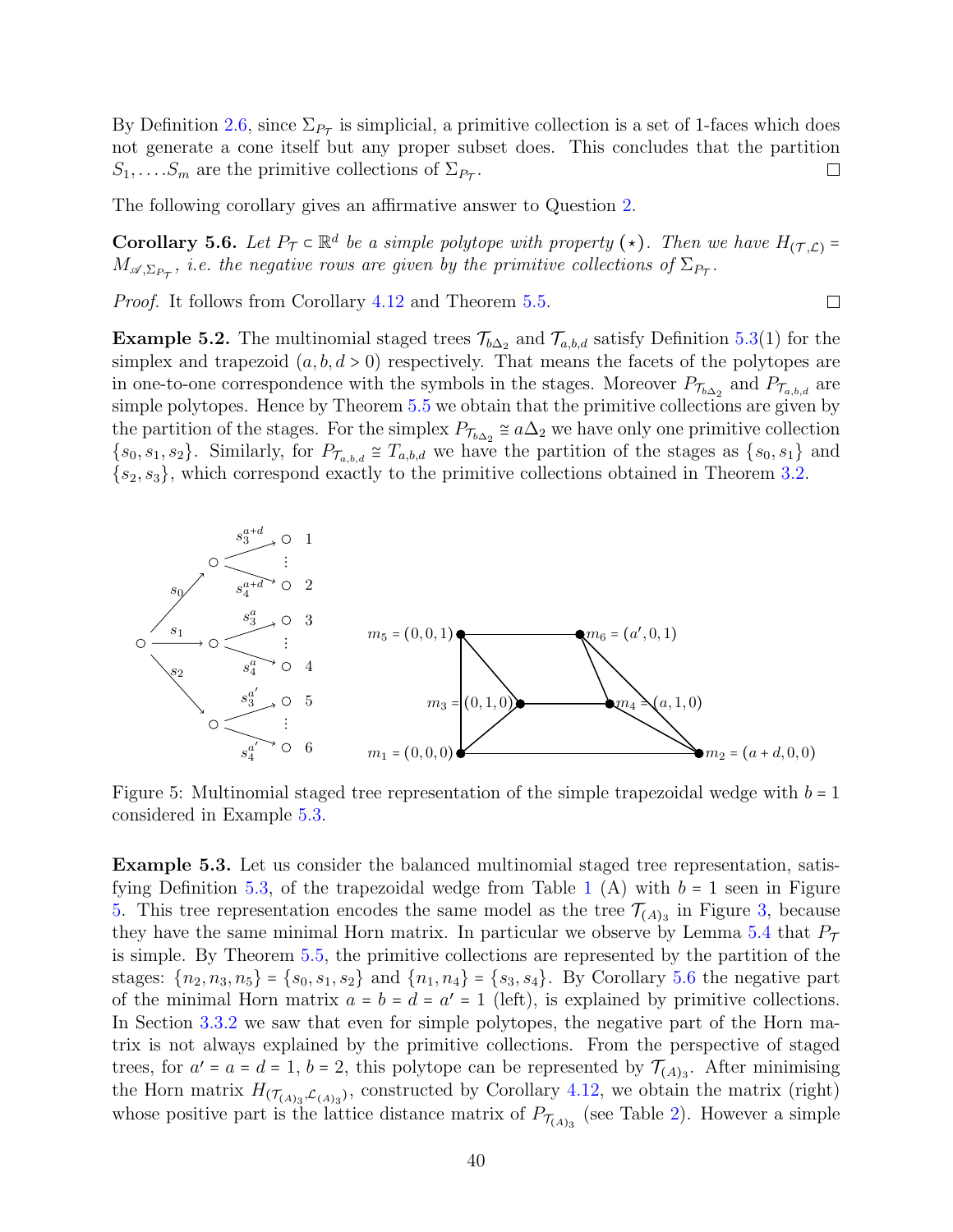computation shows that there exists no tree  $(\mathcal{T}, \mathcal{L})$  such that the positive part of  $H_{(\mathcal{T}, \mathcal{L})}$  is<br>the lattice distance matrix of  $R$  is a setisfying Definition 5.2(1) the lattice distance matrix of  $P_{\mathcal{T}_{(A)_3}}$  i.e. satisfying Definition [5.3\(](#page-36-0)1).

| $h_5 = s_0$<br>$\overline{2}$<br>റ<br>റ<br>$\overline{2}$<br>U<br>$h_5 = s_2$<br>$\theta$<br>0<br>$\theta$<br>$\theta$<br>$h_2 = s_1$<br>റ<br>റ<br>O<br>$h_2 = s_3$<br>$\theta$<br>$\theta$<br>U<br>$h_3 = s_2$<br>3<br>$\overline{2}$<br>$\boldsymbol{0}$<br>റ<br>U<br>U<br>$h_4 = s_4$<br>∠<br>$\theta$<br>$\overline{2}$<br>$h_4 = s_3$<br>3<br>$\overline{2}$<br>റ<br>$\theta$<br>O<br>$h_1 = s_5$<br>$\overline{2}$<br>$\overline{0}$<br>$h_1 = s_4$<br>-<br>$\overline{\phantom{0}}$<br>-<br>—<br>—<br>$-s_0-s_1$<br>-<br>-<br>-<br>— |                  | m <sub>1</sub> | m <sub>2</sub> | $m_3$ | $m_4$ | $m_5$ | $m_{\rm 6}$ | m <sub>7</sub> |             | m <sub>1</sub> | m <sub>2</sub> | $m_3$ | $m_4$ | $m_5$ | $m_6$ | m <sub>7</sub> | m <sub>8</sub> | $m_{9}$ | $m_{10}$ | $m_{11}$                                                                               |
|---------------------------------------------------------------------------------------------------------------------------------------------------------------------------------------------------------------------------------------------------------------------------------------------------------------------------------------------------------------------------------------------------------------------------------------------------------------------------------------------------------------------------------------------|------------------|----------------|----------------|-------|-------|-------|-------------|----------------|-------------|----------------|----------------|-------|-------|-------|-------|----------------|----------------|---------|----------|----------------------------------------------------------------------------------------|
| —<br>$\overline{\phantom{0}}$<br>$\overline{\phantom{0}}$<br>$\overline{\phantom{0}}$<br>-<br>$\overline{\phantom{0}}$<br>—<br>-<br>—<br>$s_0 - s_2 - s_3$<br>$-2$<br>$-2$<br>$-2$<br>$\overline{\phantom{m}}$<br>$-(s_3 + s_4)$<br>$\overline{\phantom{0}}$<br>$\overline{\phantom{0}}$<br>$\overline{\phantom{0}}$<br>$-3$<br>$-2$<br>$-2$<br>$-3$<br>$-2$<br>$-3$<br>$-5$<br>$\overline{\phantom{m}}$<br>$\overline{\phantom{0}}$<br>$\qquad \qquad \blacksquare$<br>$- s_4 - s_5$                                                       | $-(s_0+s_1+s_2)$ | —              | —              | –     | –     | -     | —           | $-$            | $h_3 = s_1$ |                |                |       | U     |       | U     | U              | U              | U       |          | $\theta$<br>$\theta$<br>$\overline{0}$<br>$\overline{\phantom{0}}$<br>$\theta$<br>$-1$ |

### Acknowledgments

Computations using the software system Sagemath [\[17\]](#page-41-8) and Macaulay2 [\[12\]](#page-41-9) were crucial for the development of this paper. Eliana Duarte was supported by the Deutsche Forschungsgemeinschaft DFG under grant 314838170, GRK 2297 MathCoRe. We thank Bernd Sturmfels for introducing us to each other and for encouraging us to work on this project.

# References

- <span id="page-40-4"></span>[1] Carlos Am´endola, Nathan Bliss, Isaac Burke, Courtney R. Gibbons, Martin Helmer, Serkan Hosten, Evan D. Nash, Jose Israel Rodriguez, and Daniel Smolkin, The maximum likelihood degree of toric varieties, J. Symbolic Comput. **92** (2019), 222–242. MR 3907355
- <span id="page-40-6"></span>[2] Lamprini Ananiadi and Eliana Duarte, Gröbner bases for staged trees, Algebr. Stat.  $12$ (2021), no. 1, 1–20. MR 4251251
- <span id="page-40-5"></span>[3] Victor V. Batyrev, On the classification of smooth projective toric varieties, Tohoku Math. J. (2) 43 (1991), no. 4, 569–585. MR 1133869
- <span id="page-40-0"></span>[4] Patrick Clarke and David A. Cox, Moment maps, strict linear precision, and maximum likelihood degree one, Adv. Math. 370 (2020), 107233, 51. MR 4103774
- <span id="page-40-3"></span>[5] David A. Cox, Applications of polynomial systems, vol. 134, American Mathematical Soc., 2020.
- <span id="page-40-1"></span>[6] David A. Cox, John Little, and Donal O'Shea, Ideals, varieties, and algorithms, fourth ed., Undergraduate Texts in Mathematics, Springer, Cham, 2015, An introduction to computational algebraic geometry and commutative algebra. MR 3330490
- <span id="page-40-2"></span>[7] David A. Cox, John B. Little, and Henry K. Schenck, Toric varieties, Graduate Studies in Mathematics, vol. 124, American Mathematical Society, Providence, RI, 2011. MR 2810322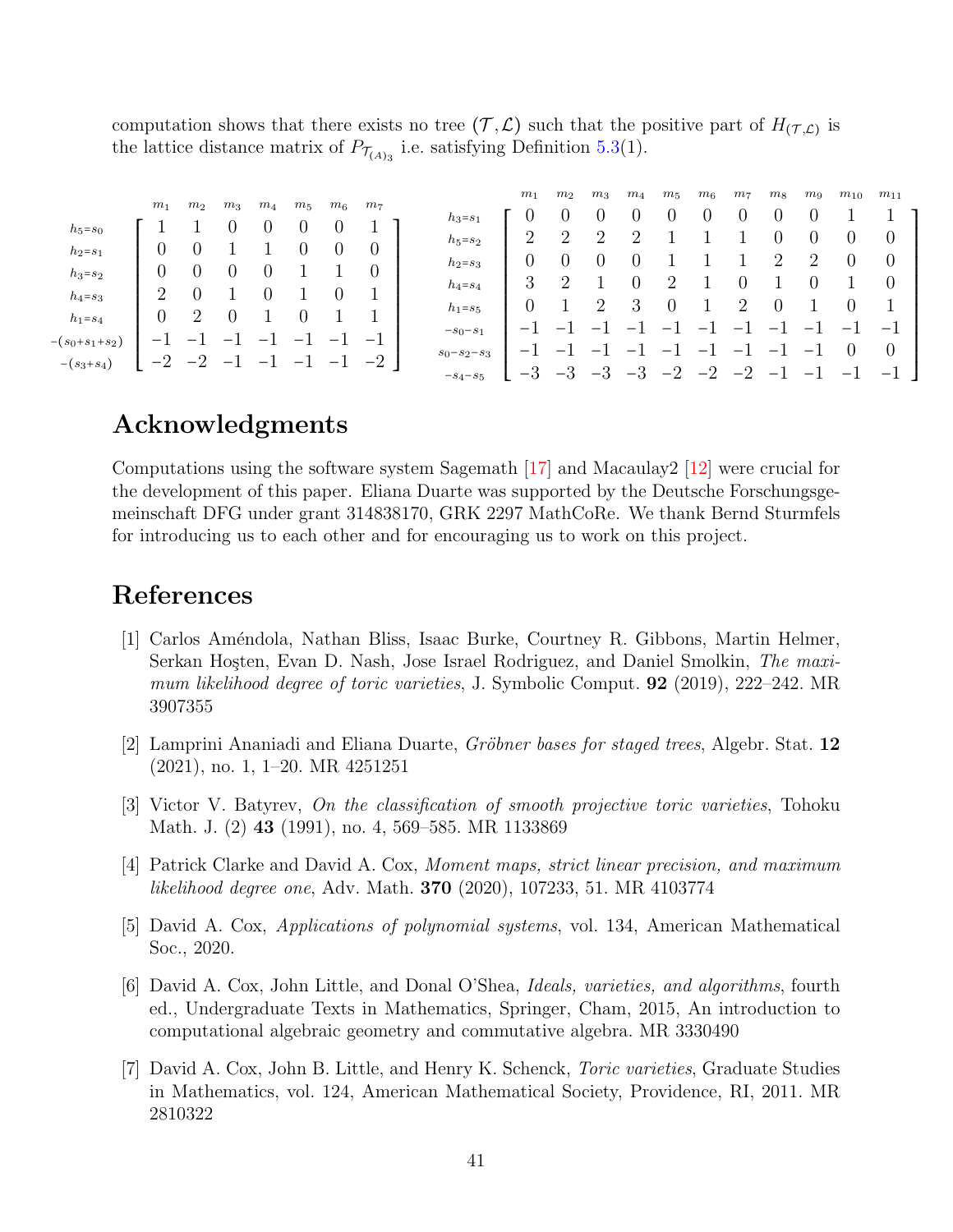- <span id="page-41-6"></span>[8] David A. Cox and Christine von Renesse, Primitive collections and toric varieties, Tohoku Math. J. (2) 61 (2009), no. 3, 309–332. MR 2568257
- <span id="page-41-3"></span>[9] Eliana Duarte, Orlando Marigliano, and Bernd Sturmfels, Discrete statistical models with rational maximum likelihood estimator, Bernoulli 27 (2021), no. 1, 135–154. MR 4177364
- <span id="page-41-1"></span>[10] Luis David Garcia-Puente and Frank Sottile, Linear precision for parametric patches, Adv. Comput. Math. 33 (2010), no. 2, 191–214. MR 2659586
- <span id="page-41-2"></span>[11] Hans-Christian Graf von Bothmer, Kristian Ranestad, and Frank Sottile, Linear precision for toric surface patches, Found. Comput. Math. 10 (2010), no. 1, 37–66. MR 2591838
- <span id="page-41-9"></span>[12] Daniel R. Grayson and Michael E. Stillman, Macaulay2, a software system for research in algebraic geometry, Available at <https://math.uiuc.edu/Macaulay2/>.
- <span id="page-41-4"></span>[13] June Huh, Varieties with maximum likelihood degree one, J. Algebr. Stat. 5 (2014), no. 1, 1–17. MR 3279951
- <span id="page-41-0"></span>[14] Rimvydas Krasauskas, Toric surface patches, Advances in Computational Mathematics 17 (2002), no. 1, 89–113. MR 1902537
- <span id="page-41-7"></span>[15] Jim Q. Smith and Paul E. Anderson, Conditional independence and chain event graphs, Artificial Intelligence 172 (2008), no. 1, 42–68. MR 2388535
- <span id="page-41-5"></span>[16] Seth Sullivant, Algebraic statistics, Graduate Studies in Mathematics, vol. 194, American Mathematical Society, Providence, RI, 2018. MR 3838364
- <span id="page-41-8"></span>[17] The Sage Developers, Sagemath, the Sage Mathematics Software System (Version 9.1), 2020, https://www.sagemath.org.

#### Authors' addresses:

Isobel Davies Otto-von-Guericke Universität Magdeburg, Universitätsplatz 2, 39106 Magdeburg, Germany. isobel.davies@ovgu.de

Eliana Duarte Otto-von-Guericke Universität Magdeburg, Universiätsplatz 2, 39106 Magdeburg, Germany. eliana.duarte@ovgu.de

Irem Portakal Max-Planck-Institut für Mathematik in den Naturwissenschaften, Inselstraße 22, 04103, Leipzig, Germany. mail@irem-portakal.de

Miruna-Stefana Sorea, SISSA, Trieste, Italy and RCMA Lucian Blaga University Sibiu, Romania. msorea@sissa.it